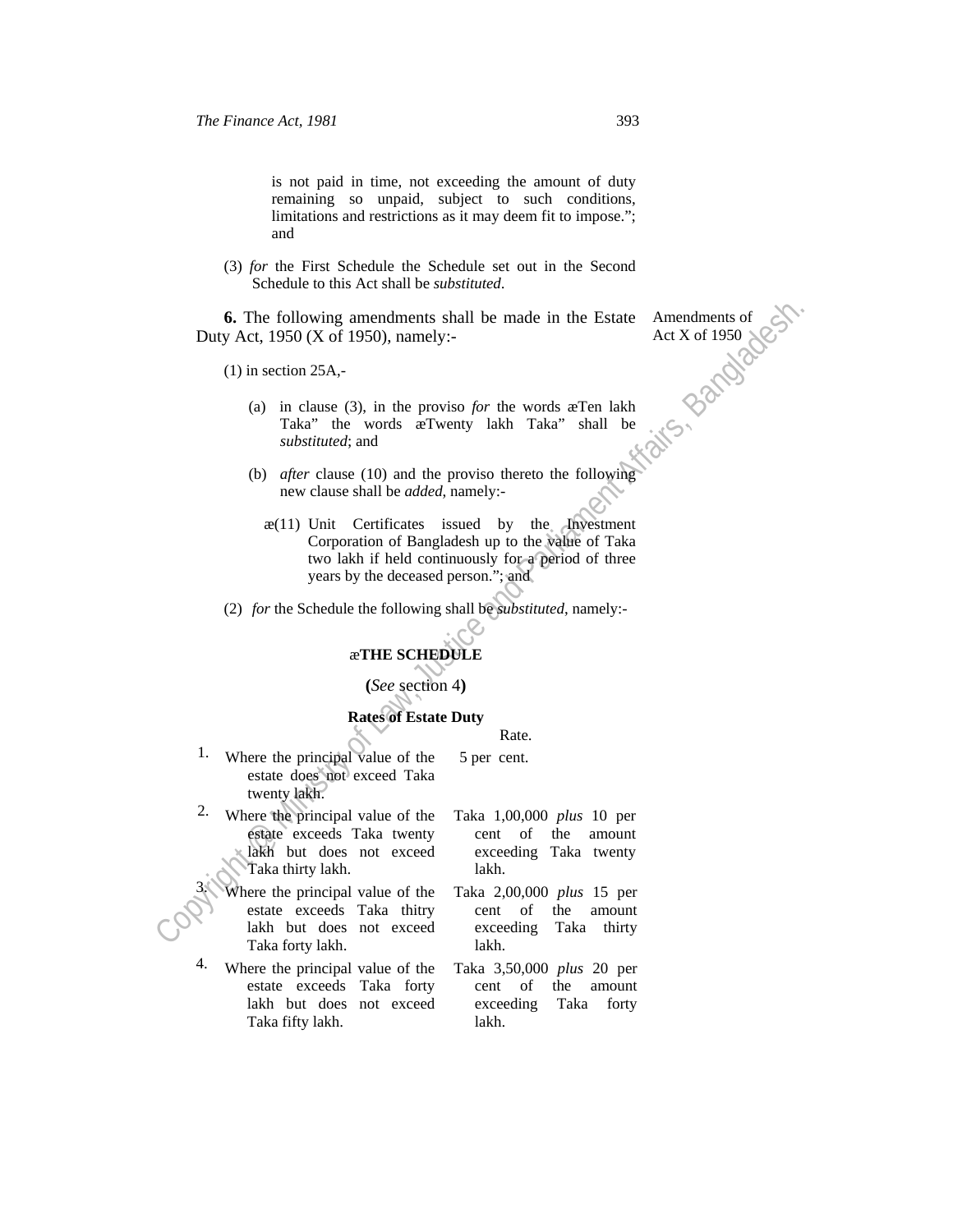5. Where the principal value of the estate exceeds Taka fifty lakh. Taka 5,50,000 *plus* 25 per cent of the amount exceeding Taka fifty lakh.".

Amendments of  **7.** The following amendments shall be made in the Sales Tax Act, 1951 (III of 1951), namely:-

- (1) in section 2, in clause (11), the words æa person engaged in  $\circ$ the business of purchasing and selling articles made wholly or partly of gold or silver" shall be *omitted*;
- (2) in section 3,-
	- (a) in sub-section  $(1)$ ,-
		- (i) *for* clause (a) the following shall be *substituted*, namely:
			- æ(a) such goods or class of goods as the Board may, by notification in the *official Gazette*, specify in this behalf which are manufactured or produced in taxable territories, payable by the manufacturer or producer;";
		- (ii) clause (aa) shall be *omitted*;
	- (b) *for* sub-section (2) the following shall be *substituted*, namely:-

 $\mathfrak{g}(2)$  The tax shall be-

- Copyright Copyright (1) in section 2, in change (1), the words are person engaged in<br>
(1) in section 3, the victorisating and selling articles made wholly, one<br>
(2) in section 3,<br>
(3) in scheme (3) ed of silver" shall be (i) in the case of goods falling under clause (a) of subsection (1), at a rate not exceeding twenty per cent of the value of the goods as mentioned against the goods specified in the notification issued in pursuance of the said clause;
	- (ii) in the case of goods falling under clause (b) or clause (d) of sub-section (1) at the rate of twenty per cent on the value of the goods.";
	- (c) in sub-section (3), in clause (i) the words, brackets and letters æor clause (aa)" shall be *omitted*;
	- (d) in sub-section (4), the commas, brackets and letters æ, (aa)," shall be *omitted*;
	- (3) in section 12, the words, brackets and letters æand clause (aa)" shall be *omitted*; and

Act III of 1951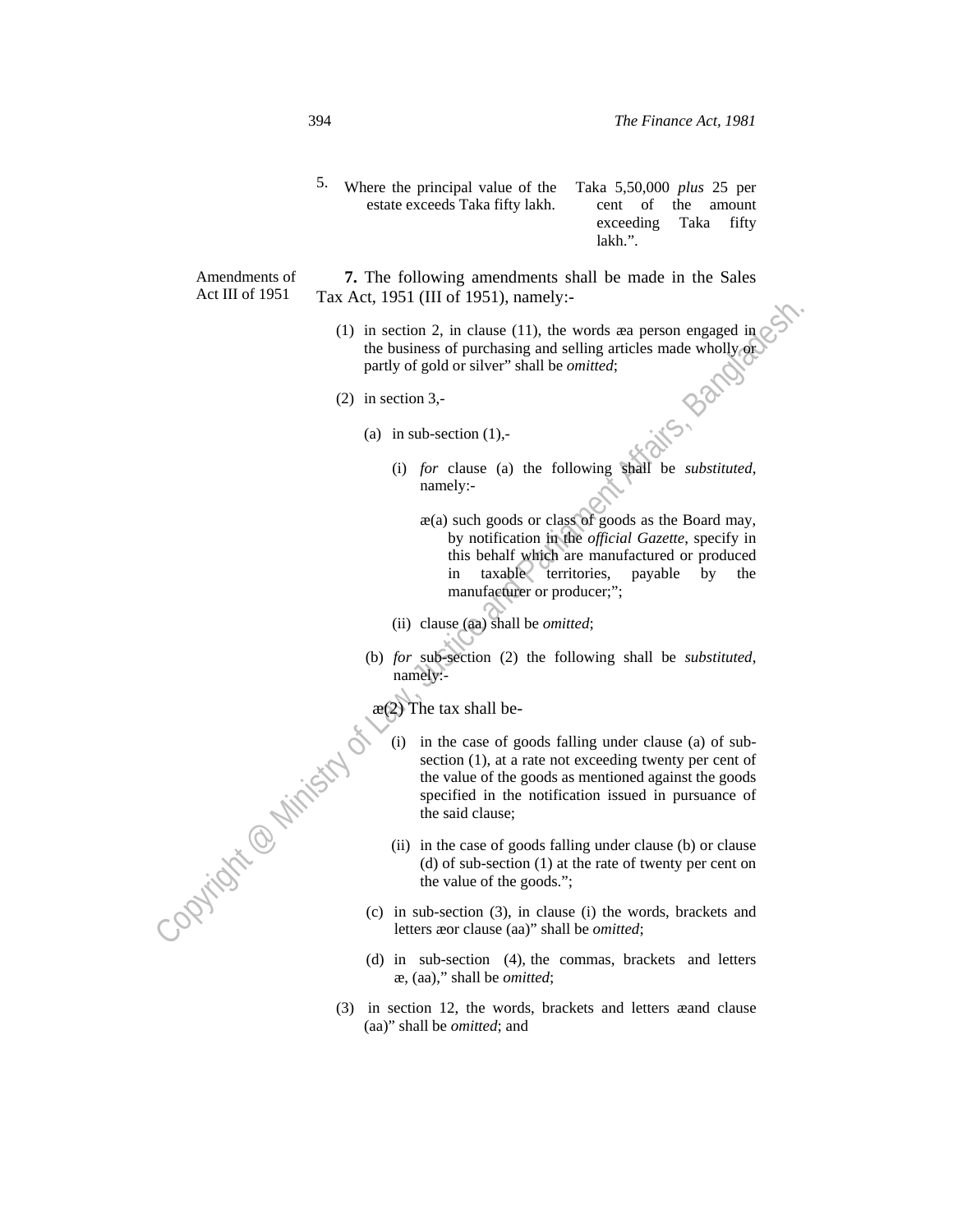(4) the Schedule shall be *omitted*.

 **8.** The following amendments shall be made in the Urban Immovable Property Tax Act, 1957 (E.P. Act XI of 1957),

- (1) *for* section 8 the following shall be *substituted*, namely:-
- as **S.** Penalty for default in payment of tax-<br>
triany person, on the Urban smoothele Property Tax in the meaner provided in<br>
usering the value in the second of the system and Parliament Affairs, and a second in<br>
the nois æ**8. Penalty for default in payment of tax-** If any person, on being served with a notice of demand for the payment of the Urban Immovable Property Tax in the manner provided in section 7, wilfully fails to pay, within the period mentioned in the notice, the tax due, such tax and a sum, by way of penalty, not exceeding the tax remaining unpaid shall be recoverable from the assessee as a public demand.".
	- (2) *for* the Schedule the following shall be *substituted*, namely:-

#### æ**THE SCHEDULE**

#### **(***See* section 3**)**

- 1. In all cases of holdings with annual value not exceeding Taka six thousand. Nil.
- 2. In other cases-

(a) not being self-occupied holdings.  $\Diamond$  4% of the annual

(b) self-occupied holdings. 2% of the annual

value. value.

Rate of tax.

 Provided that in case the holding (not being a self-occupied holding) remains vacant for at least sixty days, the assessee shall be entitled to a remission to the extent of three-fourths of the amount due on account of such period.".

 **9.** The following amendments shall be made in the Gift Tax Act, 1963 (XIV of 1963), namely:-

(1) in section 5, in sub-section (1),-(a) in clause (ix), *for* the colon a semi-colon shall be *substituted* and thereafter the following new clause shall be *added*, namely:-

- $x(x)$  to his real sons, daughters, father and mother, subject to a maximum of Taka three lakh in value in the aggregate in one or more pervious years:"; and
- (b) in the proviso, *for* the full-stop at end a colon shall be *substituted* and thereafter the following new proviso shall be *added*, namely:-

Amendments of Act XIV of 1963

Amendment of Act XI of 1957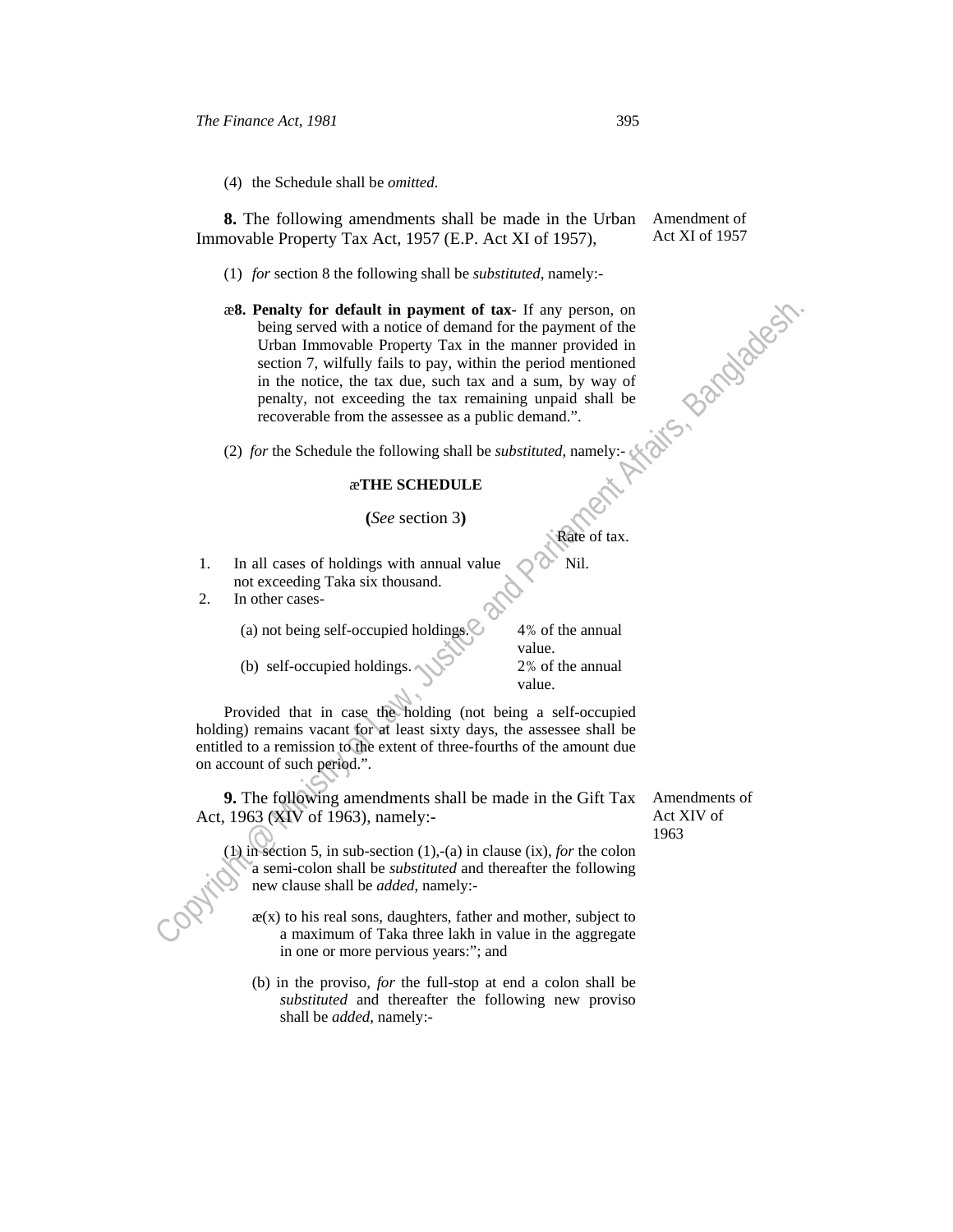- æProvided further that the value of gifts exempted under clause (x) together with the value of gifts, if any, exempted under clause (v), shall in no case exceed Taka three lakh;"; and
- (2) *for* the Schedule the following shall be *substituted*, namely:-

#### æ**THE SCHEDULE**

#### **(***See* section 3**)**

#### **Rates of Gift Tax**

## **Rate. Rate.**

- 1. On the first Taka two lakh of the value of all taxable gifts. 5 per cent.
- 2. On the next Taka three lakh of the value of all taxable gifts. 7 ½ per cent.
- 3. On the next Taka five lakh of the value of all taxable gifts. 10 per cent.
- 4. On the next Taka ten lakh of the value of all taxable gifts.  $12\frac{1}{2}$  per cent.
- 5. On the next Taka fifteen lakh of the value of all taxable gifts. 15 per cent.
- 6. On the balance  $20 \text{ per cent.};$ "

Amendments of Act XV of 1963

ì

 **10.** The following amendments shall be made in the Wealth-Tax Act, 1963 (XV of 1963), namely:-

(1) in section 5, in sub-section (1), *for* clause (xii) the following shall be *substituted*, namely:-

 $x(x)$  agricultural land, subject to a maximum of Taka one  $\sim$  lakh in value;

(See section 3)<br>
Rates of Gift Tax<br>
1. On the first Taka two lakh of the value of Spercent:<br>
2. On the next Taka three lakh of the value of  $\sqrt{2}$  (per cent.<br>
all taxable gifts,<br>
3. On the next Taka five lakh of the valu (xiii) a house owned and occupied by an assessee for the purpose of his own residence, subject to the following limits, namely:-

(a) where the value of such house does not exceed Taka ten lakh, the whole of such value;

- (b) where the value of such house exceeds Taka ten lakh, Taka fifteen lakh.
- (xiv) Unit Certificates issued by the Investment Corporation of Bangladesh up to the value of Taka two lakh."; and

(2) *for* the Schedule the following shall be *substituted*, namely:-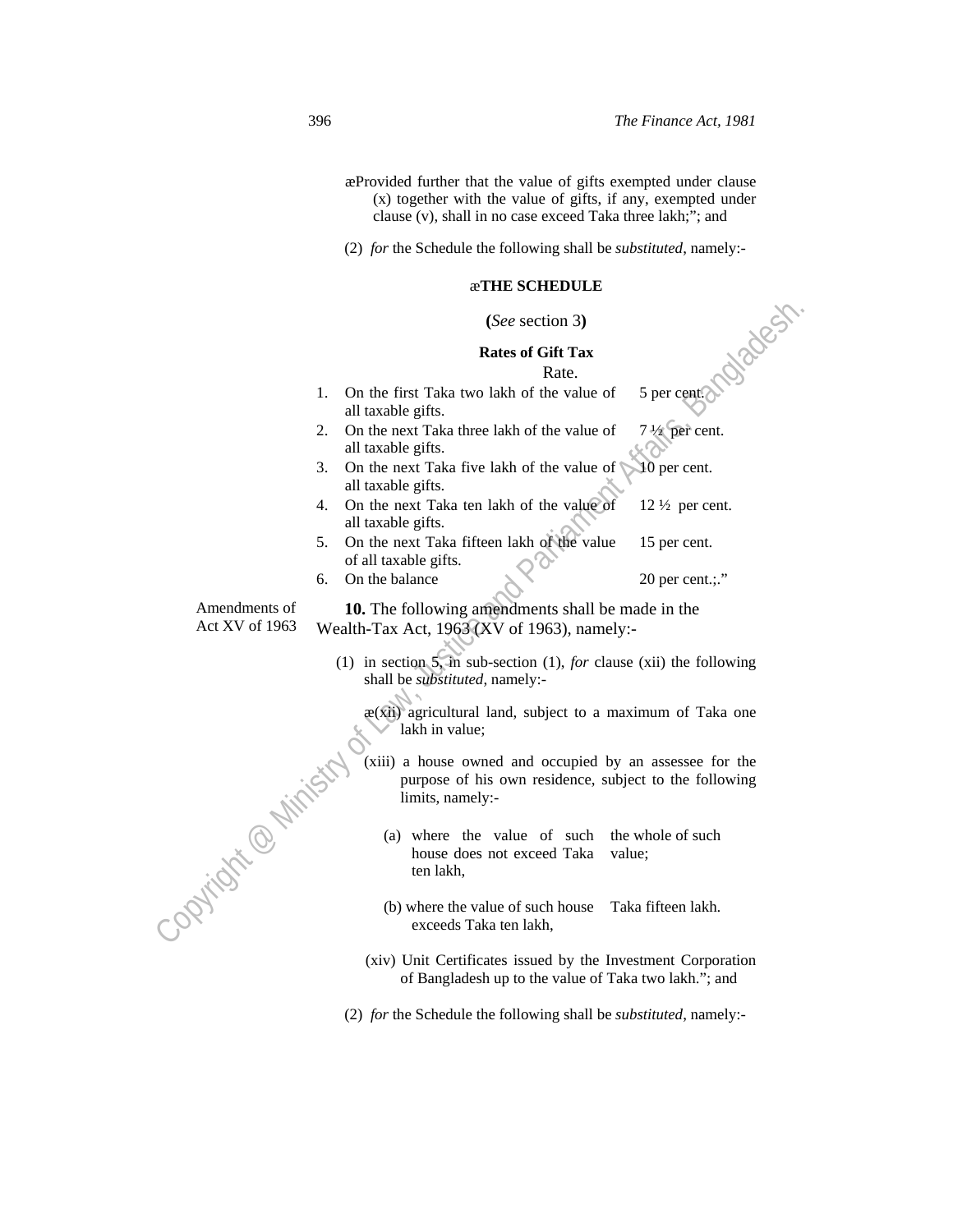## æ**THE SCHEDULE**

#### **(***See* section 3**)**

## **Rates of Wealth-tax**

|                                                | Rate.            |
|------------------------------------------------|------------------|
| 1. On the first Taka ten lakh of net wealth    | Nil.             |
| 2. On the next Taka ten lakh of net wealth     | $\frac{1}{2}$ %  |
| 3. On the next Taka fifteen lakh of net wealth | $1\%$            |
| 4. On the next Taka fifteen lakh of net wealth | $1\frac{1}{2}\%$ |
| 5. On the balance of net wealth                | $2\%$ :          |
|                                                |                  |

 Provided that where for any year wealth tax is payable along with income-tax by an assessee whose taxable income exceeds Taka 1,50,000 and the aggregate of income-tax and wealth-tax exceeds 60 per cent of the total income, the amount of wealth-tax payable shall be reduced by the amount by which the said aggregate exceeds 60 per cent of the total income.".

 **11.** In the Customs Act, 1969 (IV of 1969), in the First Schedule, against Tariff Heading 85.04 in column (1), in column (3), *for* the figure æ125%" occurring twice the figure æ150%" shall be *substituted* in both the places.

 **12.** In the Finance Act, 1980 (XXIII of 1980), in section 12, in sub-section (1), *for* the words æBangladeshi nationals" the words æall Bangladeshi nationals and Bangladeshis having permanent residence or owning properties or business in Bangladesh or enjoying other facilities not available to foreign nationals" shall be *substituted*.

1. On the first Take ten lakho of are wealth ... Weak<br>
2. On the next Taka inflectn lakho of net wealth ... 18%<br>
3. On the next Taka fifteen lakho of net wealth ... 11%<br>
4. On the next Taka fifteen lakho of net wealth ...  **13.** Notwithstanding anything contained in the Customs Act, 1969 (IV of 1969), a passenger arriving at Bangladesh from a foreign country shall be allowed to import any goods as accompanied baggage under rule 5 of the Passengers (Nontourists) Baggage (Import) Rules, 1981, the value of which as defined in section 25 of the aforesaid Act does not exceed the amount specified in the aforesaid Rules on payment of sales tax at the effective rate and customs-duty at the rates of 250% *ad valorem* no textile goods, spirituous beverages, perfumery, cosmetics and toilet preparations and 150% *ad valorem* on other goods, provided that the import of such goods in not prohibited or restricted under any law for the time being in force.

 **14.** [*Development surcharge*.- *Omitted by section 6 of the A\_© AvBb, 1991 (1991 m‡bi 21 bs AvBb).* ]

Amendment of Act IV of 1969

Amendment of Act XXIII of 1980

Flat rates of customs-duty on accompanied goods of a passenger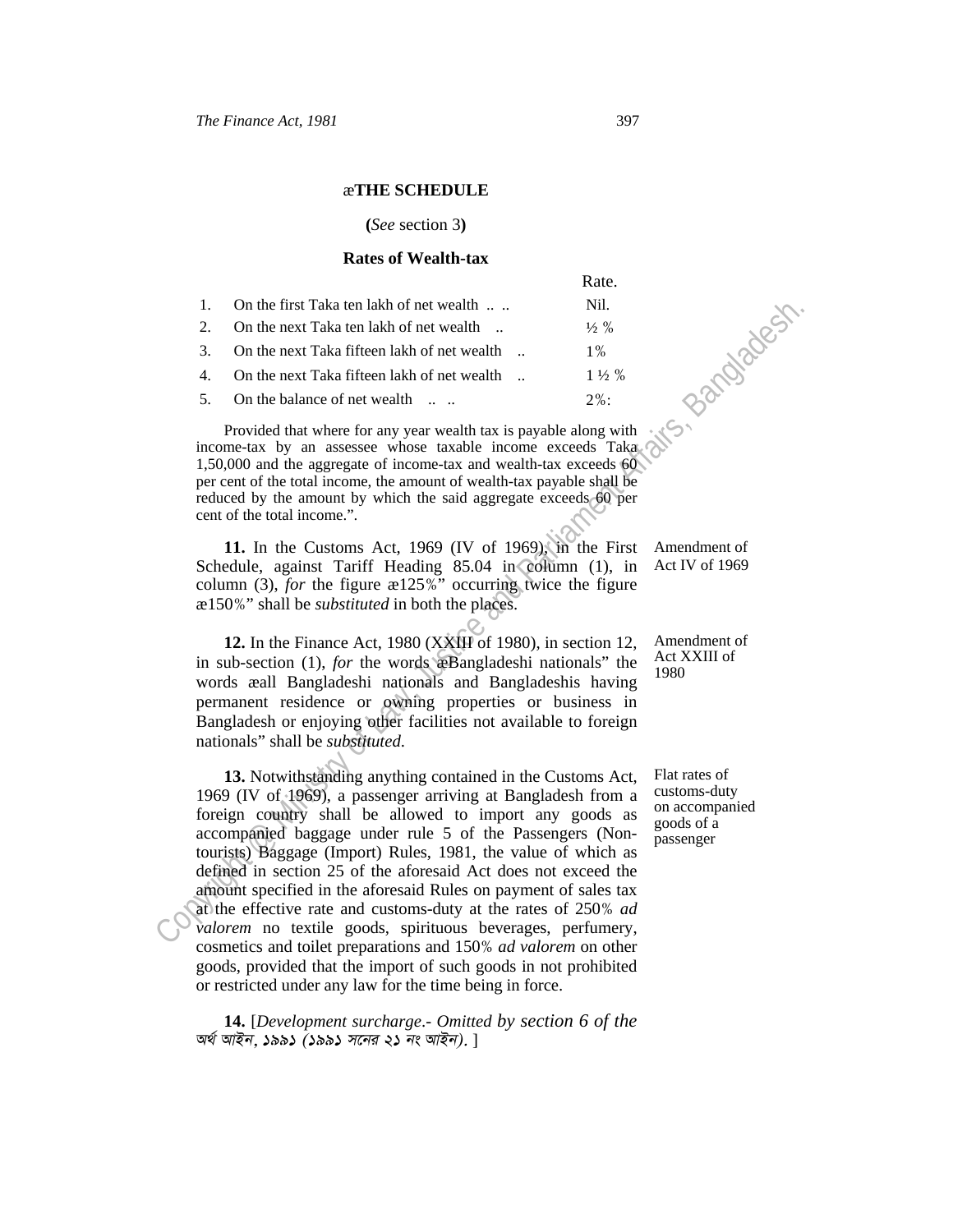Income-tax **15.** (1) Subject to the provisions of sub-sections (2), (3), (4) and (5), in making any assessment for the year beginning on the first day of July, 1981, income-tax shall be charged at the rates as specified in the Third Schedule.

> (2) In making any assessment for the year beginning on the first day of July, 1981,-

- (a) where the total income of an assesse, not being a<br>
company, includes any income chargeable under the head<br>
company, includes any income chargeable under the head<br>
existences on Securities", the income-tax payable by t (a) where the total income of an assessee, not being a company, includes any income chargeable under the head æSalaries" or any income chargeable under the head æinterest on Securities", the income-tax payable by the assessee on that part of his total income which consists of such inclusion shall be an amount bearing to the total amount of income-tax payable according to the rates applicable under the operation of the Finance Act, 1980 (XXIII of 1980) on his total income the same proportion as the amount of such inclusion bears to his total income; and
	- (b) where the total income of a company includes any profits and gains from Life Insurance business, the income-tax payable by the company shall be reduced by an amount equal to 12.5 per cent of that part of its total income which consists of such inclusion.

(3) In making any assessment for the year beginning on the first day of July, 1981, where the assessee is a co-operative society, the tax shall be payable at the rate specified in paragraph A, or clause (c) of sub-paragraph (i) of paragraph B, of the Third Schedule, whichever treatment is more beneficial to the assessee:

 Provided that in calculating for the purposes of this subsection, the amount of income-tax at the rates specified in paragraph A of the Third Schedule, no deduction in respect of any allowance or sums referred to in the proviso to the said paragraph shall be made.

(4) (a) In making any assessment for the year beginning on the first day of July, 1981, where the total income of an assessee other than a company not registered in Bangladesh, includes any profits and gains derived from the export of goods out of Bangladesh, income-tax payable by him in respect of such profits and gains shall, subject to the provisions of clauses (b) and (c), be reduced by an amount computed in the manner specified hereunder:-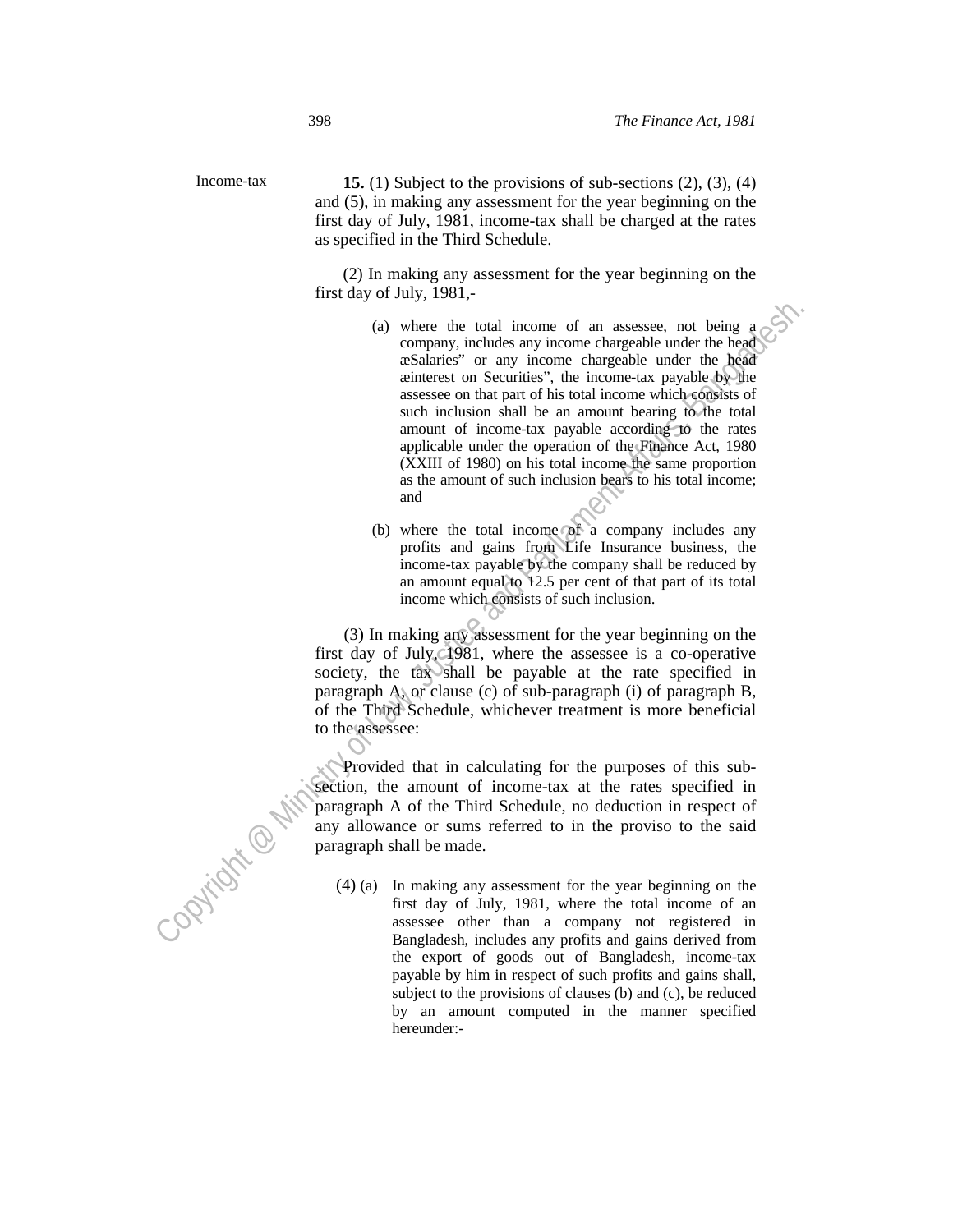# Amount

- (i) Where the goods exported abroad had not been manufactured by the assessee who exported them:
	- (a) and where the export sales during the relevant year exceed the export sales of the preceding year:
- 30 per cent of the incometax attributable to export sales.

Example the sport sales of  $\alpha$  and  $\alpha$  and  $\alpha$  and  $\alpha$  and  $\alpha$  and  $\alpha$  and  $\alpha$  and  $\alpha$  and  $\alpha$  and  $\alpha$  and  $\alpha$  and  $\alpha$  and  $\alpha$  and  $\alpha$  and  $\alpha$  and  $\alpha$  and  $\alpha$  and  $\alpha$  and  $\alpha$  and  $\alpha$  and  $\alpha$  are  $\alpha$  *plus* an additional 1 per cent for every increase of 10 per cent in export sales over those of the preceding year, subject to an overall maximum of 40 per cent.

(b) and where the export sales during the relevant year do not exceed the export sales of preceding year: *minus* 1 per cent for every decrease of 10 per cent in export sales from those of the preceding year, subject to an overall minimum of 20

- (ii) where the goods exported had been manufactured by the assessee who had exported them:
	- (a) where the export sales do not exceed 10 per cent of the total sales: Nil.
	- (b) where the export sales exceed 10 per cent but do not exceed 20 per cent of the total sales:
	- (c) where the export sales exceed 20 per cent but do not exceed 30 per cent of the total sales:

(d) where the export sales exceed 30 per cent of the total sales:

30 per cent of the incometax attributable to export sales.

per cent.

40 per cent of the income-tax attributable to export sales.

50 per cent of the income-tax attributable to export sales.

- (b) Nothing contained in clause (a) shall apply in respect of the following goods or class of goods, namely:-
	- (i) tea;
	- (ii) raw jute;
	- (iii) jute manufacture;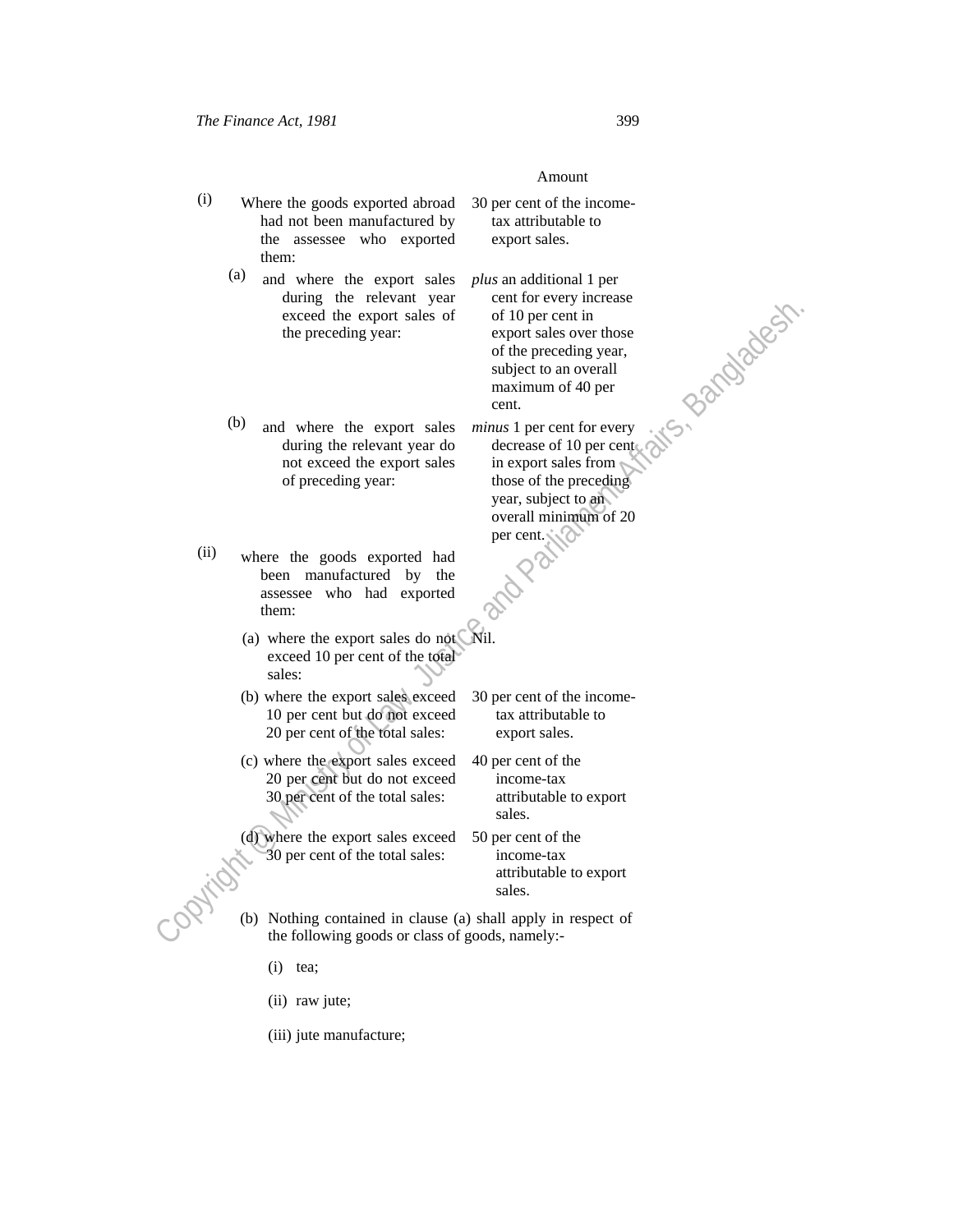- (iv) raw hides and skin and wet-blue leather;
- (v) such other goods as may be notified by the National Board of Revenue form time to time.
- (c) The National Board of Revenue may make rules providing for the computation of profits and the tax attributable to export sales and for such other matters as may be necessary to give effect to the provisions of this sub-section.

 (5) In cases to which section 17 of the Income-tax Act, 1922 (XI of 1922), applies the tax chargeable shall be determined as provided in that section but with reference to the rates imposed by sub-section (1), and in accordance, where applicable, with the provisions of sub-section  $(2)$ .

annouance to expend sures and to such one of neurral means and the provisions of this sub-section.<br>
Sub-section with extreme the track dependent of the Divisions of this  $\sqrt{8k}$ .<br>
(5) In cases to owhich section 17 of the (6) For the purpose of making deduction of tax under section 18 of the Income-tax Act, 1922 (XI of 1922), the rates specified in the Third Schedule shall apply as respects the year beginning on the first day of July, 1981, and ending on the thirtieth day of June, 1982.

 (7) For the purposes of this section and of the rates of tax imposed thereby, the expression ætotal income" means total income as determined for the purposes of income-tax in accordance with the provisions of the Income-tax Act, 1922 (XI of 1922). (XI of 1922).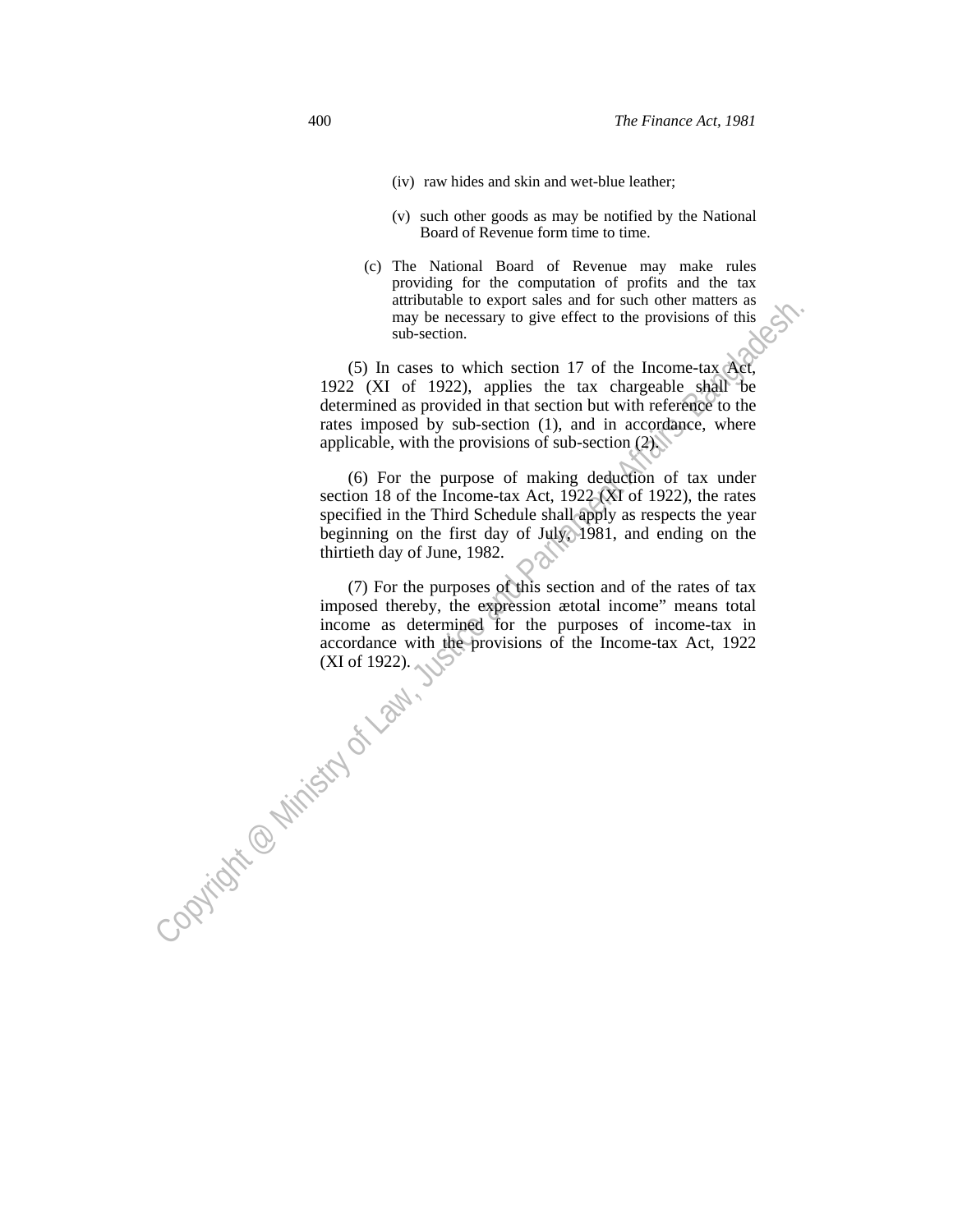# **THE FIRST SCEDULE**

**(***See* section 2**)**

# æ**SCHEDULE I**  *Ad valorem* **Fees**

| Number                                                                                                                                                                                                                                                                                          |                                                                                                                                                                                                                         | Proper fees           |
|-------------------------------------------------------------------------------------------------------------------------------------------------------------------------------------------------------------------------------------------------------------------------------------------------|-------------------------------------------------------------------------------------------------------------------------------------------------------------------------------------------------------------------------|-----------------------|
| Plaint, written statement<br>1.<br>pleading a set-off or<br>counter-claim<br><sub>or</sub><br>memorandum of appeal<br>(not otherwise provided<br>for in this Act) or of<br>cross-objection<br>presented to any Civil<br>Revenue<br>Court<br><b>or</b><br>except those mentioned<br>in section 3 | When the amount or value of the<br>subject-matter in dispute does<br>not exceed seventy-five Taka, for<br>every five Taka or part thereof,<br>of such amount or value,<br>and                                           | in Kirgins, Bandadesh |
|                                                                                                                                                                                                                                                                                                 | When such amount or value exceeds<br>seventy-five Taka, for every five<br>Taka or part thereof, in excess of<br>seventy-five Taka, up to one<br>hundred Taka.<br>and                                                    | Taka 0.75             |
|                                                                                                                                                                                                                                                                                                 | When such amount or value exceeds<br>one hundred Taka, for every ten<br>Taka, or part thereof, in excess of<br>one hundred Taka, up to one<br>hundred and fifty Taka,<br>and                                            | Taka 2.45             |
|                                                                                                                                                                                                                                                                                                 | When such amount or value exceeds<br>one hundred and fifty Taka, for<br>every ten Taka, or part thereof,<br>up to one thousand Taka,<br>and                                                                             | Taka 1.70             |
| Copyright @ Ministry of                                                                                                                                                                                                                                                                         | When such amount or value exceeds<br>one thousand Taka, for<br>every<br>hundred Taka,<br>one<br>or<br>part<br>thereof.<br>in<br>of<br>excess<br>one<br>thousand Taka, up to seven<br>thousand five hundred Taka,<br>and | Taka 11.25            |
|                                                                                                                                                                                                                                                                                                 | When such amount or value exceeds<br>seven thousand five hundred<br>Taka, for<br>every two hundred<br>fifty Taka, or part thereof, in<br>excess of seven thousand five<br>hundred Taka, up to ten thousand<br>Taka,     | Taka 22.50            |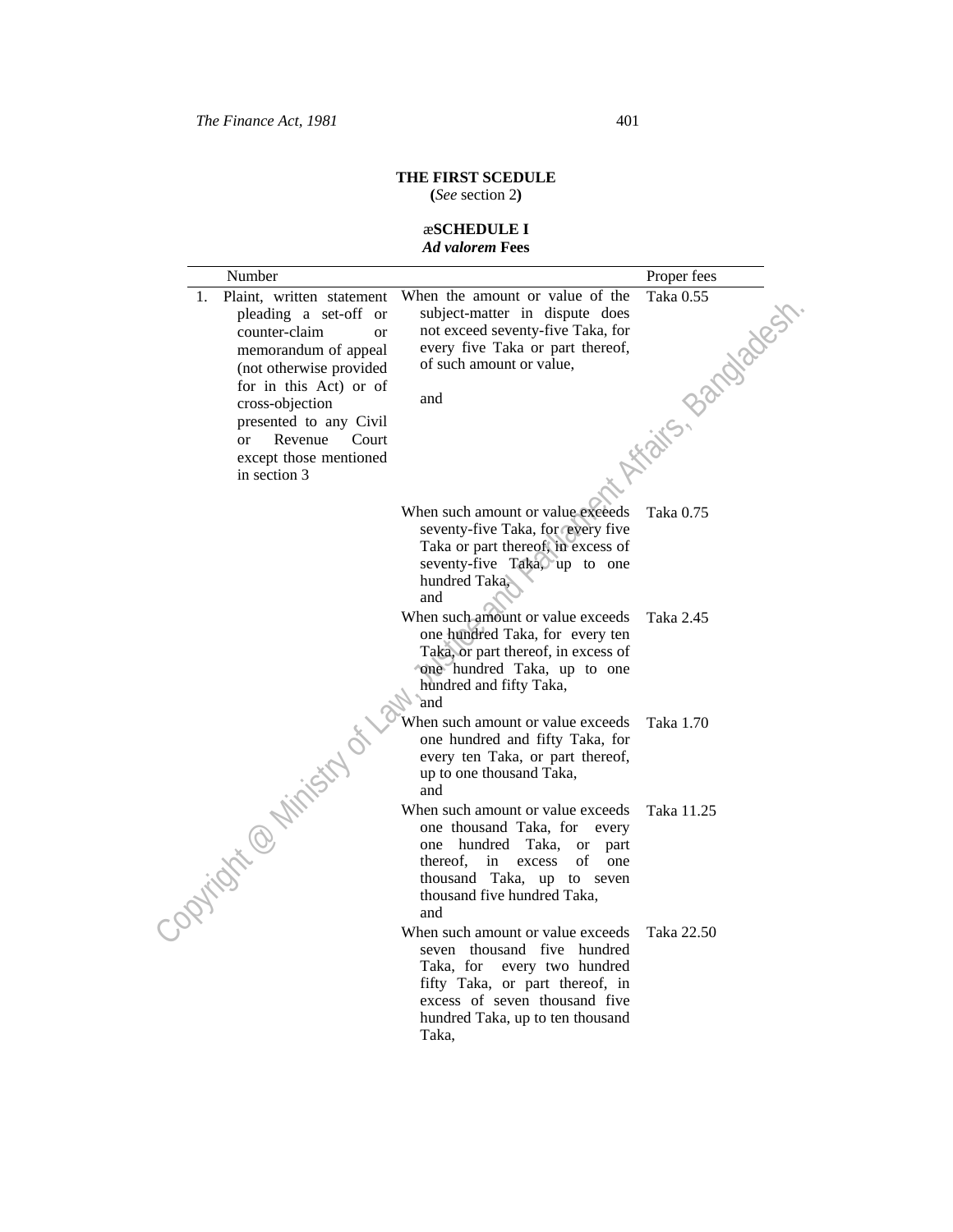| Number                                                                                           |                                                                                                                                                                                                         | Proper fees      |
|--------------------------------------------------------------------------------------------------|---------------------------------------------------------------------------------------------------------------------------------------------------------------------------------------------------------|------------------|
|                                                                                                  | and                                                                                                                                                                                                     |                  |
|                                                                                                  | When<br>such<br>value<br>amount<br><b>or</b><br>exceeds ten thousand Taka, for<br>every five hundred Taka, or part<br>thereof, in excess of ten thousand<br>Taka, up to twenty thousand<br>Taka,<br>and | Taka 33.75       |
|                                                                                                  | When<br>such<br>value<br>amount<br><b>or</b>                                                                                                                                                            |                  |
|                                                                                                  | exceeds twenty thousand Taka,<br>for every one thousand Taka, or<br>part thereof, in excess of twenty<br>thousand Taka,<br>fifty<br>up to                                                               | Taka 45.00 Notes |
|                                                                                                  | thousand Taka,<br>and                                                                                                                                                                                   |                  |
|                                                                                                  | When<br>such<br>value<br>amount<br><b>or</b><br>exceeds fifty thousand Taka, for<br>every five thousand Taka, or part<br>thereof, in excess of fifty<br>thousand Taka:                                  | Taka 56.25       |
|                                                                                                  | Provided that the maximum fee<br>leviable<br>on<br>' a<br>plaint<br><sub>or</sub><br>memorandum of appeal shall be<br>fifteen thousand Taka.                                                            |                  |
| 2.<br>Plaint in a suit for<br>possession under the<br>Specific Relief<br>Act,<br>1877, section 9 | When the amount or value of the<br>subject-matter in dispute does<br>not exceed seventy-five Taka, for<br>every five Taka, or part thereof,<br>of such amount or value,<br>and                          | Taka 0.30        |
| <b>Minister</b><br>♦                                                                             | When<br>such<br>value<br>amount<br><b>or</b><br>exceeds seventy-five Taka, for<br>every five Taka, or part thereof,<br>in excess of seventy-five Taka,<br>up to ten thousand Taka,<br>and               | Taka 0.40        |
| Copyright                                                                                        | When<br>such<br>amount or value<br>exceeds one hundred Taka, for<br>every ten Taka, or part thereof, in<br>excess of one hundred Taka and<br>fifty Taka,<br>and                                         | Taka 1.25        |
|                                                                                                  | When<br>such<br>value<br>amount<br><sub>or</sub><br>exceeds one hundred and fifty<br>Taka, for every ten Taka, or part<br>thereof, up to one thousand Taka,                                             | Taka 0.85        |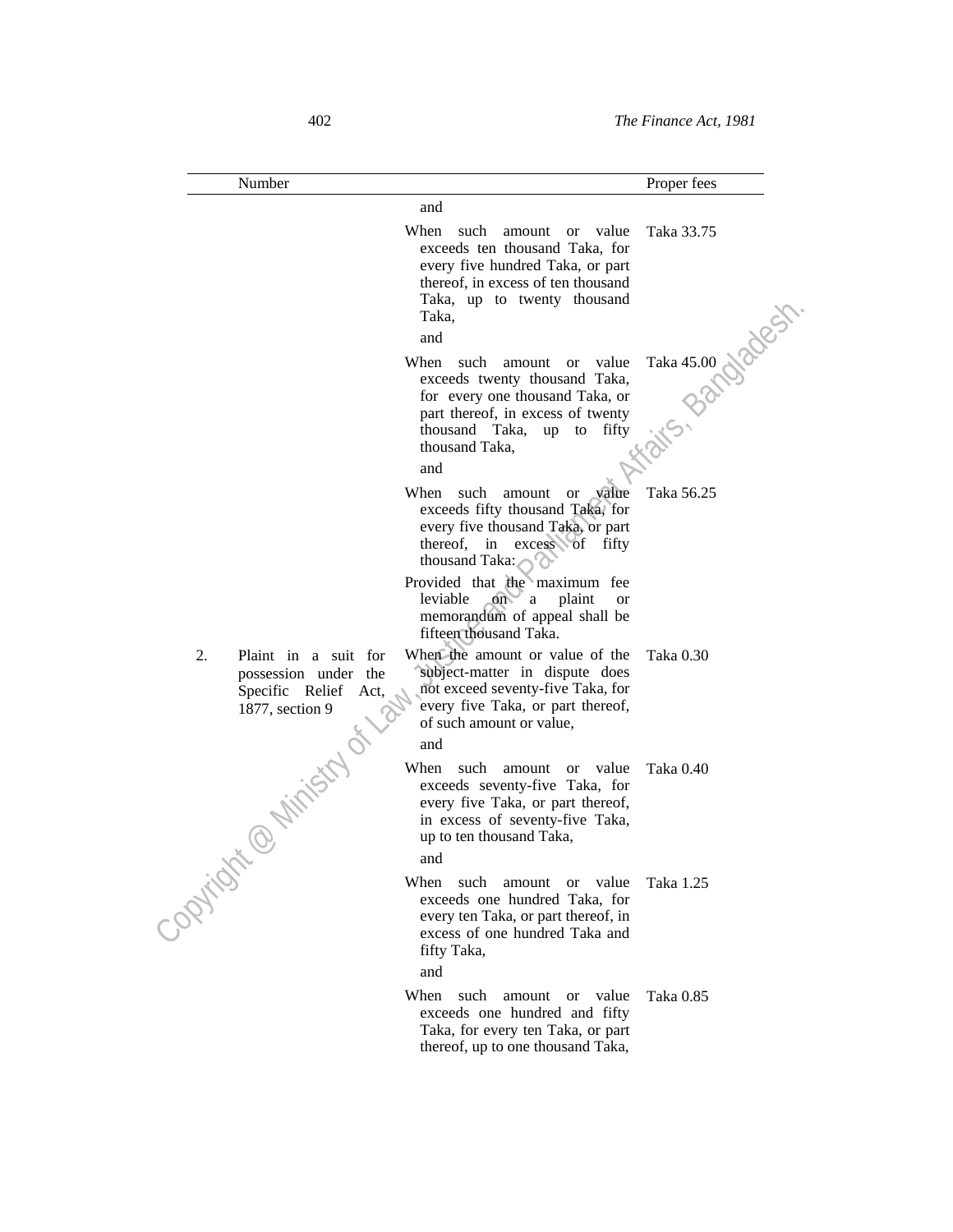| I<br>I<br>×<br>٠<br>×<br>۰, |  |  |
|-----------------------------|--|--|
|-----------------------------|--|--|

| Number                                                                                                                     |                                                                                                                                                                                                                                      | Proper fees                                                      |
|----------------------------------------------------------------------------------------------------------------------------|--------------------------------------------------------------------------------------------------------------------------------------------------------------------------------------------------------------------------------------|------------------------------------------------------------------|
|                                                                                                                            | and                                                                                                                                                                                                                                  |                                                                  |
|                                                                                                                            | When such amount or value<br>exceeds one thousand Taka, for<br>every one hundred Taka, or<br>part thereof, in excess of one<br>thousand Taka, up to seven<br>thousand five hundred Taka,                                             | Taka 5.65                                                        |
|                                                                                                                            | and                                                                                                                                                                                                                                  |                                                                  |
|                                                                                                                            | When such amount or value<br>exceeds seven thousand five<br>hundred Taka, for every two<br>hundred and fifty Taka, or part<br>thereof, in excess of seven<br>thousand five hundred Taka, up<br>to ten thousand five hundred<br>Taka, | Taka 11.25 Notes                                                 |
|                                                                                                                            | and                                                                                                                                                                                                                                  |                                                                  |
|                                                                                                                            | When such amount or value<br>exceeds ten thousand Taka, for<br>every five hundred Taka, or<br>part thereof, in excess of ten<br>thousand Taka, up to twenty<br>thousand Taka,<br>and                                                 | Taka 16.90                                                       |
| <b>With Cardinal City</b>                                                                                                  | When such amount or value<br>exceeds twenty thousand Taka,<br>for every one thousand Taka,<br>or part thereof, in excess of<br>twenty thousand Taka, up to<br>fifty thousand Taka,<br>and                                            | Taka 22.50                                                       |
|                                                                                                                            | When such amount or value<br>exceeds fifty thousand Taka,<br>for every five thousand Taka,<br>or part thereof, in excess of<br>fifty thousand Taka:                                                                                  | Taka 28.15                                                       |
| PRIVER                                                                                                                     | Provided that the maximum fee<br>leviable on a plaint shall be<br>seven thousand five hundred<br>Taka,                                                                                                                               |                                                                  |
| 3.<br>Application for review of<br>judgement,<br>presented on or after<br>the ninetieth day from<br>the date of the decree | .<br>if                                                                                                                                                                                                                              | The fee leviable<br>on the plaint or<br>memorandum of<br>appeal. |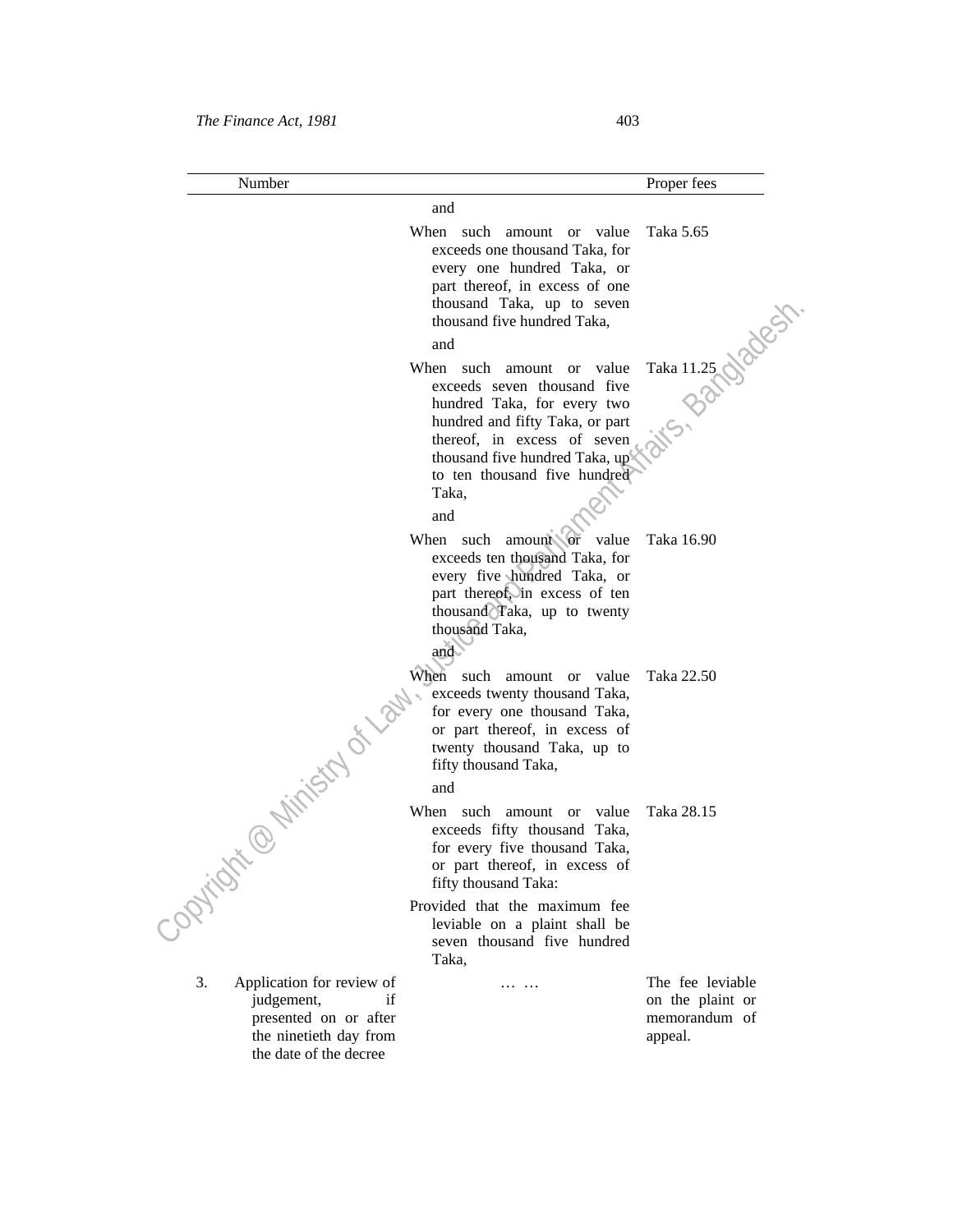|    | Number                                                                                                                                                                                                                                                                                                                                                                                                                                                                 |                                                                                                                                                                                                                                     | Proper fees |
|----|------------------------------------------------------------------------------------------------------------------------------------------------------------------------------------------------------------------------------------------------------------------------------------------------------------------------------------------------------------------------------------------------------------------------------------------------------------------------|-------------------------------------------------------------------------------------------------------------------------------------------------------------------------------------------------------------------------------------|-------------|
| 4. | An application presented<br>to any Civil Court for<br>setting aside of a sale<br>in execution of a<br>decree<br>under<br>the<br>provisions of the Code<br>of Civil Procedure,<br>1908, or The State<br>Acquisition<br>and<br>Tenancy Act, 1950 or<br>application<br>an<br>presented<br>to<br>a<br>Certificate Officer for,<br>setting aside a sale in<br>execution<br>of<br>a<br>certificate under the<br>provision of the Public<br>Demands<br>Recovery<br>Act, 1913. | For every five hundred Taka, or<br>part thereof, on the value of the<br>property sold.<br>ma Parizanent Afraits, Bandadesh                                                                                                          | Taka 1.00   |
| 5. | Application for review of<br>judgement,<br>if<br>presented before the<br>ninetieth day from the<br>date of decree                                                                                                                                                                                                                                                                                                                                                      |                                                                                                                                                                                                                                     |             |
| 6. | Copy or translation of a<br>judgement or order not<br>being, or having the<br>force of, a decree<br>15-Ce-Ministry of La                                                                                                                                                                                                                                                                                                                                               | When such judgement or order is<br>passed by any Civil Court other<br>than the High Court Division,<br>or by the presiding officer of<br>any Revenue Court or Office,<br>or by any other Judicial or<br><b>Executive Authority-</b> |             |
|    |                                                                                                                                                                                                                                                                                                                                                                                                                                                                        | (a) If the amount or value of the<br>subject-matter is fifty or less<br>than fifty Taka,                                                                                                                                            | Taka 1.00   |
|    |                                                                                                                                                                                                                                                                                                                                                                                                                                                                        | (b) If such amount or value<br>exceeds fifty Taka,                                                                                                                                                                                  | Taka 1.50   |
|    |                                                                                                                                                                                                                                                                                                                                                                                                                                                                        | When such judgement or order is<br>passed by the High Court<br>Division.                                                                                                                                                            | Taka 3.00   |
|    | Copy of a decree or order<br>having the force of a<br>decree                                                                                                                                                                                                                                                                                                                                                                                                           | When such decree or order is<br>made by any Civil Court other<br>than the High Court Division,<br>or by any Revenue Court-                                                                                                          |             |
|    |                                                                                                                                                                                                                                                                                                                                                                                                                                                                        | (a) If the amount or value of the<br>subject-matter of the<br>suit<br>wherein such decree or order is<br>made is fifty or less than fifty<br>Taka,                                                                                  | Taka 1.00   |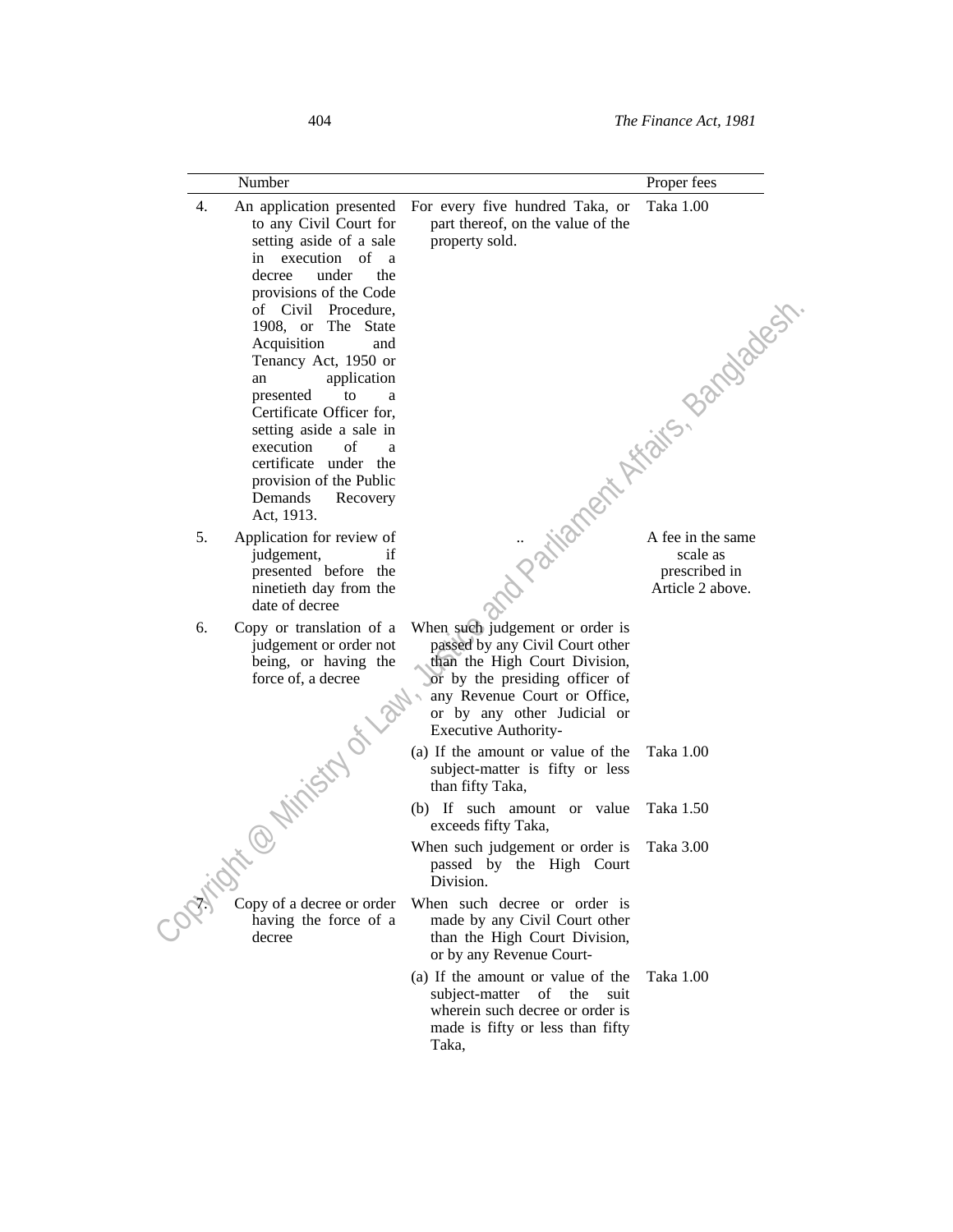|           | Number                                                                                                                                                                                                                                                                                                                                                                 |                                                                                                                                                                                                           | Proper fees                                          |
|-----------|------------------------------------------------------------------------------------------------------------------------------------------------------------------------------------------------------------------------------------------------------------------------------------------------------------------------------------------------------------------------|-----------------------------------------------------------------------------------------------------------------------------------------------------------------------------------------------------------|------------------------------------------------------|
|           |                                                                                                                                                                                                                                                                                                                                                                        | (b) If such amount or value<br>exceeds fifty Taka,                                                                                                                                                        | Taka 2.00                                            |
|           |                                                                                                                                                                                                                                                                                                                                                                        | When such decree or order is<br>made by the High Court<br>Division,                                                                                                                                       | Taka 8.00                                            |
| 8.        | Copy of any document<br>liable to stamp-duty<br>under the Stamp Act,<br>1899, when left by any                                                                                                                                                                                                                                                                         | (a) When<br>the<br>stamp-duty<br>chargeable on the original does<br>not exceed fifty poisha,                                                                                                              | The amount of<br>duty chargeable<br>on the original. |
|           | party to a suit or<br>proceeding in place of<br>the original withdrawn                                                                                                                                                                                                                                                                                                 | (b) In any other case,                                                                                                                                                                                    | Taka 1.00                                            |
| 9.        | Copy of any revenue or<br>judicial proceeding or<br>order not otherwise<br>provided for by this<br>Act, or copy of any<br>account.<br>statement,<br>report or the like taken<br>out of any Civil or<br>Criminal or Revenue<br>Court or office, or<br>from the office of any<br>Chief Officer charged<br>with the<br>executive<br>administration<br>of<br>a<br>Division | For every three hundred and sixty<br>words or fraction of three $\circ$<br>hundred and sixty words,<br>itice and Partianent                                                                               | Taka 1.00                                            |
| 10.       | Probate of a will or<br>letters<br>$\mathcal{A}$<br>administration with or<br>without will annexed<br>@ Ninistry                                                                                                                                                                                                                                                       | When the amount or value of the<br>property in respect of which the<br>grant of probate or letters is<br>made exceeds five thousand<br>Taka, on such amount or value<br>up to fifty thousand Taka,<br>and | Three<br>per<br>centum.                              |
| Copyright | $\propto$                                                                                                                                                                                                                                                                                                                                                              | When such amount or value<br>exceeds fifty thousand Taka, on<br>the portion of such amount or<br>value which is in excess of fifty<br>thousand Taka, up to one lakh<br>Taka,                              | Five <i>per centum</i> .                             |
|           |                                                                                                                                                                                                                                                                                                                                                                        | and<br>When such amount or value<br>exceeds one lakh Taka, on the<br>portion of such amount or value<br>which is in excess of one lakh<br>Taka, up to two lakh and fifty<br>thousand Taka,                | Six per centum.                                      |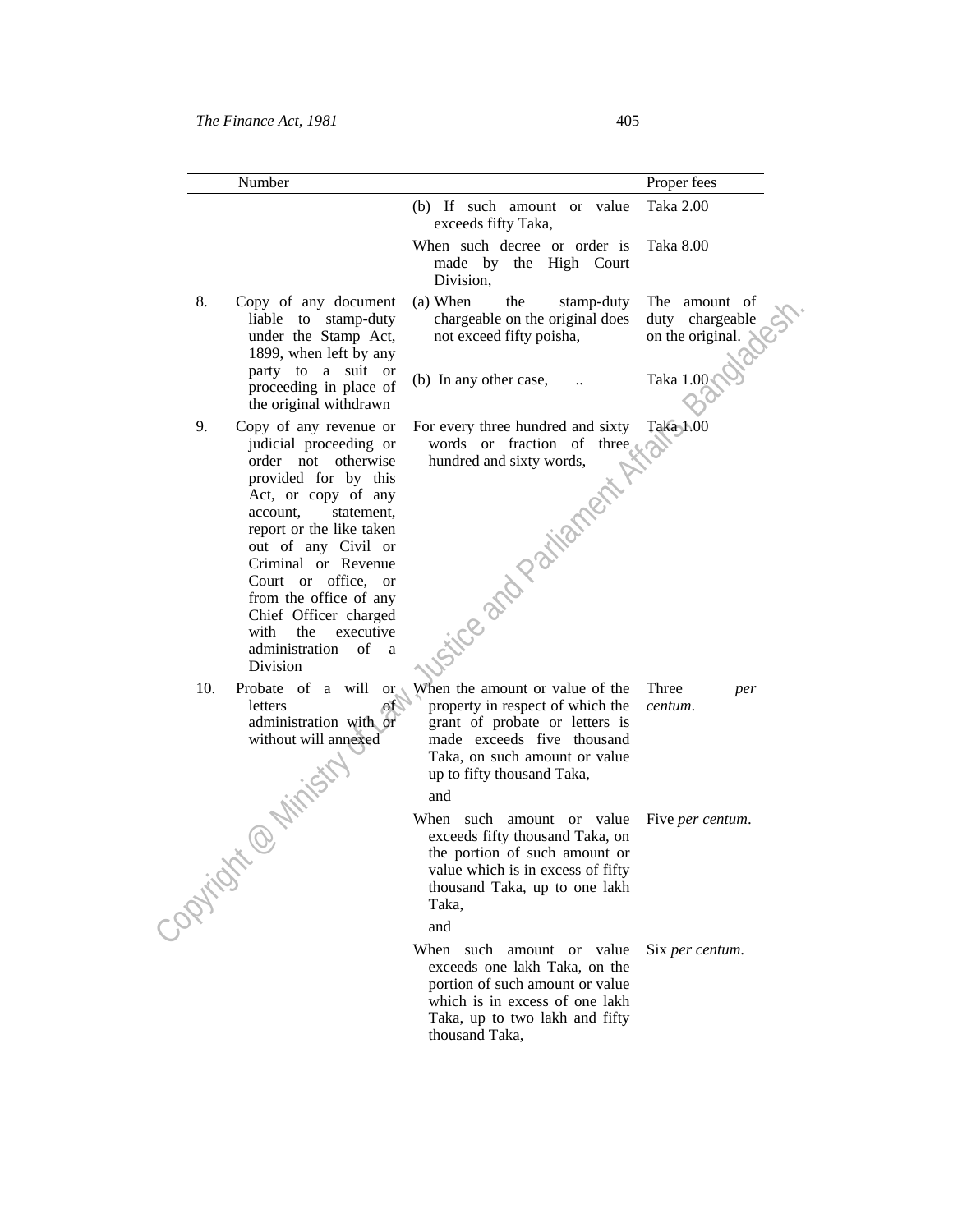| Number                                        |                                                                                                                                                                                                                                                                                                                                                                                                          | Proper fees                                             |
|-----------------------------------------------|----------------------------------------------------------------------------------------------------------------------------------------------------------------------------------------------------------------------------------------------------------------------------------------------------------------------------------------------------------------------------------------------------------|---------------------------------------------------------|
|                                               | and                                                                                                                                                                                                                                                                                                                                                                                                      |                                                         |
|                                               | When such amount or value exceeds<br>two lakh and fifty thousand Taka,<br>on the portion of such amount or<br>value which is in excess of two<br>lakh and fifty thousand Taka, up<br>to three lakh Taka,                                                                                                                                                                                                 | Six and a half <i>per</i><br>centum.                    |
|                                               | and                                                                                                                                                                                                                                                                                                                                                                                                      |                                                         |
|                                               | When such amount or value exceeds<br>three lakh Taka, on the portion of<br>such amount or value which is in<br>excess of three lakh Taka, up to<br>four lakh Taka,<br>and                                                                                                                                                                                                                                | Seven and a half<br>per centum.                         |
|                                               | When such amount or value exceeds                                                                                                                                                                                                                                                                                                                                                                        | Eight per centum.                                       |
|                                               | four lakh Taka, on the portion of<br>such amount or value which is in<br>excess of four lakh Taka, up to<br>five lakh Taka,<br>and                                                                                                                                                                                                                                                                       |                                                         |
|                                               | When such amount or value exceeds<br>five lakh Taka, on the portion of<br>such amount or value which is in<br>excess of five lakh Taka:                                                                                                                                                                                                                                                                  | Eight and a half<br>per centum.                         |
| t @ Niristry                                  | Provided that when, after the grant<br>οf<br>certificate<br>under the<br>a<br>Succession Act, 1925, in respect<br>of any property included in an<br>estate, a grant of probate or<br>letters of an administration is<br>made in respect of the same<br>estate, the fee payable in respect<br>of the latter grant shall be<br>reduced by the amount of the fee<br>paid in respect of the former<br>grant. |                                                         |
| Certificate under the<br>Succession Act, 1925 | When the amount or value of any<br>debt or security specified in the<br>certificate under section 374 of<br>the Act exceeds one thousand<br>Taka,                                                                                                                                                                                                                                                        | Two per centum<br>on the first ten<br>thousand Taka,    |
|                                               |                                                                                                                                                                                                                                                                                                                                                                                                          | Three per centum<br>on the next forty<br>thousand Taka, |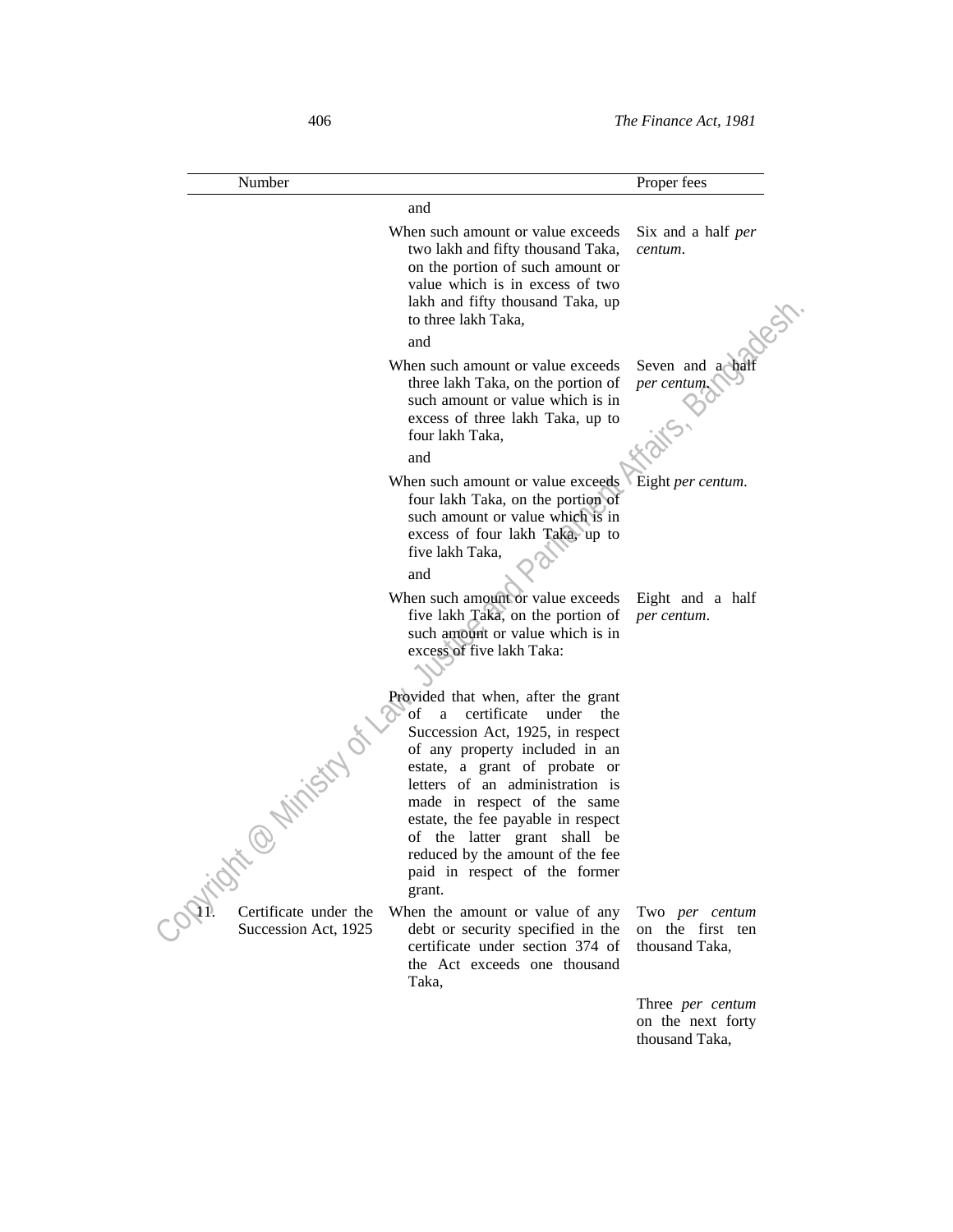# *The Finance Act, 1981* 407

| Number | Proper fees |
|--------|-------------|
|--------|-------------|

- Five *per centum* on the next fifty thousand Taka,
- Six *per centum* on the next one lakh and fifty thousand Taka.
- Six and a half *per centum* on the *next* fifty thousand Taka,
- Seven *per centum* on the next one lakh Taka,
- Seven and a half *per centum* on the next one lakh Taka, and Eight *per centum* on the remainder of such amount or value.

In respect of such portion<br>of the aggregate<br>amount or value are<br>onsists of the<br>or value<br>service of the aggregate amount or value as consists of the amount or value of debts or securities so specified, the fee hereinbefore provided in that behalf in this article.

> aggregate Four *per centum* on such portion of the first ten thousand Taka,

Five and a half *per* **Fixe** and a half *per centum* on such portion of the next forty thousand Taka,

> Seven *per centum* on such portion of the next fifty thousand Taka,

# **and and and**

thousand Take,<br>
The main of the next fifty<br>
Six and a half *per centum*<br>
on the next one biling<br>
that, Seven and Eak,<br>
Seven and Eak, Assemble that  $\theta$  is the modular<br>
that are continuous in the lead one<br>
lake the perform  $\sim$  When the aggregate amount or value of any debts or securities specified in the certificate and of any debts or securities to which the certificate has been extended under section 376 of the Act, exceeds one thousand Taka,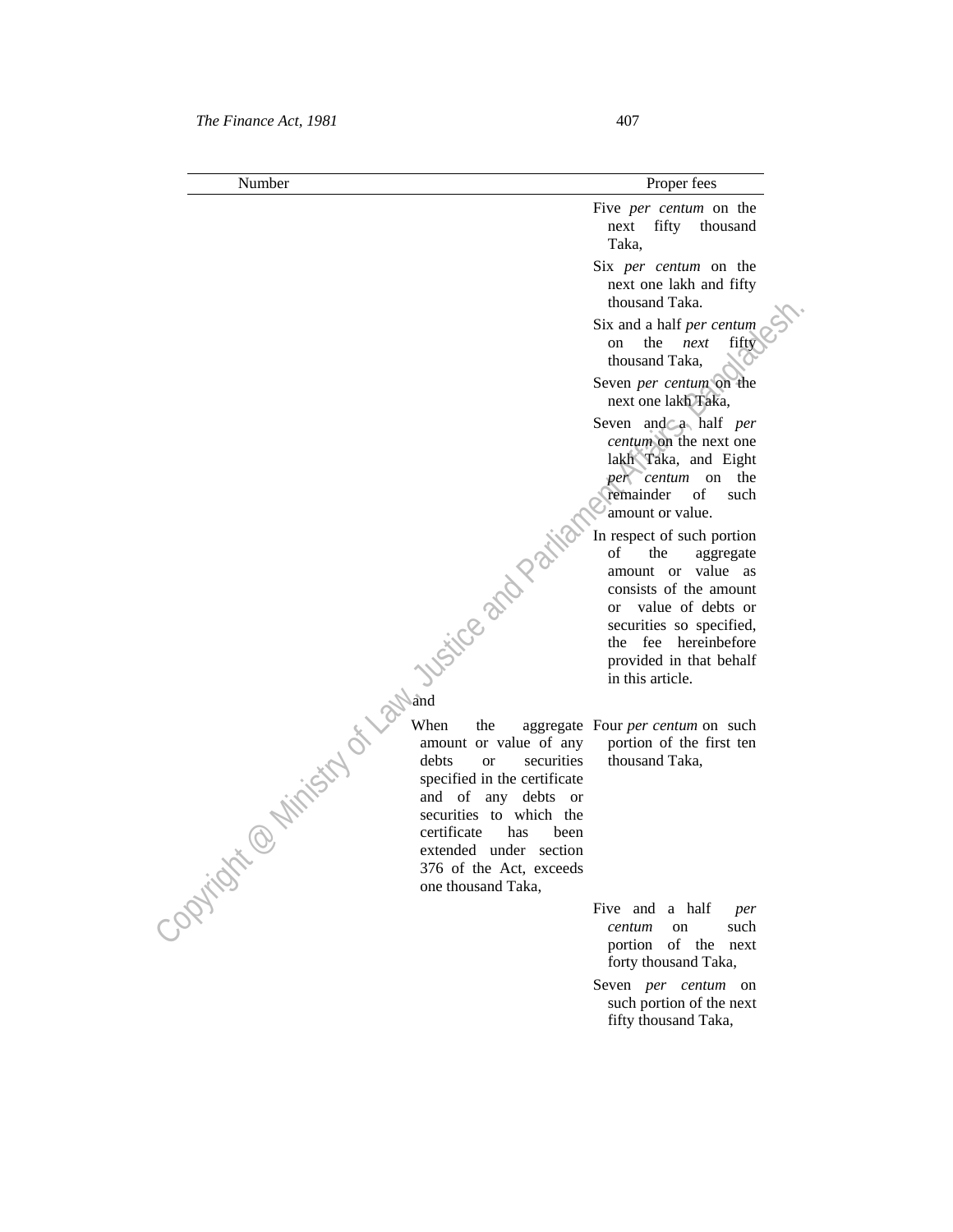| Number                       | Proper fees                                                                                                                                                                                                                                       |
|------------------------------|---------------------------------------------------------------------------------------------------------------------------------------------------------------------------------------------------------------------------------------------------|
|                              | Eight and a half <i>per centum</i> on<br>such portion of the next one<br>lakh and fifty thousand Taka,                                                                                                                                            |
|                              | Nine and a quarter <i>per centum</i><br>on such portion of the next<br>fifty thousand Taka,                                                                                                                                                       |
|                              | Ten per centum on such portion<br>of the next one lakh Taka,                                                                                                                                                                                      |
|                              | Ten and three-quarter<br>per<br>such portion of<br>centum on<br>the next one lakh Taka,                                                                                                                                                           |
|                              | Eleven and a half <i>per</i> centum on<br>such portion of the remainder<br>of such aggregate amount or<br>value as consists of the<br>amount or value of debts or<br>securities<br>which<br>the<br>to<br>certificate has been extended.<br>Notes: |
|                              | (1) The amount of a debt is the<br>amount including interest on<br>which<br>the<br>the<br>pay<br>on<br>inclusion of the debt in the<br>certificate is applied for, so<br>far as such amount can be<br>ascertained.                                |
| @ Ninistry of Law, Usitce an | (2) Whether or not any power<br>with respect to a security<br>specified in a certificate has<br>been conferred under the Act<br>and where such power has<br>been so conferred whether the<br>power is for the receiving of                        |
| Cooling is                   | interest or dividends on, or<br>for the negotiation or transfer<br>of the security, or for both<br>purposes, the value of a<br>security is its market value on<br>day on<br>which<br>the<br>the                                                   |
|                              | inclusion of the security in the<br>certificate is applied for, so<br>far as such value can be<br>ascertained.                                                                                                                                    |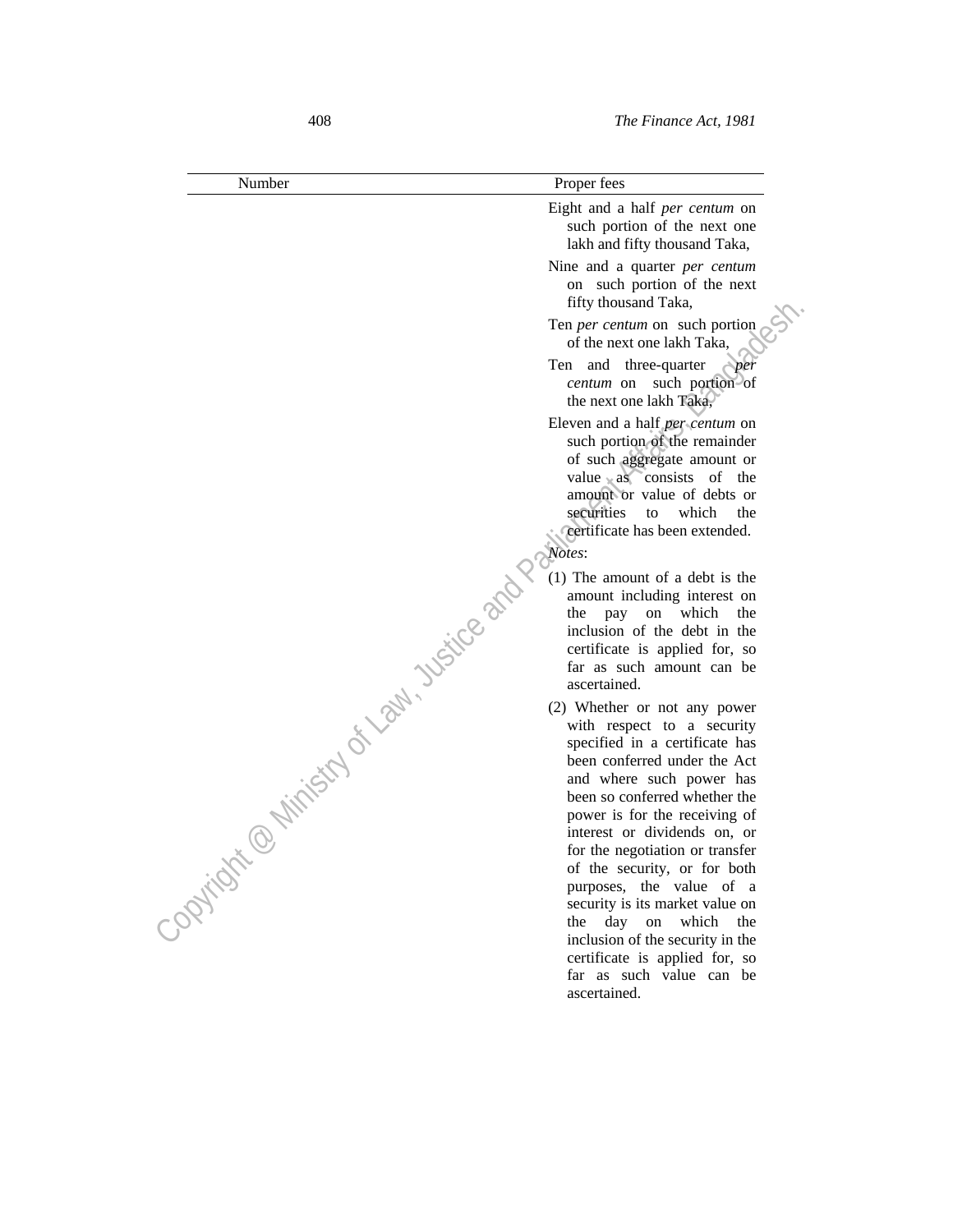| Number                                                                                                                                         |                                                                                                                                                                                                                                                         | Proper fees                                       |
|------------------------------------------------------------------------------------------------------------------------------------------------|---------------------------------------------------------------------------------------------------------------------------------------------------------------------------------------------------------------------------------------------------------|---------------------------------------------------|
| 12.<br>Court Division for the<br>exercise of<br>its<br>revisional jurisdiction<br>under section 115 of<br>the Code of Civil<br>Procedure, 1908 | Application to the High Where the application is for Taka 20.00<br>revision of an order and<br>the amount or value of the<br>subject-matter is less than<br>two thousand Taka,                                                                          |                                                   |
|                                                                                                                                                | Where the application is for Taka 40.00<br>the revision of an order<br>and the amount or value<br>of the subject-matter is<br>two thousand Taka or<br>more,<br>Where the application is for<br>$\circ$ of<br>revision<br>the<br>an<br>appellate decree, | The fee leviable on a<br>memorandum of<br>appeal. |

# **SCHEDULE I** NOT

#### **TABLE OF RATES OF AD VALOREM FEES LEVIABLE ON THE INSTITUTION OF SUITS**

|                  | un cuuc ui<br><b>UIVII</b><br>Procedure, 1908                                                                                                    |                                                                                                              |
|------------------|--------------------------------------------------------------------------------------------------------------------------------------------------|--------------------------------------------------------------------------------------------------------------|
|                  | Where the application is for<br>the revision of an order<br>and the amount or value<br>of the subject-matter is<br>two thousand Taka or<br>more, | Bandhagest<br>Taka 40.00                                                                                     |
|                  | Where the application is for                                                                                                                     | The fee leviable on a                                                                                        |
|                  | revision<br>the<br>of<br>appellate decree,                                                                                                       | memorandum of<br>an<br>appeal.                                                                               |
|                  | <b>SCHEDULE I</b><br>TABLE OF RATES OF AD VALOREM FEES LEVIABLE ON THE<br><b>INSTITUTION OF SUITS</b>                                            |                                                                                                              |
|                  | Number                                                                                                                                           | Proper fees                                                                                                  |
| 1.               | Where the amount or value of the subject-matter<br>does not exceed Taka 10,000                                                                   | 10% of the amount.                                                                                           |
| 2.               | Where the amount or value of the subject-matter<br>exceeds Taka 10,000 but does not exceed Taka<br>20,000                                        | Taka $1,000$ plus 8% of the<br>amount exceeding Taka<br>10,000.                                              |
| 3.               | Where the amount or value of the subject-matter<br>exceeds Taka 20,000 but does not exceed Taka<br>50,000                                        | Taka $1,800$ plus 6% of the<br>amount exceeding Taka<br>20,000.                                              |
| $\overline{4}$ . | Where the amount or value of the subject-matter<br>exceeds Taka 50,000 but does not exceed Taka<br>1,00,000                                      | Taka 3,600 plus 3% of the<br>amount exceeding Taka<br>50,000.                                                |
|                  | Where the amount or the value of the subject-<br>matter exceeds Taka 1,00,000 but does not<br>exceed Taka 2,00,000                               | Taka $5,100$ plus 2% of the<br>amount exceeding Taka<br>1,00,000.                                            |
| б.               | Where the amount or the value of the subject-<br>matter exceeds Taka 2,00,000                                                                    | Taka 7,100 <i>plus</i> 1% of the<br>amount exceeding Taka<br>2,00,000 but the total<br>fees shall not exceed |

Taka 15,000.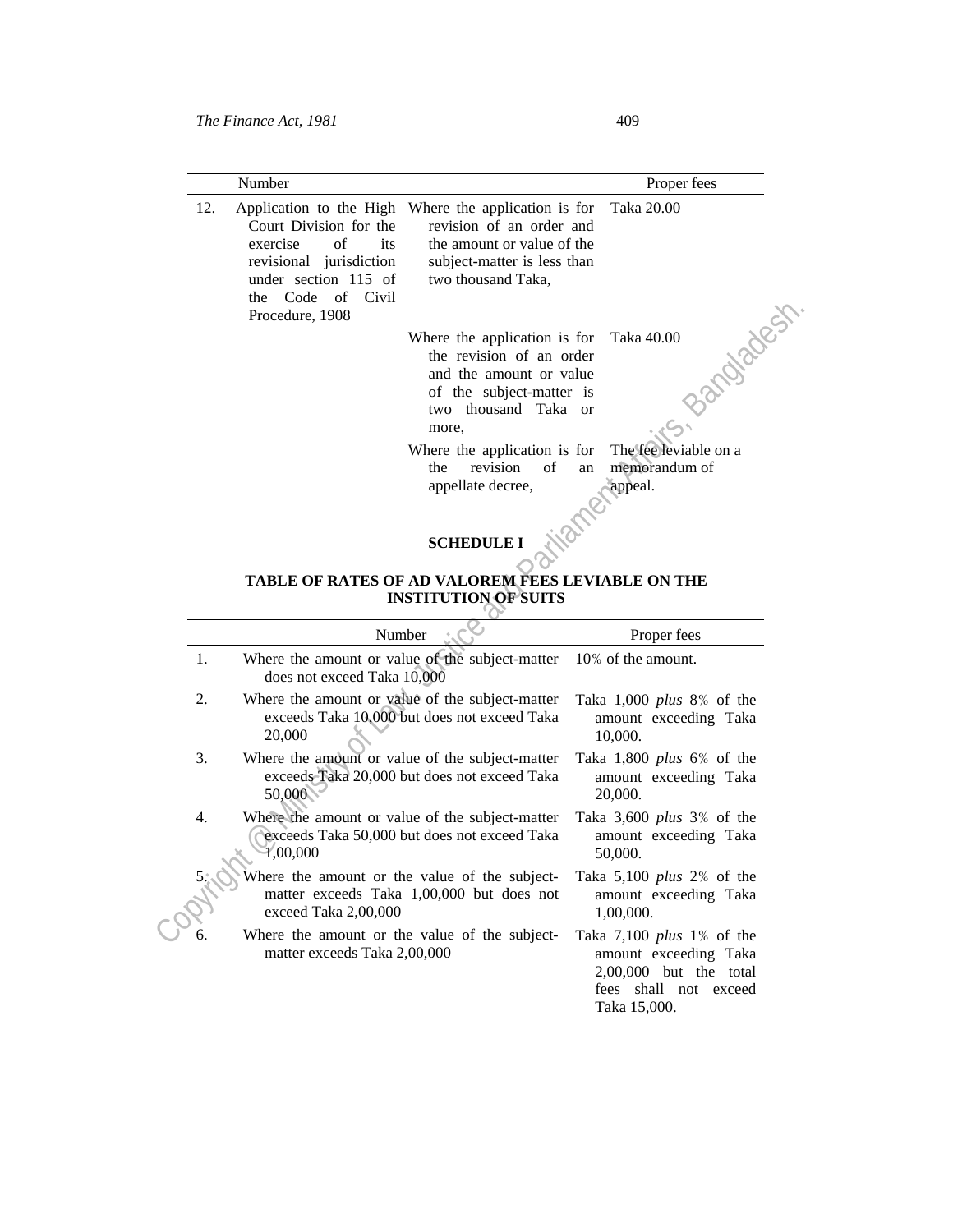# SCHEDULE II

# **FIXED FEES**

| Number                        |                                                                                                                                                                                                                                | Proper fees (Taka) |
|-------------------------------|--------------------------------------------------------------------------------------------------------------------------------------------------------------------------------------------------------------------------------|--------------------|
| 1.<br>Application or petition | (a) When presented to any                                                                                                                                                                                                      | $\mathfrak{D}$     |
|                               | officer of the Customs or                                                                                                                                                                                                      |                    |
|                               |                                                                                                                                                                                                                                |                    |
|                               |                                                                                                                                                                                                                                |                    |
|                               |                                                                                                                                                                                                                                |                    |
|                               |                                                                                                                                                                                                                                |                    |
|                               |                                                                                                                                                                                                                                |                    |
|                               |                                                                                                                                                                                                                                |                    |
|                               |                                                                                                                                                                                                                                |                    |
|                               | or and the such that the set of the such that the set of the set of the set of the land-revenue by any person and under direct entry with Governight the set of the set of the set of the set of the set of the set of the set |                    |
|                               |                                                                                                                                                                                                                                |                    |
|                               |                                                                                                                                                                                                                                |                    |
|                               |                                                                                                                                                                                                                                |                    |
|                               |                                                                                                                                                                                                                                |                    |
|                               |                                                                                                                                                                                                                                |                    |
|                               | the subject- matter of the                                                                                                                                                                                                     |                    |
|                               | application or petition relates                                                                                                                                                                                                |                    |
|                               | exclusively<br>to<br>such                                                                                                                                                                                                      |                    |
|                               | engagement,                                                                                                                                                                                                                    |                    |
|                               | <b>or</b>                                                                                                                                                                                                                      |                    |
|                               | When presented<br>to<br>any                                                                                                                                                                                                    |                    |
|                               | Paurashava or Zilla Parishad                                                                                                                                                                                                   |                    |
|                               | under any law for the time<br>being in force for<br>the                                                                                                                                                                        |                    |
|                               | conservancy or improvement                                                                                                                                                                                                     |                    |
|                               | place,<br>of<br>any<br>if<br>the                                                                                                                                                                                               |                    |
|                               | application or petition relates                                                                                                                                                                                                |                    |
|                               | solely to such conservancy or                                                                                                                                                                                                  |                    |
|                               | improvement,                                                                                                                                                                                                                   |                    |
|                               | <sub>or</sub>                                                                                                                                                                                                                  |                    |
| Copyright @ Ministry of law.  | When presented to any Civil                                                                                                                                                                                                    |                    |
|                               | Court other than a principal                                                                                                                                                                                                   |                    |
|                               | Civil<br>Court of original                                                                                                                                                                                                     |                    |
|                               | jurisdiction or to any Court                                                                                                                                                                                                   |                    |
|                               | of Small Causes constituted                                                                                                                                                                                                    |                    |
|                               | under the<br>Small<br>Cause                                                                                                                                                                                                    |                    |
|                               | Courts Act, 1887 or under                                                                                                                                                                                                      |                    |
|                               | the Civil Courts Act, Section                                                                                                                                                                                                  |                    |
|                               | 25, or to a Collector or other                                                                                                                                                                                                 |                    |
|                               | officer of revenue in relation                                                                                                                                                                                                 |                    |
|                               | to any suit or case in which                                                                                                                                                                                                   |                    |
|                               | the amount or value of the                                                                                                                                                                                                     |                    |
|                               | subject-matter is less than                                                                                                                                                                                                    |                    |
|                               | fifty Taka,                                                                                                                                                                                                                    |                    |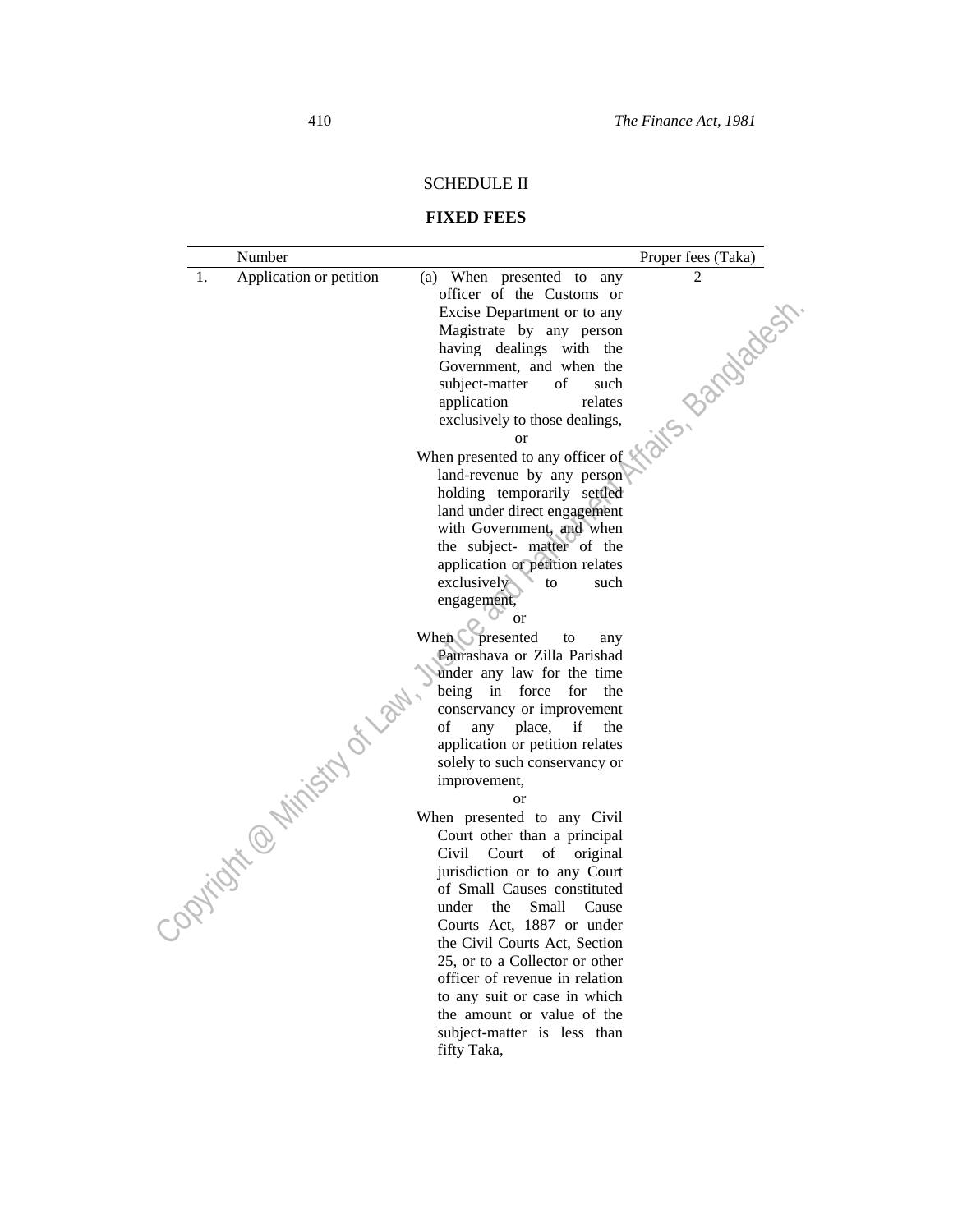| Number                             |                                                            | Proper fees (Taka)     |
|------------------------------------|------------------------------------------------------------|------------------------|
|                                    | or                                                         |                        |
|                                    | When presented to any Civil                                |                        |
|                                    | Criminal or Revenue Court                                  |                        |
|                                    | or to any Board or Executive                               |                        |
|                                    | Officer for the purpose of                                 |                        |
|                                    | obtaining<br>a<br>copy<br>or                               |                        |
|                                    | translation<br>of<br>any,                                  |                        |
|                                    | judgement decree or order                                  |                        |
|                                    | passed by such Court, Board                                |                        |
|                                    | or Officer or of any other                                 |                        |
|                                    | document on record in such                                 | ndiader                |
|                                    | Court, Board or Office,                                    |                        |
|                                    | $(b)$ When<br>containing<br>a                              | for<br>Taka-           |
|                                    | complaint or charge of any                                 | complaint<br>cases     |
|                                    | offence<br>other<br>than                                   | an Vand Taka 1 for all |
|                                    | offence for which police-                                  | other cases.           |
|                                    | officers may, under the Code                               |                        |
|                                    | of<br>Criminal<br>Procedure,                               |                        |
|                                    | 1898, arrest without warrant,                              |                        |
|                                    | and<br>presented to<br>any                                 |                        |
|                                    | Criminal Court,                                            |                        |
|                                    | $\sim$ or                                                  |                        |
|                                    | When presented to a Civil,                                 | $\overline{2}$         |
|                                    | Criminal or Revenue Court,                                 |                        |
|                                    | or to a Collector, or any                                  |                        |
|                                    | Revenue Officer<br>having                                  |                        |
|                                    | jurisdiction equal or sub-                                 |                        |
| <b>With Children City of Light</b> | ordinate to a Collector,                                   |                        |
|                                    | <sub>or</sub>                                              |                        |
|                                    | To<br>any Magistrate in his                                | 2                      |
|                                    | executive capacity, and not                                |                        |
|                                    | otherwise provided for by                                  |                        |
|                                    | this Act, or to deposit in                                 |                        |
|                                    | Court revenue or rent; or for                              |                        |
|                                    | determination by a Court of                                |                        |
|                                    | the amount of compensation                                 |                        |
|                                    | to be paid by a landlord to                                |                        |
|                                    | his tenant,                                                |                        |
| - Optical                          | (c) When presented to the Chief                            | 3                      |
|                                    | Revenue<br><sub>or</sub><br>Executive                      |                        |
|                                    | Authority<br>to<br><b>or</b><br>a                          |                        |
|                                    | Commissioner, or to<br>any                                 |                        |
|                                    | Chief Officer charged with<br>the executive administration |                        |
|                                    | a Division<br>and not<br>of                                |                        |
|                                    | otherwise provided for by                                  |                        |
|                                    | this Act,                                                  |                        |
|                                    |                                                            |                        |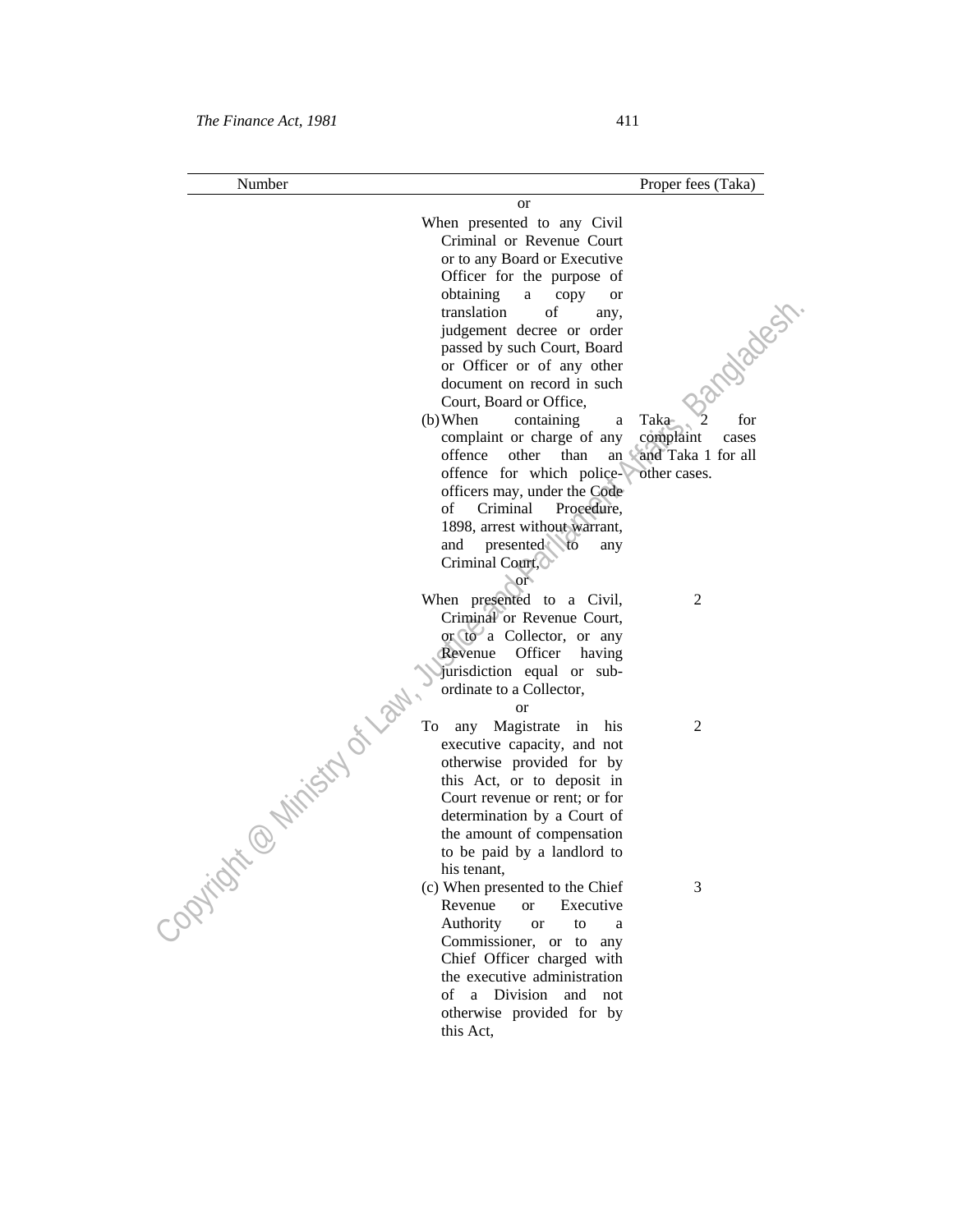|    | Number                                                                                                                                                                                                                                             |                                                                                                                                                                                            | Proper fees (Taka)                                                                                                                        |
|----|----------------------------------------------------------------------------------------------------------------------------------------------------------------------------------------------------------------------------------------------------|--------------------------------------------------------------------------------------------------------------------------------------------------------------------------------------------|-------------------------------------------------------------------------------------------------------------------------------------------|
|    |                                                                                                                                                                                                                                                    | (d) (i) When presented to the<br>High Court Division under<br>section 115 of the Code of<br>Civil Procedure, 1908, for<br>revision of an order-                                            |                                                                                                                                           |
|    |                                                                                                                                                                                                                                                    | (a) When the value of the suit<br>to which the order relates<br>does<br>not<br>exceed<br>Taka<br>1,000,                                                                                    | 32 Magest                                                                                                                                 |
|    |                                                                                                                                                                                                                                                    | (b) When the value of the suit<br>exceeds Taka 1,000,                                                                                                                                      |                                                                                                                                           |
|    |                                                                                                                                                                                                                                                    | (ii) When presented to the<br>Division<br>Court<br>High<br>otherwise than under that<br>section,                                                                                           |                                                                                                                                           |
| 2. | Application to any Civil<br>Court that records may be<br>called for from another<br>Court                                                                                                                                                          | When the Court grants the 2 Taka in addition<br>application<br>and<br>$\log \sqrt{a}$<br>opinion<br>that<br>the<br>transmission<br>CoF<br>such<br>records involves the use of<br>the post, | to any fee levied<br>the<br>on<br>application under<br>clause (a), clause<br>$(b)$ , or clause $(d)$<br>of article I of this<br>schedule. |
| 3. | Application for leave to sue<br>as a pauper                                                                                                                                                                                                        | <b>120.25</b>                                                                                                                                                                              | 2                                                                                                                                         |
| 4. | Application for leave<br>to<br>appeal as a pauper                                                                                                                                                                                                  |                                                                                                                                                                                            | 2                                                                                                                                         |
| 5. | Plaint or memorandum of<br>$a$ suit<br>appeal in<br>to<br>establish or disprove a<br>right of occupancy                                                                                                                                            |                                                                                                                                                                                            | $\overline{2}$                                                                                                                            |
| 6. | bond<br>Bail,<br><b>or</b><br>other<br>instrument of obligation<br>given in pursuance of an<br>order made by a Court or<br>Magistrate<br>under<br>any<br>section of the Code of<br>Criminal Procedure, 1898,<br>the Code of Civil<br><sub>or</sub> |                                                                                                                                                                                            | $\overline{2}$                                                                                                                            |
|    | Procedure, 1908, and not<br>otherwise provided for by<br>this Act                                                                                                                                                                                  |                                                                                                                                                                                            |                                                                                                                                           |
| 7. | Undertaking under section<br>49 of the Divorce Act.                                                                                                                                                                                                |                                                                                                                                                                                            | 2                                                                                                                                         |
| 8. | Wakalatnama                                                                                                                                                                                                                                        | When<br>presented<br>for<br>the                                                                                                                                                            |                                                                                                                                           |

conduct of any one case-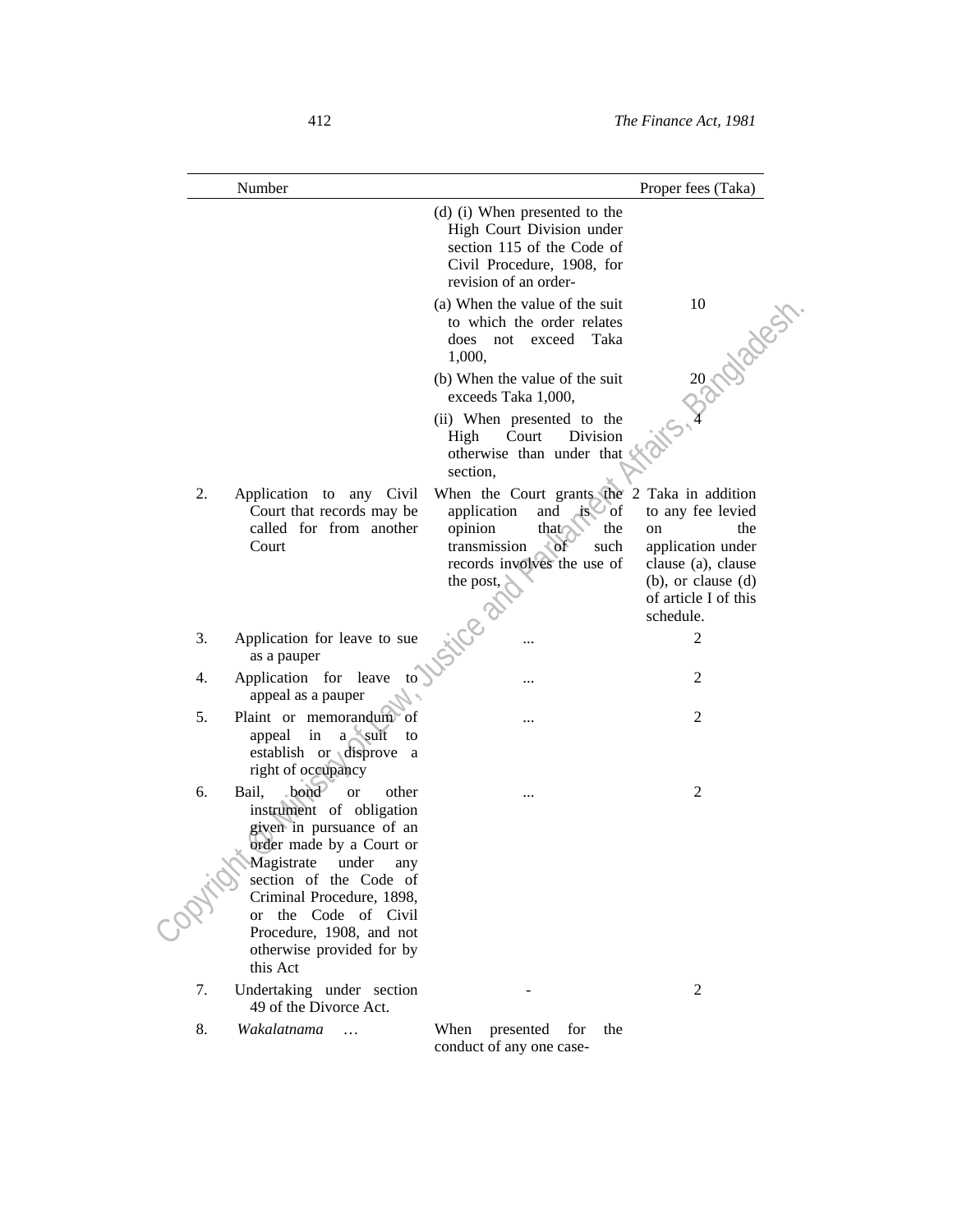revenue paying estates

|     | Number                                                                                                                              |                                                                                                                                                                                                                                                                  | Proper fees (Taka) |
|-----|-------------------------------------------------------------------------------------------------------------------------------------|------------------------------------------------------------------------------------------------------------------------------------------------------------------------------------------------------------------------------------------------------------------|--------------------|
|     |                                                                                                                                     | (a) to any Civil or Criminal<br>Court other than the High<br>Court Division, or to any<br>Revenue Court, or to any<br>Collector or Magistrate, or<br>other Executive Officer,<br>except such<br>as<br>are<br>mentioned in clauses (b)<br>and (c) of this number, | 2                  |
|     |                                                                                                                                     | (b) to a Commissioner, a<br>Collector of Customs and<br>Excise or to any officer<br>charged with the executive<br>administration<br>οf<br>a<br>Division, not being<br>the<br>Chief<br>Revenue<br>ОÍ<br>Executive Authority,                                      | S- Bandlages       |
|     |                                                                                                                                     | (c) to the High Court Division,<br>or Chief Revenue or<br>Executive Authority,                                                                                                                                                                                   | 4                  |
| 9.  | Memorandum of<br>appeal<br>when the appeal is not<br>from a decree or an order<br>having the force of a<br>decree and is presented- | (a) (i) to any Revenue Court or<br>Executive Officer<br>other<br>the High<br>than<br>Court<br>Division,<br>the Chief<br>or<br>Revenue<br>Executive<br><b>or</b><br>Authority,                                                                                    | 2                  |
|     |                                                                                                                                     | (ii) to any Civil Court other<br>than the<br>High Court<br>Division,                                                                                                                                                                                             |                    |
|     |                                                                                                                                     | (b) to the Chief Revenue or<br>Executive Authority,                                                                                                                                                                                                              | 5                  |
|     |                                                                                                                                     | (c) to the High Court Division,                                                                                                                                                                                                                                  | 10                 |
| 10. | Caveat                                                                                                                              |                                                                                                                                                                                                                                                                  | 20                 |
| 11. | Petition in a suit under the<br>Native Converts Marriage<br>Dissolution Act, 1866                                                   |                                                                                                                                                                                                                                                                  | 10                 |
|     | Plaint or memorandum of<br>appeal in each of the<br>following suits-                                                                |                                                                                                                                                                                                                                                                  |                    |
|     | (i) to alter or set aside a<br>summary decision or order<br>of any of the Civil Courts<br>or of any Revenue Court                   |                                                                                                                                                                                                                                                                  | 30                 |
|     | (ii) to alter or cancel any<br>entry in a register of the<br>names of proprietors of                                                |                                                                                                                                                                                                                                                                  | 30                 |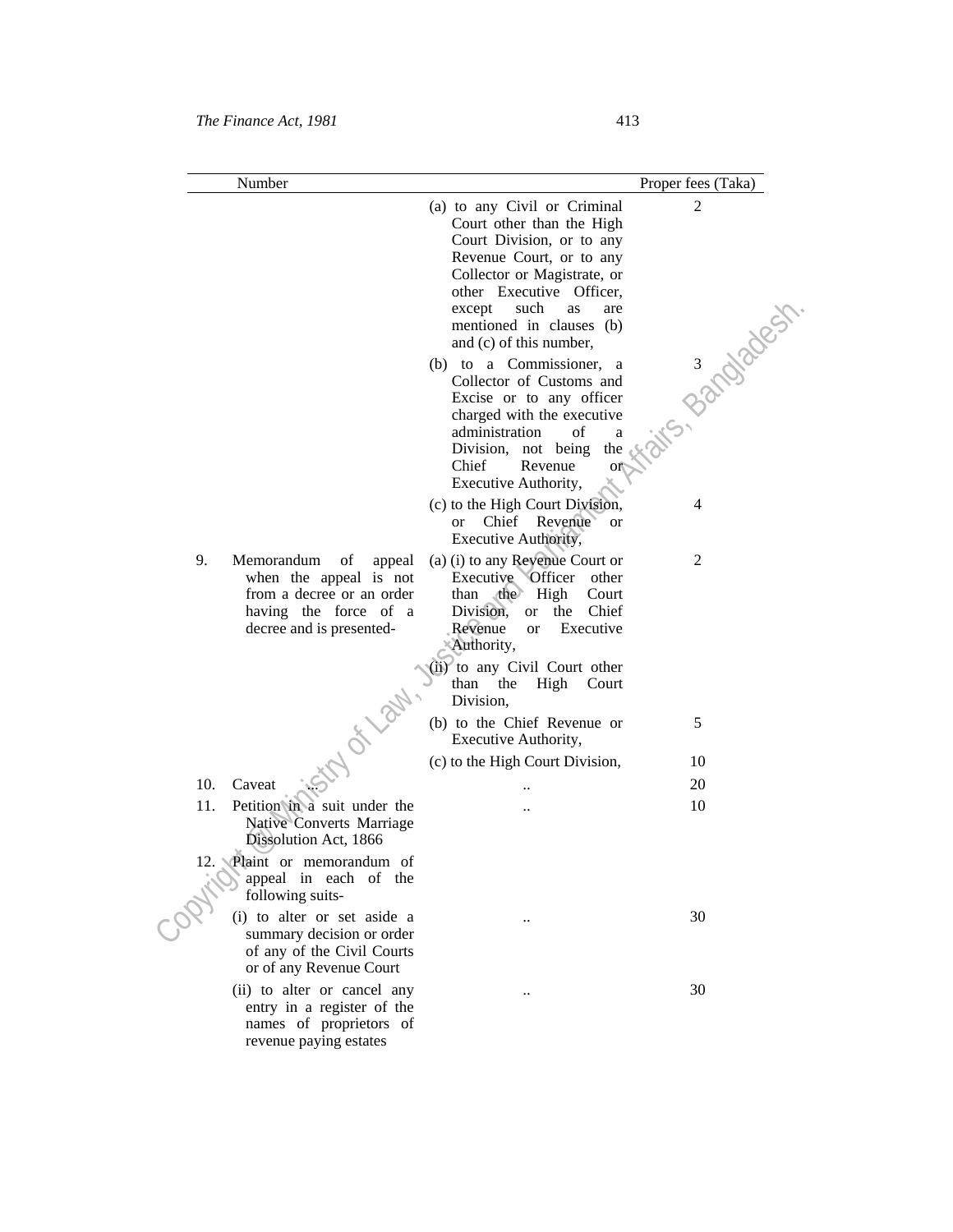| Number                                                                                                                                                                                                                                                                                                                                                       | Proper fees (Taka)                   |
|--------------------------------------------------------------------------------------------------------------------------------------------------------------------------------------------------------------------------------------------------------------------------------------------------------------------------------------------------------------|--------------------------------------|
| (iii) to obtain a declaratory<br>decree<br>where<br>no<br>consequential<br>relief<br>is<br>prayed                                                                                                                                                                                                                                                            | 25                                   |
| (iv) to set aside an award                                                                                                                                                                                                                                                                                                                                   | 30                                   |
| (v) to set aside an adoption                                                                                                                                                                                                                                                                                                                                 |                                      |
| (vi) for partition and separate<br>possession of a share of joint<br>family property or of joint<br>property, or to enforce a<br>right to a share in any<br>property on the ground that<br>it is joint family property or<br>joint property if the plaintiff<br>is in possession of the<br>property of which he claims<br>to be a co-partner or co-<br>owner | Ce and Partiament Affairs, Bandadest |
| (vii) to obtain a decree for<br>dissolution of marriage or<br>restitution of conjugal rights                                                                                                                                                                                                                                                                 |                                      |
| (viii) every other suit where it<br>is not possible to estimate at<br>a money value the subject-<br>matter in dispute and which<br>is not otherwise provided for<br>by this Act                                                                                                                                                                              |                                      |
| 13.<br>Application under section 14<br>$20\sqrt{$ of<br>section<br>the<br>or<br>Arbitration Act, 1940                                                                                                                                                                                                                                                        | 30                                   |
| Agreement in writing stating a<br>14.<br>question for the opinion of<br>the Court under the Code of<br>Civil Procedure, 1908                                                                                                                                                                                                                                 | 30                                   |
| 15. Every petition<br>under<br>the<br>Divorce<br>Act,<br>except<br>petitions under section 44 of<br>the same Act, and every<br>memorandum<br>of<br>appeal<br>under section 55 of the same<br>Act                                                                                                                                                             | 30                                   |
| 16.<br>Plaint or memorandum of<br>appeal under<br>the Parsi<br>Marriage and Divorce Act,<br>1865                                                                                                                                                                                                                                                             | 30"                                  |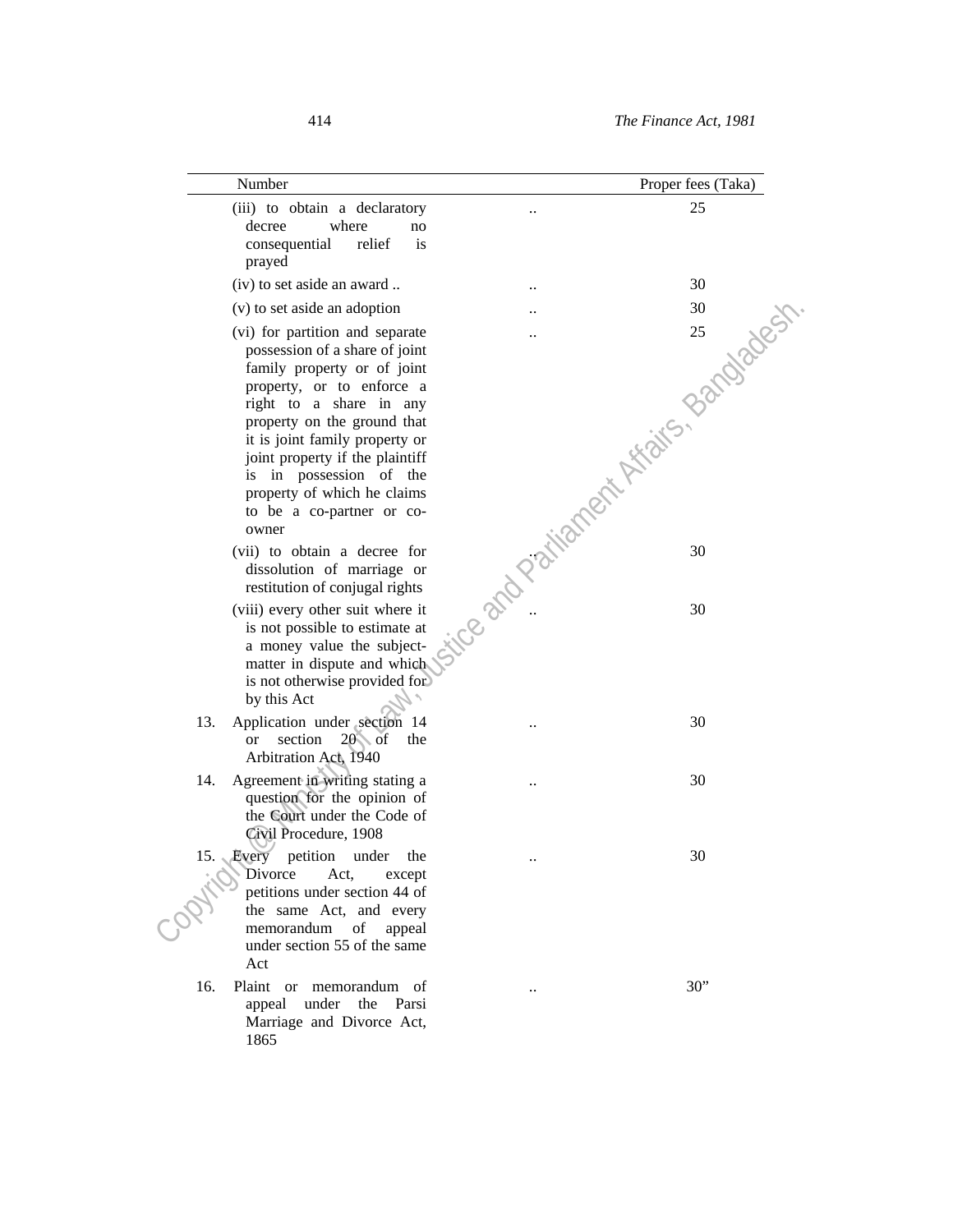# **THE SECOND SCHEDULE**

# **(***See* section 5**)**

# æFIRST SCHEDULE

**(***See* section 3**)**

# **PART I**

# **GOODS**

|             | PAKI 1                                                                                                                                                                                                   |                                                                                                                                                   |  |
|-------------|----------------------------------------------------------------------------------------------------------------------------------------------------------------------------------------------------------|---------------------------------------------------------------------------------------------------------------------------------------------------|--|
|             | <b>GOODS</b>                                                                                                                                                                                             |                                                                                                                                                   |  |
| Item<br>No. | Description of goods.                                                                                                                                                                                    | Rate of duty.                                                                                                                                     |  |
| 1           | $\mathfrak{D}$                                                                                                                                                                                           | 3                                                                                                                                                 |  |
|             | <b>SECTION I</b>                                                                                                                                                                                         |                                                                                                                                                   |  |
|             | <b>Vegetable Products, Fats and Oils</b>                                                                                                                                                                 |                                                                                                                                                   |  |
|             |                                                                                                                                                                                                          |                                                                                                                                                   |  |
| 01.01       | Betel nuts                                                                                                                                                                                               | Twelve poisha per pound.                                                                                                                          |  |
| 01.02       | Coffee                                                                                                                                                                                                   | Twenty-five per cent ad valorem.                                                                                                                  |  |
| 01.03       | Tea-                                                                                                                                                                                                     |                                                                                                                                                   |  |
|             | $(1)$ Tea not falling under sub-item $(2)$ .                                                                                                                                                             | Taka one per pound.                                                                                                                               |  |
|             | (2) Packed tea, that is to say, tea packed<br>in any kind of package, container or<br>bag for sale to consumers-                                                                                         |                                                                                                                                                   |  |
|             | (i) if retail price and weight are legibly,                                                                                                                                                              | Such rate not exceeding thirty per                                                                                                                |  |
|             | prominently and indelibly printed on<br>each package, container or bag                                                                                                                                   | cent of the retail price as may be<br>fixed by the Government by                                                                                  |  |
|             |                                                                                                                                                                                                          | notification in the official Gazette<br>and different rates may be fixed<br>reference<br>different<br>with<br>to<br>conditions and circumstances. |  |
|             | (ii) if not covered by clause (i)                                                                                                                                                                        | Two hundred per cent ad valorem                                                                                                                   |  |
| 01.04       | Vegetable non-essential oils-                                                                                                                                                                            |                                                                                                                                                   |  |
|             | Vegetable non-essential oils, all sorts,<br>excluding vegetable product covered<br>by item $01.05$                                                                                                       | Taka five per cwt.                                                                                                                                |  |
|             | Vegetable products-                                                                                                                                                                                      |                                                                                                                                                   |  |
|             | product"<br>æVegetable<br>means<br>any<br>vegetable oil or fat, which either by<br>itself or in admixture with any other<br>substance, has by hydrogenation or by<br>any other process been hardened for |                                                                                                                                                   |  |

human consumption.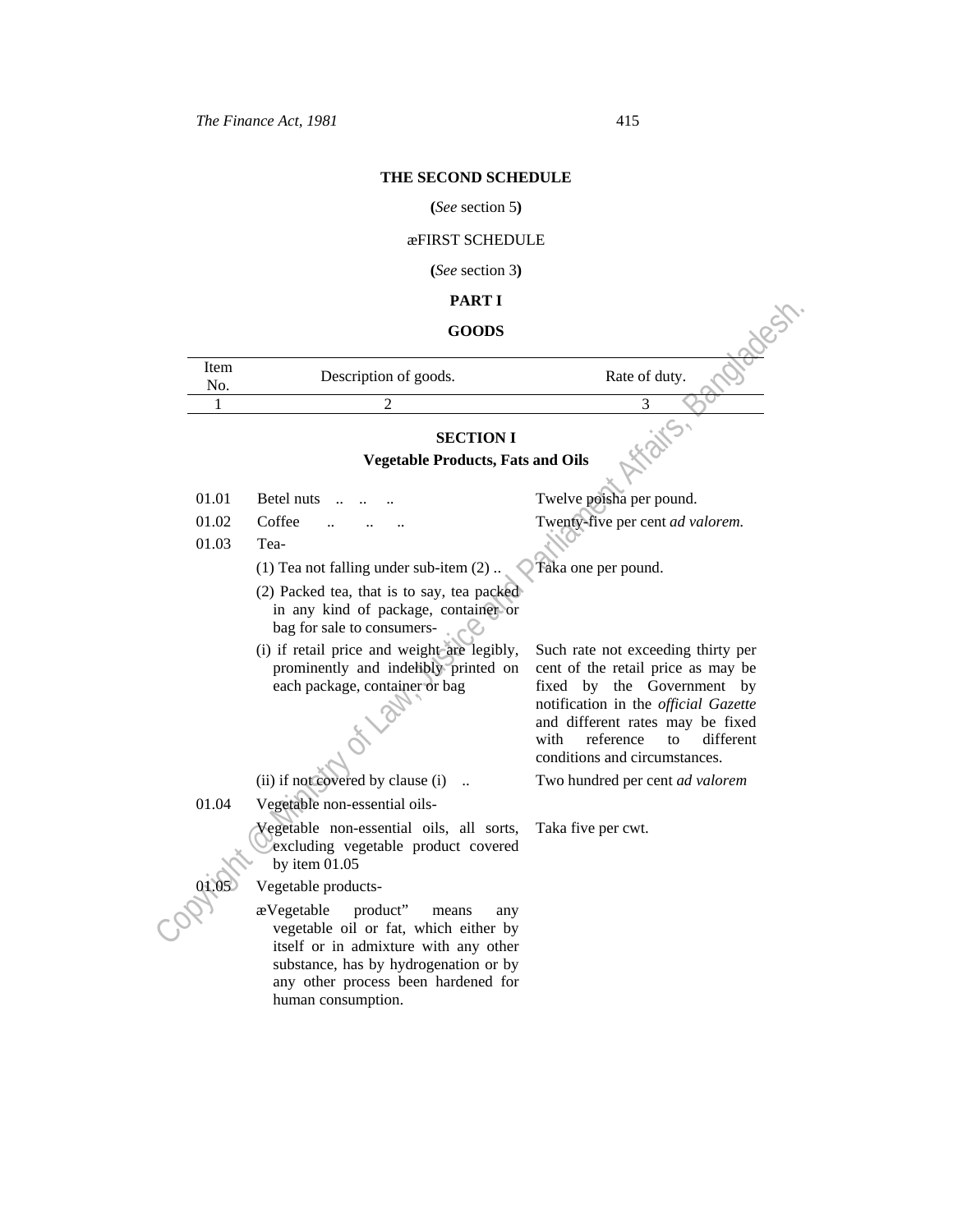| Item<br>No. | Description of goods.                                                                                                                                                                | Rate of duty.                                                                                                                                                                                                                                             |
|-------------|--------------------------------------------------------------------------------------------------------------------------------------------------------------------------------------|-----------------------------------------------------------------------------------------------------------------------------------------------------------------------------------------------------------------------------------------------------------|
|             |                                                                                                                                                                                      |                                                                                                                                                                                                                                                           |
|             | (1) If packed in containers on which the<br>retail price and the quantity are<br>legibly, prominently and indelibly<br>printed                                                       | Such rate not exceeding Taka<br>sixty per cwt. as may be fixed<br>the<br>Government<br>by<br>by<br>notification in the<br>official<br>Gazette and different rates may<br>be fixed with reference to<br>different<br>conditions<br>and<br>circumstances.   |
|             | $(2)$ If not covered by sub-item $(1)$                                                                                                                                               | Two hundred per cent ad valorem.                                                                                                                                                                                                                          |
|             | <b>SECTION II</b>                                                                                                                                                                    |                                                                                                                                                                                                                                                           |
|             | Prepared Foodstuffs, Beverages and Tobacco                                                                                                                                           |                                                                                                                                                                                                                                                           |
| 02.01       | Biscuits-                                                                                                                                                                            |                                                                                                                                                                                                                                                           |
|             | Biscuits, in or in relation to the<br>manufacture of which any process<br>is ordinarily carried on with the<br>aid of any machinery or equipment<br>operated by power, steam or gas- | ilanecti Africits                                                                                                                                                                                                                                         |
|             | (1) if weight and retail price are<br>legibly, prominently and indelibly<br>printed on each packet or container<br>or embossed on the body of the<br>biscuits                        | Fifteen per cent of the retail price.                                                                                                                                                                                                                     |
|             | (2) if not covered by sub-item $(1)$                                                                                                                                                 | Two hundred per cent ad valorem.                                                                                                                                                                                                                          |
| 02.02       | Sugar, all sorts-                                                                                                                                                                    |                                                                                                                                                                                                                                                           |
|             | æSugar" means any form of sugar<br>containing more than ninety per<br>cent of sucrose.                                                                                               | Taka seventy per cwt.                                                                                                                                                                                                                                     |
| 02.03       | Beverages                                                                                                                                                                            |                                                                                                                                                                                                                                                           |
| ORVIICE     | (1) Aerated waters, all sorts                                                                                                                                                        | Such rate not exceeding Taka one and<br>fifty poisha per bottle as may be<br>fixed by<br>the government<br>by<br>notification in the official Gazette<br>and different rates may be fixed with<br>reference to different conditions and<br>circumstances. |
|             | (2) Syrups, squashes and fruit juices,<br>all sorts-                                                                                                                                 |                                                                                                                                                                                                                                                           |
|             | (i) if retail price<br>is legibly,<br>prominently and indelibly printed<br>on each bottle or on the crown<br>cork or on the label                                                    | Such are not exceeding thirty per cent<br>of the retail price as may be fixed by<br>the Government by notification in<br>the <i>official Gazette</i> and different may<br>be fixed with reference to different                                            |

conditions and circumstances.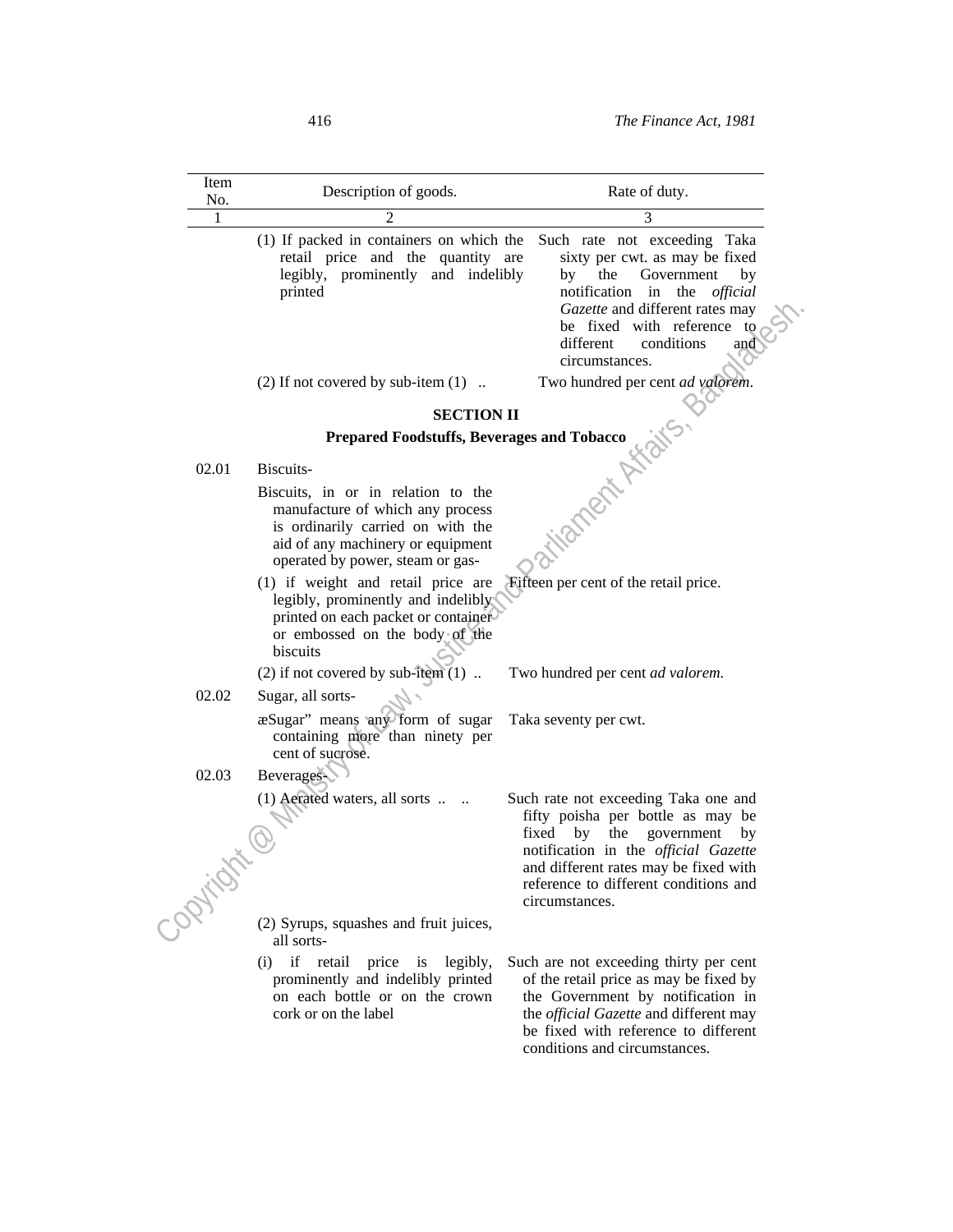| Item<br>No.  | Description of goods.                                                                                                                                                                                                                                                                             | Rate of duty.                                                                                                                                                                                                                                                                      |
|--------------|---------------------------------------------------------------------------------------------------------------------------------------------------------------------------------------------------------------------------------------------------------------------------------------------------|------------------------------------------------------------------------------------------------------------------------------------------------------------------------------------------------------------------------------------------------------------------------------------|
| 1            | 2                                                                                                                                                                                                                                                                                                 | 3                                                                                                                                                                                                                                                                                  |
|              | (ii) if not covered by clause (i)                                                                                                                                                                                                                                                                 | Two hundred per cent ad valorem.                                                                                                                                                                                                                                                   |
| 02.04        | Tobacco-                                                                                                                                                                                                                                                                                          |                                                                                                                                                                                                                                                                                    |
|              | æTobacco" means any form of tobacco,<br>whether cured or uncured and whether<br>manufactured or not, and include the<br>leaf, stalk and stems of the tobacco<br>plant but does not include any part of a<br>tobacco plant while still attached to the<br>earth.                                   | 1-2MOJOBUST                                                                                                                                                                                                                                                                        |
|              | (I) Un-manufactured tobacco                                                                                                                                                                                                                                                                       | Such rate not exceeding Taka tow<br>and fifty poisha per pound as<br>may be fixed by the Government<br>by notification in the official<br>Gazette and different rates may<br>be fixed with reference to<br>different<br>conditions<br>and<br>circumstances.                        |
|              | (II) Manufactured tobacco-                                                                                                                                                                                                                                                                        |                                                                                                                                                                                                                                                                                    |
|              | (1) Cigars and cheroots<br>Law, Justice                                                                                                                                                                                                                                                           | Such rate not exceeding Taka fifty<br>per one hundred cigars<br>or<br>cheroots as may be fixed by the<br>Government by notification in<br>the <i>official Gazette</i> and different<br>rates may be fixed with reference<br>different<br>conditions<br>and<br>to<br>circumstances. |
|              | (2) Cigarettes-                                                                                                                                                                                                                                                                                   |                                                                                                                                                                                                                                                                                    |
|              | æCigarettes" means tobacco finely cut or<br>crushed into small pieces and rolled in<br>or wrapped with paper, leaf of any plant<br>or any other wrapping material, by<br>whatever name such product may be<br>called-<br>Cigarettes<br>manufactured<br>(i)<br>with<br>mechanical aid of any kind- |                                                                                                                                                                                                                                                                                    |
| <b>PRITE</b> | if the retail price is legibly,<br>(a)<br>prominently and indelibly printed on<br>each packet                                                                                                                                                                                                     | Such rate not exceeding eighty per<br>cent of the retail price as may be<br>fixed by the Government by<br>notification<br>in<br>the<br>official<br>Gazette an different rates may be<br>fixed with reference to different<br>conditions and circumstances.                         |
|              | (b) if not covered by clause $(a)$                                                                                                                                                                                                                                                                | Four hundred per cent ad valorem.                                                                                                                                                                                                                                                  |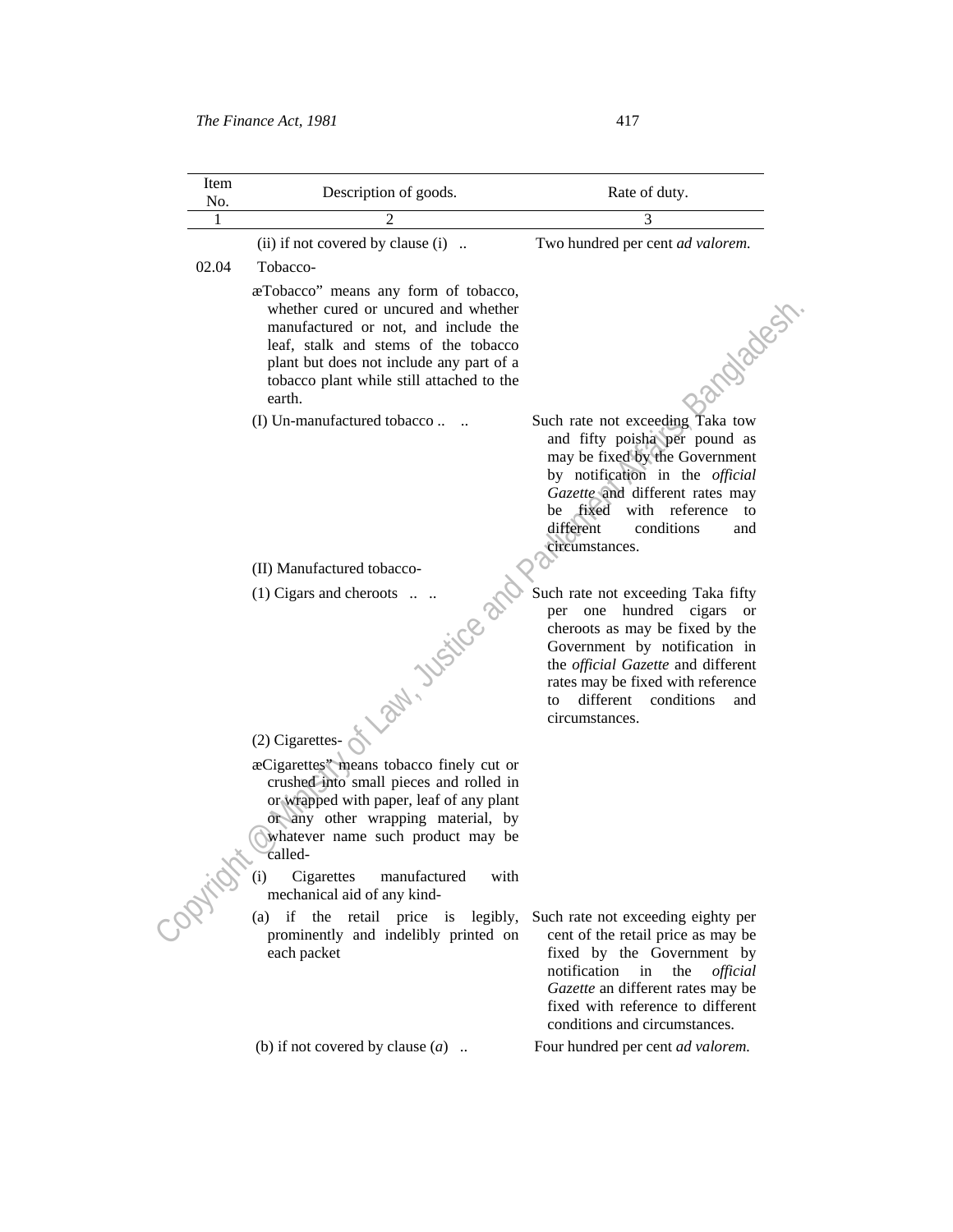| Item<br>No.    | Description of goods.                                                                                                                             | Rate of duty.                                                                                                                                                                                                                                                          |
|----------------|---------------------------------------------------------------------------------------------------------------------------------------------------|------------------------------------------------------------------------------------------------------------------------------------------------------------------------------------------------------------------------------------------------------------------------|
| 1              |                                                                                                                                                   | 3                                                                                                                                                                                                                                                                      |
|                | (ii) Cigarettes manufactured manually,<br>that is, without any mechanical aid<br>whatsoever                                                       | Such rate not exceeding Taka forty<br>per thousand cigarettes as may<br>be fixed by the Government by<br>notification<br>the<br>in<br>official<br>Gazette and different rates may<br>be fixed with reference<br>to<br>different<br>conditions<br>and<br>circumstances. |
|                | (3) Smoking mixtures for pipes and Taka twelve per pound.<br>cigarettes                                                                           |                                                                                                                                                                                                                                                                        |
|                | (4) Tobacco waste and dust of cigarette<br>factories as cannot further be used in<br>the manufacture of cigarettes                                | Such rate not exceeding Taka two<br>and fifty poisha per pound as<br>may be fixed by the Government<br>by notification in the official<br>Gazette and different rates may<br>be fixed<br>with reference to<br>conditions<br>different<br>and<br>circumstances.         |
|                | (5) Chewing tobacco commonly known as<br>æZarda"                                                                                                  | Taka five per pound.                                                                                                                                                                                                                                                   |
|                | <b>SECTION III</b>                                                                                                                                |                                                                                                                                                                                                                                                                        |
|                | Mineral Products, Fuels, Lubricants and Related Materials                                                                                         |                                                                                                                                                                                                                                                                        |
| 03.01<br>03.02 | Cement<br>Salt-                                                                                                                                   | Taka five hundred per metric ton.                                                                                                                                                                                                                                      |
|                | æSalt" includes swamp salt, spontaneous<br>salt and salt or saline solutions made or<br>produced from any saline substance or<br>from salt earth. | Taka two and fifty poisha per<br>maund.                                                                                                                                                                                                                                |
| 03.03          | Petroleum oils and oils obtained from Taka four per ton.<br>bituminous minerals, crude                                                            |                                                                                                                                                                                                                                                                        |
| 03.04          | Petroleum<br>gases and other gaseous<br>hydrocarbons including natural gas and<br>liquified petroleum gas                                         | Taka fourteen per thousand cubic<br>feet.                                                                                                                                                                                                                              |
| 03.05          | Furnace oils, that is to say, any mineral oil Forty-five poisha per imperial<br>which-                                                            | gallon.                                                                                                                                                                                                                                                                |
|                | (a) has its flashing point at or above 150<br>degrees of Fahrenheit's thermometer                                                                 |                                                                                                                                                                                                                                                                        |
|                | (b) has a flame height of less than 10<br>millimetres                                                                                             |                                                                                                                                                                                                                                                                        |
|                | (c) contains one quarter of one per cent or<br>more by weight of any bituminous<br>substance, and                                                 |                                                                                                                                                                                                                                                                        |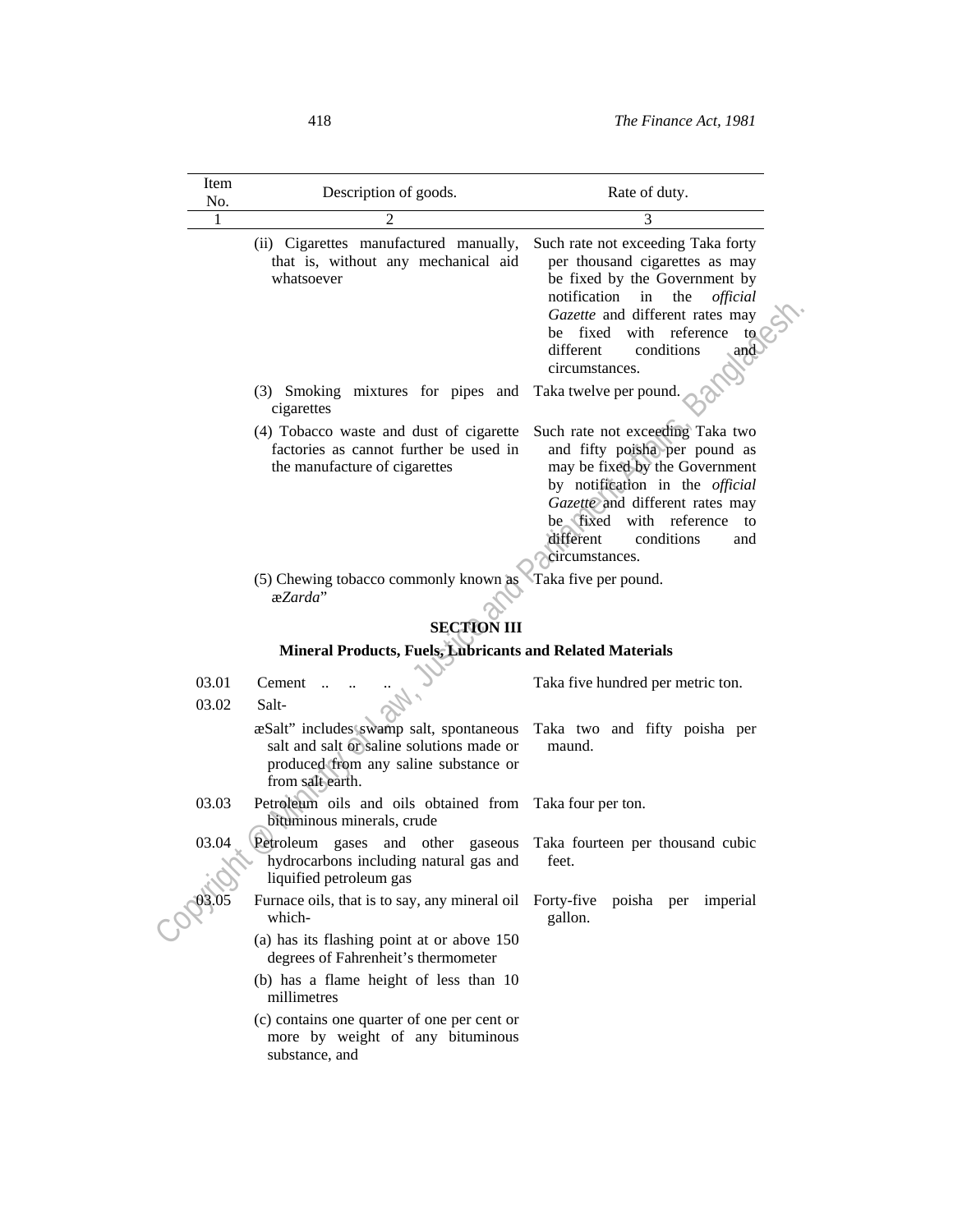| Item<br>No. | Description of goods.                                                                                                                                                                                                                                                                                                                    | Rate of duty.                                           |
|-------------|------------------------------------------------------------------------------------------------------------------------------------------------------------------------------------------------------------------------------------------------------------------------------------------------------------------------------------------|---------------------------------------------------------|
| 1           | $\overline{\mathcal{L}}$                                                                                                                                                                                                                                                                                                                 | 3                                                       |
|             | (d) possesses a viscosity of one hundred<br>seconds or more by Redwood<br>- 1<br>Viscometer at one hundred degrees of<br>Fahrenheit's thermometer.                                                                                                                                                                                       |                                                         |
|             | Explanations.- In this item,-                                                                                                                                                                                                                                                                                                            |                                                         |
|             | (1) aemineral oil" means an oil consisting of<br>a single liquid hydrocarbon or a liquid<br>mixture of hydrocarbons (except for<br>associated impurities) derived from<br>petroleum, coal, shale, peat or any other<br>bituminous substance, and includes any<br>similar oil produced by synthesis or<br>otherwise;                      | itanent Afaits, Bandadesh                               |
|             | (2) æflashing point" shall be determined in<br>accordance with tests specified in this<br>behalf in the rules made under the<br>Petroleum Act, 1934 (XXX of 1934);                                                                                                                                                                       |                                                         |
|             | (3) a flame height" shall be determined $\text{im}^6$<br>the apparatus known as the smoke point<br>lamp in the manner laid down in this<br>behalf by the Government.                                                                                                                                                                     |                                                         |
| 03.06       | High speed diesel oil and vaporising oil, that<br>is to say, any mineral oil (excluding<br>mineral colza oil and<br>turpentine<br>substitute) which has its flashing point at<br>seventy-six<br>above<br>degrees<br><b>or</b><br>οf<br>Fahrenheit's thermometer and satisfies<br>either of the following requirements,<br>namely: $\sim$ | Taka one and thirty-five poisha<br>per imperial gallon. |
|             | (a) the oil has a flame height of ten<br>millimetres or more but less than<br>eighteen millimetres; or                                                                                                                                                                                                                                   |                                                         |
|             | (b) the oil has a flame height of less than ten<br>millimetres, but has a viscosity of less<br>than fifty seconds by Redwood I<br>viscometer at one hundred degrees of<br>Fahrenheit's thermometer, and contains<br>less than one quarter of one per cent by<br>weight of any bituminous substances.                                     |                                                         |
| 03.07       | Diesel oil, not otherwise specified, that is to                                                                                                                                                                                                                                                                                          | Eighty-four poisha per imperial                         |

- say, any mineral oil which-
- (a) has its flashing point at or above one hundred and fifty degrees or Fahrenheit's thermometer,
- gallon.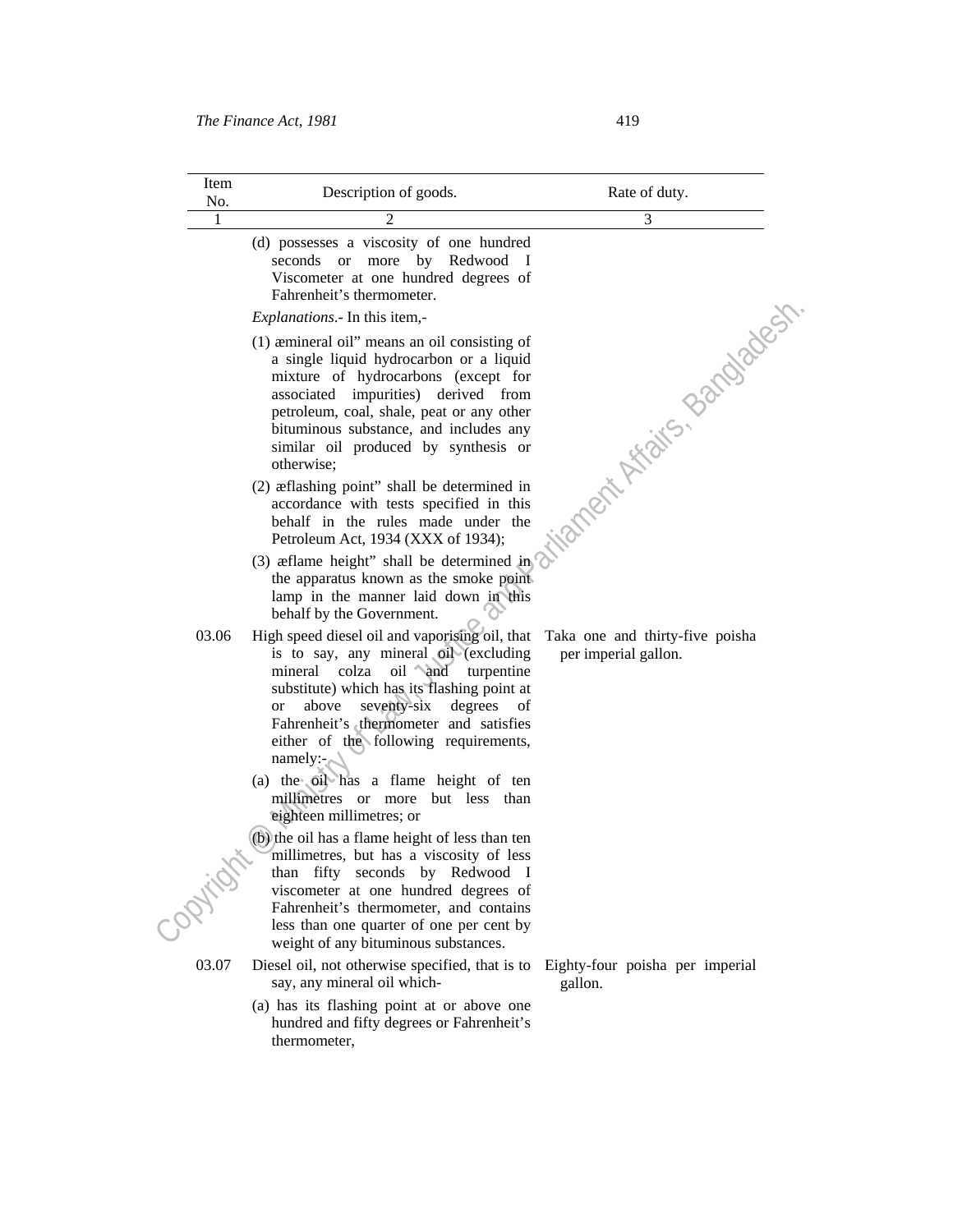| Item<br>No. | Description of goods.                                                                                                                                                                                                                         | Rate of duty.                                             |
|-------------|-----------------------------------------------------------------------------------------------------------------------------------------------------------------------------------------------------------------------------------------------|-----------------------------------------------------------|
| 1           |                                                                                                                                                                                                                                               | 3                                                         |
|             | (b) has a flame height of less than ten<br>millimetres,                                                                                                                                                                                       |                                                           |
|             | (c) contains one quarter of one per cent or<br>more by weight of any bituminous<br>substance, and                                                                                                                                             |                                                           |
|             | (d) possesses a viscosity of less than one<br>hundred seconds by Redwood I<br>Viscometer at one hundred degrees<br>Fahrenheit's thermometer.                                                                                                  | andback                                                   |
| 03.08       | Jet fuels                                                                                                                                                                                                                                     | Take one and eleven poisha per<br>imperial gallon.        |
| 03.09       | Kerosene-                                                                                                                                                                                                                                     |                                                           |
|             | æKerosene"<br>any inflammable<br>means<br>hydrocarbon (including any mixture of<br>hydrocarbons or any liquid containing<br>hydrocarbons but excluding motor<br>spirit) which-                                                                | Sixty-two and a half poisha per<br>imperial gallon.       |
|             | (a) is made from petroleum as defined in<br>section 2 of the Petroleum Act, 1934<br>(XXX of 1934), and                                                                                                                                        |                                                           |
|             | (b) is ordinarily used as illuminant or as<br>fuel.                                                                                                                                                                                           |                                                           |
| 03.10       | Motor Spirit-<br>æMotor spirit" means-                                                                                                                                                                                                        | Taka three and eighty-four poisha<br>per imperial gallon. |
|             | inflammable<br>(a)<br>hydrocarbon<br>any<br>(including any mixture of hydrocarbons<br>or any liquid containing hydrocarbons)<br>which is capable of being used for<br>providing reasonably efficient motive<br>power; and                     |                                                           |
|             | $(b)$ power alcohol, that is, ethyl alcohol of<br>any grade (including such alcohol when<br>denatured or otherwise treated), which<br>either by itself or in admixture with any<br>such hydrocarbon is capable of being<br>used as aforesaid. |                                                           |
| 03.11       | Petroleum Grease<br>$\cdots$                                                                                                                                                                                                                  | Fifty per cent ad valorem.                                |
| 03.12       | Petroleum Jelly<br>للمستنقذ المناور                                                                                                                                                                                                           | Sixty-seven and a half per cent ad<br>valorem.            |
| 03.13       | Petroleum Lubricating oils-                                                                                                                                                                                                                   |                                                           |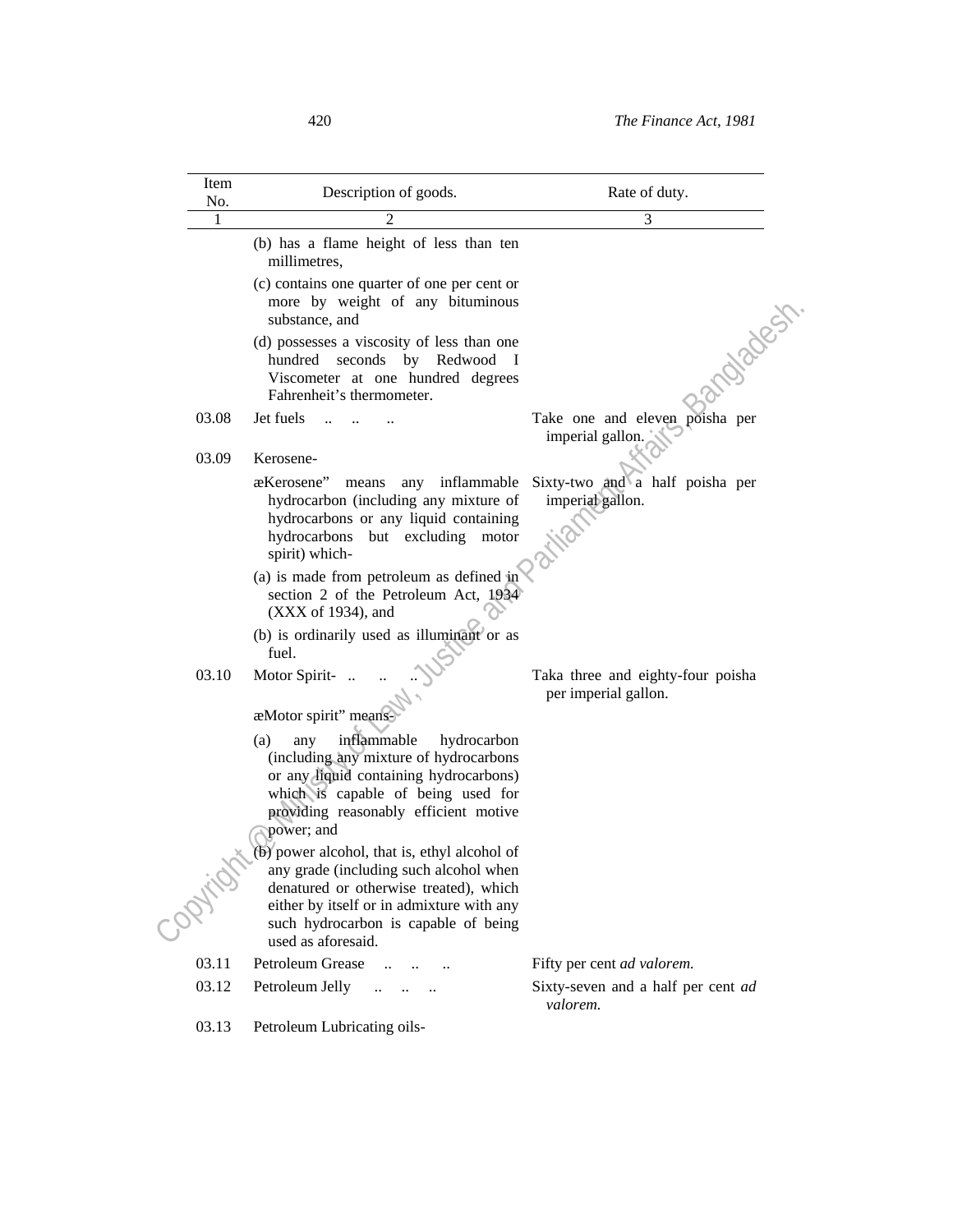| Item<br>No. | Description of goods.                                                                                                                                                                                                                                                                                                                                                       | Rate of duty.                                                                                                                                                                                                                                                              |
|-------------|-----------------------------------------------------------------------------------------------------------------------------------------------------------------------------------------------------------------------------------------------------------------------------------------------------------------------------------------------------------------------------|----------------------------------------------------------------------------------------------------------------------------------------------------------------------------------------------------------------------------------------------------------------------------|
| 1           |                                                                                                                                                                                                                                                                                                                                                                             | 3                                                                                                                                                                                                                                                                          |
|             | Lubricating oils, all sorts-                                                                                                                                                                                                                                                                                                                                                |                                                                                                                                                                                                                                                                            |
|             | (1) if retail price and quantity are legibly,<br>prominently and indelibly printed on<br>every container containing lubricating<br>oil                                                                                                                                                                                                                                      | Such rate not exceeding eighty per<br>cent of the retail price as may be<br>fixed by the Government by<br>notification<br>in<br>the<br>official<br>Gazette and different rates may<br>with reference to<br>fixed<br>be<br>conditions<br>different<br>and<br>circumstances. |
|             | $(2)$ if not covered by sub-item $(1)$                                                                                                                                                                                                                                                                                                                                      | Two hundred per cent Ad valorem.                                                                                                                                                                                                                                           |
| 03.14       | and<br>other such<br>Naptha<br>petroleum<br>products                                                                                                                                                                                                                                                                                                                        | Eighty per cent ad valorem.                                                                                                                                                                                                                                                |
| 03.15       | Asphalt-                                                                                                                                                                                                                                                                                                                                                                    |                                                                                                                                                                                                                                                                            |
|             | æAsphalt" means petroleum bitumen,<br>including rock or lake asphalt with or<br>without mineral matter, either prepared<br>mechanically or occurring naturally<br>possessing characteristic agglomerating<br>properties and substantially soluble in<br>carbon disulphide, including emulsions<br>water, asphaltic<br>containing<br>only<br>bitumen and emulsifying agents. | Taka one thousand two hundred<br>and fifty per ton.                                                                                                                                                                                                                        |
| 03.16       | products, not otherwise<br>Petroleum<br>specified                                                                                                                                                                                                                                                                                                                           | Fifty per cent ad valorem.                                                                                                                                                                                                                                                 |
|             | <b>SECTION IV</b>                                                                                                                                                                                                                                                                                                                                                           |                                                                                                                                                                                                                                                                            |
|             | <b>Products of Chemical and Allied Industries</b>                                                                                                                                                                                                                                                                                                                           |                                                                                                                                                                                                                                                                            |
| 04.01       | Creams and Polishes for Footwear-                                                                                                                                                                                                                                                                                                                                           |                                                                                                                                                                                                                                                                            |
|             | Creams and polishes for footwear, all<br>sorts-                                                                                                                                                                                                                                                                                                                             |                                                                                                                                                                                                                                                                            |
|             | $\langle 1 \rangle$ if retail price is legibly, prominently<br>and indelibly printed on each container                                                                                                                                                                                                                                                                      | Twenty-five per cent of the retail<br>price.                                                                                                                                                                                                                               |
|             | $(2)$ if not covered by sub-item $(1)$                                                                                                                                                                                                                                                                                                                                      | Two hundred per cent ad valorem.                                                                                                                                                                                                                                           |
|             | <b>Chemical Fertilizer-</b>                                                                                                                                                                                                                                                                                                                                                 |                                                                                                                                                                                                                                                                            |
|             | Chemical fertilizer, all sorts                                                                                                                                                                                                                                                                                                                                              | Seventeen and a half per cent ad                                                                                                                                                                                                                                           |

*valorem* or Taka eighty per ton, whichever is less.

04.03 Paints, Pigments, Varnishes and Polishes-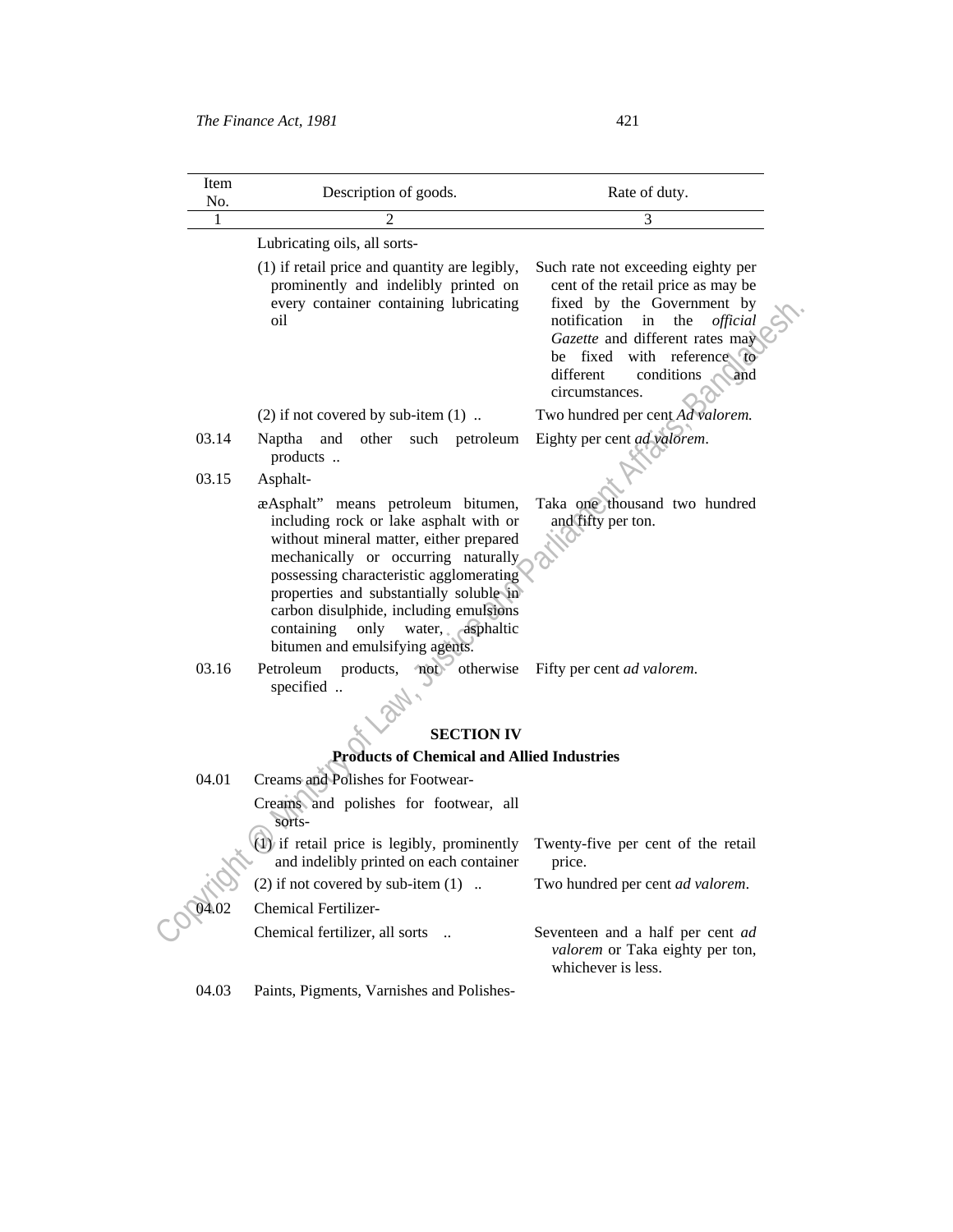| Item<br>No. | Description of goods.                                                                                                                                                                                                                                                                                                                                                                                                                                                                                                                            | Rate of duty.                        |
|-------------|--------------------------------------------------------------------------------------------------------------------------------------------------------------------------------------------------------------------------------------------------------------------------------------------------------------------------------------------------------------------------------------------------------------------------------------------------------------------------------------------------------------------------------------------------|--------------------------------------|
| 1           | 2                                                                                                                                                                                                                                                                                                                                                                                                                                                                                                                                                | 3                                    |
|             | All sorts of pains, pigments, distempers,<br>colours,<br>dyes,<br>enamels,<br>varnishes,<br>thinners,<br>glazes,<br>lusters,<br>blacks.<br>cellulose, lacquers and polishes (except<br>creams and polishes falling under item<br>No. 04.01) and their ancillaries, in any<br>form, liquid, solid, semi-solid, paste,<br>powder, or granules-                                                                                                                                                                                                     | Nades                                |
|             | (1) if retail price and quantity are legibly,<br>prominently and indelibly printed on<br>each container or package                                                                                                                                                                                                                                                                                                                                                                                                                               | Thirty per cent of the retail price. |
|             | (2) if not covered by sub-item $(1)$                                                                                                                                                                                                                                                                                                                                                                                                                                                                                                             | Two hundred per cent ad valorem.     |
| 04.04       | Cosmetics<br>Toilet<br>Perfumery,<br>and<br>preparations-<br>Perfumery,<br>toilet<br>cosmetics<br>and<br>all<br>whether<br>preparations,<br>sorts,<br>medicated or otherwise including soap<br>not falling under item No. 04.05-                                                                                                                                                                                                                                                                                                                 |                                      |
|             | (1) if retail price is legibly, prominently Thirty-five per cent of the retail<br>and indelibly printed on each container,<br>package, cover or outer wrapper or on<br>the article itself if it is marketed<br>unpacked or unwrapped                                                                                                                                                                                                                                                                                                             | price.                               |
|             | $(2)$ if not covered by sub-item $(1)$<br>Explanation.-                                                                                                                                                                                                                                                                                                                                                                                                                                                                                          | Two hundred per cent ad valorem.     |
| 04.05       | In this item, æPerfumery, cosmetics and<br>toilet preparations" means anything of<br>the nature of perfumery, cosmetics and<br>toilet preparation, including talcum and<br>bath power, face cream and lotions,<br>lipsticks, rouge, scent, nail polish,<br>aftershave lotion, tooth powder, tooth<br>paste, other dentifrice, hair dye, hair oil,<br>hair cream, depilatory powder and<br>cream, shampoo, liquid soap, paste<br>soap, shaving soap and depilatory soap.<br>Soaps and detergents-<br>Soaps, all sorts, but excluding liquid soap, |                                      |
|             | paste soap, shaving soap and depilatory<br>soap falling under item No. 04.04-<br>(1) Soap flakes, Soap powders and<br>Detergents, all sorts-                                                                                                                                                                                                                                                                                                                                                                                                     |                                      |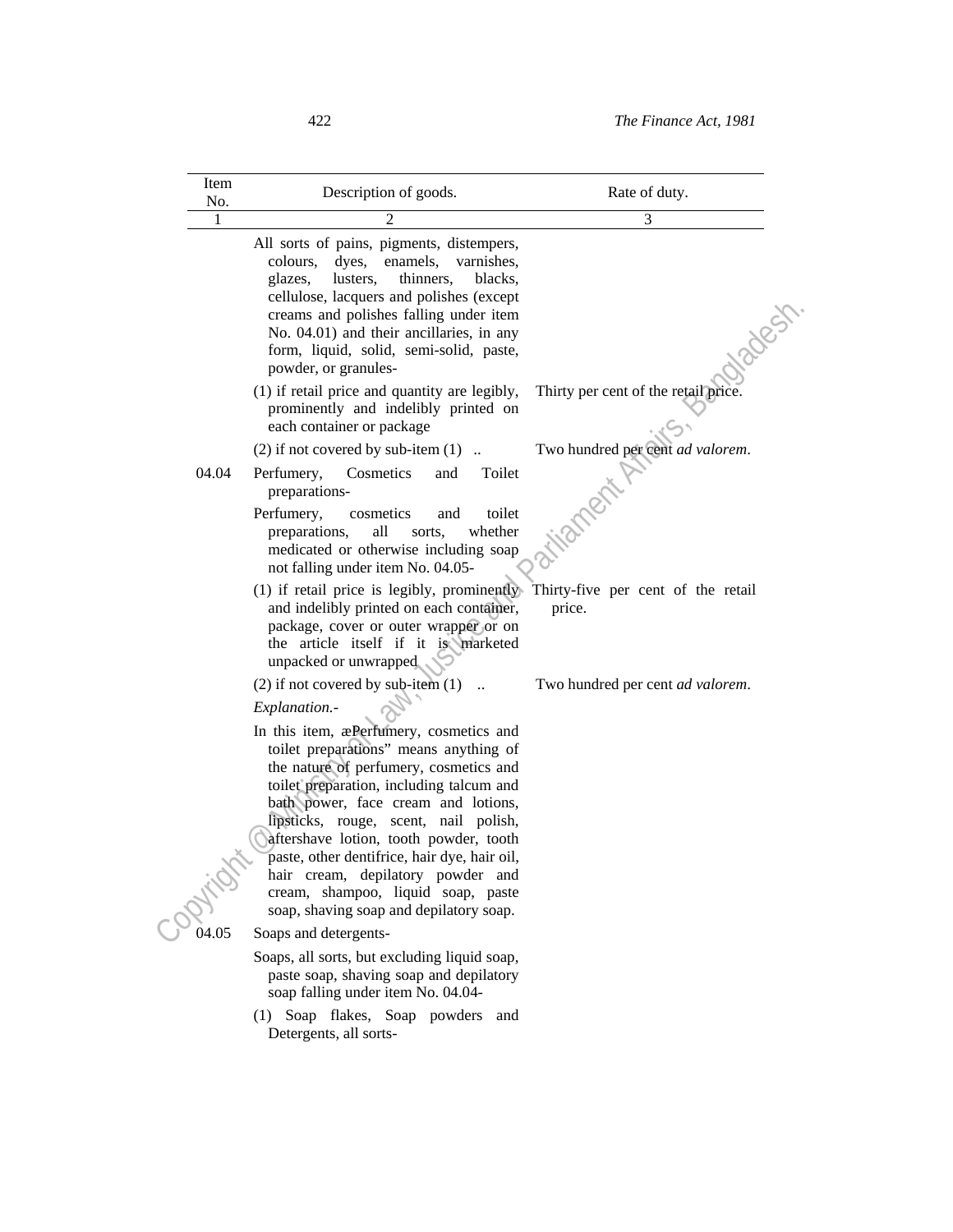| Item<br>No. | Description of goods.                                                                                                                                                                                                                | Rate of duty.                                                                                                                                                                                                                                                           |
|-------------|--------------------------------------------------------------------------------------------------------------------------------------------------------------------------------------------------------------------------------------|-------------------------------------------------------------------------------------------------------------------------------------------------------------------------------------------------------------------------------------------------------------------------|
| 1           | $\overline{c}$                                                                                                                                                                                                                       | 3                                                                                                                                                                                                                                                                       |
|             | (i) if retail price and weight are legibly,<br>prominently and indelibly printed on<br>every container or package.                                                                                                                   | Twenty per cent of the retail price.                                                                                                                                                                                                                                    |
|             | (ii) if not covered by clause (i)                                                                                                                                                                                                    | Two hundred per cent ad valorem.                                                                                                                                                                                                                                        |
|             | (2) Soap other than soap falling under sub-<br>item $(1)$ -                                                                                                                                                                          |                                                                                                                                                                                                                                                                         |
|             | (i) if weight and retail price are legibly,<br>prominently and indelibly printed on<br>the outer wrapper or package or<br>container of soap or is legibly and<br>prominently embossed on soap which<br>is sold unwrapped or unpacked | Such rate not exceeding fifty per<br>cent of the retail price as may be<br>fixed by the Government by<br>notification<br>in the<br>official<br>Gazette and different rates may<br>with reference to<br>fixed<br>be<br>different.<br>conditions<br>and<br>circumstances. |
|             | (ii) if not covered by clause $(i)$                                                                                                                                                                                                  | Two hundred per cent ad valorem.                                                                                                                                                                                                                                        |
| 04.06       | Soda Ash                                                                                                                                                                                                                             | Taka one hundred and fifty per<br>$\sim$ ton.                                                                                                                                                                                                                           |
| 04.07       | Matches-                                                                                                                                                                                                                             |                                                                                                                                                                                                                                                                         |
|             | a eMatches" include a firework in the form<br>of a match, and where a match stick has<br>more heads than one capable of being<br>ignited by striking, each such head<br>shall be deemed to be a match.                               |                                                                                                                                                                                                                                                                         |
|             | Matches in boxes or<br>booklets<br>(1)<br>containing on an average-                                                                                                                                                                  |                                                                                                                                                                                                                                                                         |
|             | (i) not more than forty matches                                                                                                                                                                                                      | Taka two per gross of boxes or<br>booklets.                                                                                                                                                                                                                             |
|             | (ii) more than forty but not more than<br>fifty matches                                                                                                                                                                              | Taka two and fifty poisha per<br>gross of boxes or booklets.                                                                                                                                                                                                            |
|             | (iii) more than fifty, but not more than<br>sixty matches                                                                                                                                                                            | Taka three per gross of boxes or<br>booklets.                                                                                                                                                                                                                           |
|             | (iv) more than sixty but not more than<br>eighty matches.                                                                                                                                                                            | Taka four per gross of boxes or<br>booklets.                                                                                                                                                                                                                            |
| - Optica    | (2) Matches in boxes containing on an<br>average not more than twelve matches<br>of the type known as Bengal Lights.                                                                                                                 | Sixty-two poisha per gross of<br>hoxes.                                                                                                                                                                                                                                 |
|             | $(3)$ All other matches $\dots$                                                                                                                                                                                                      | for every<br>Fifty poisha<br>one<br>thousand four hundred and forty<br>matches or fraction thereof.                                                                                                                                                                     |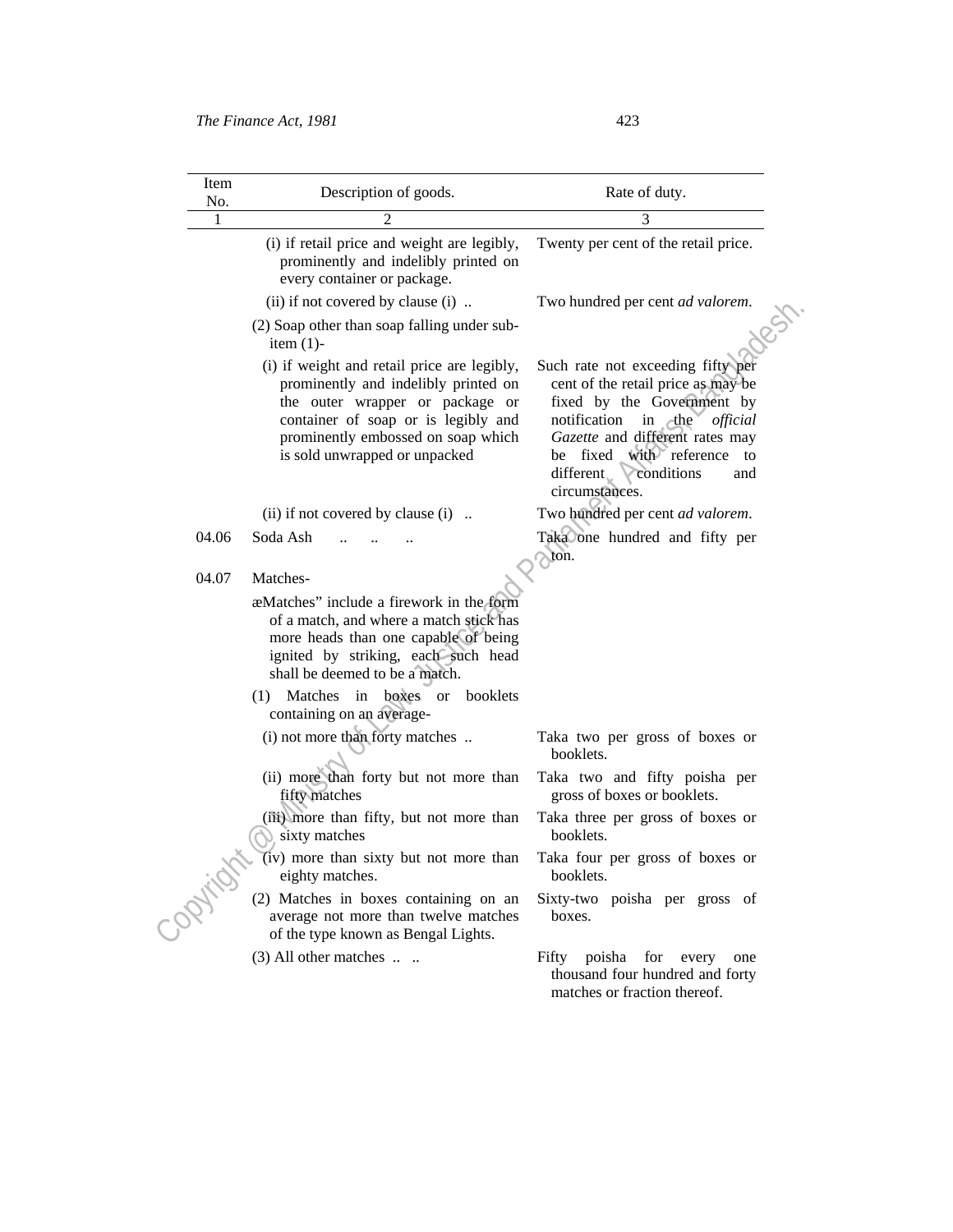# **SECTION V Artificial Resins and Plastic Materials and Articles thereof; Cellophane, Rubber, Synthetic Rubber and Articles thereof.**

| Item     | Description of goods.                                                                                                                                                                                                     | Rate of duty.                              |
|----------|---------------------------------------------------------------------------------------------------------------------------------------------------------------------------------------------------------------------------|--------------------------------------------|
| No.<br>1 | $\mathfrak{D}$                                                                                                                                                                                                            | 3                                          |
| 05.01    | Cellophane, Plastic and Resin materials-                                                                                                                                                                                  |                                            |
|          | (1) Cellophane and plastic materials and<br>synthetic or artificial resins other than<br>footwear and products made wholly or<br>partly of plastic materials or synthetic or<br>artificial resins not otherwise specified | Thirty per cent ad valorem.<br>S- Bandades |
|          | (2) Radio and Transistor cabinets made wholly<br>or partly of plastic materials or synthetic or<br>artificial resins.                                                                                                     |                                            |
|          | $(i)$ large size $\ldots$                                                                                                                                                                                                 | Taka five per piece.                       |
|          | $(ii)$ medium size $\ldots$                                                                                                                                                                                               | Taka three per piece.                      |
|          | $(iii)$ small size $\ldots$                                                                                                                                                                                               | Taka two per piece.                        |
|          | (3) Telephone and inter-com instruments made. Taka five per piece.<br>wholly or partly or plastic materials or<br>synthetic or artificial resins                                                                          |                                            |
|          | Explanations.- In this item,-                                                                                                                                                                                             |                                            |
|          | (1) applastic materials" include materials from<br>which any kind of plastic is made;                                                                                                                                     |                                            |
|          | (2) materials of asynthetic or artificial resins"<br>include any article in which resin of any<br>description is used for binding or for<br>adhesive purpose;                                                             |                                            |
|          | (3) ælarge size" means a cabinet, the volume<br>(length $\times$ breadth $\times$ height) of which<br>exceeds 200 cubic inches;                                                                                           |                                            |
|          | (4) aemedium size" means a cabinet, the volume<br>(length $\times$ breadth $\times$ height) of which<br>exceeds 155 cubic inches but does not<br>exceed 200 cubic inches; and                                             |                                            |
|          | (5) æsmall size" means a cabinet, the volume<br>(length $\times$ breadth $\times$ height) of which does<br>not exceed 155 cubic inches.                                                                                   |                                            |
|          | Products of rubber and of synthetic and<br>artificial rubber-                                                                                                                                                             |                                            |
|          | (1) Products other than footwear made wholly<br>or partly of rubber or artificial rubber or<br>synthetic rubber not otherwise specified<br>including rubberised fabrics of all sorts.                                     | Thirty per cent ad valorem.                |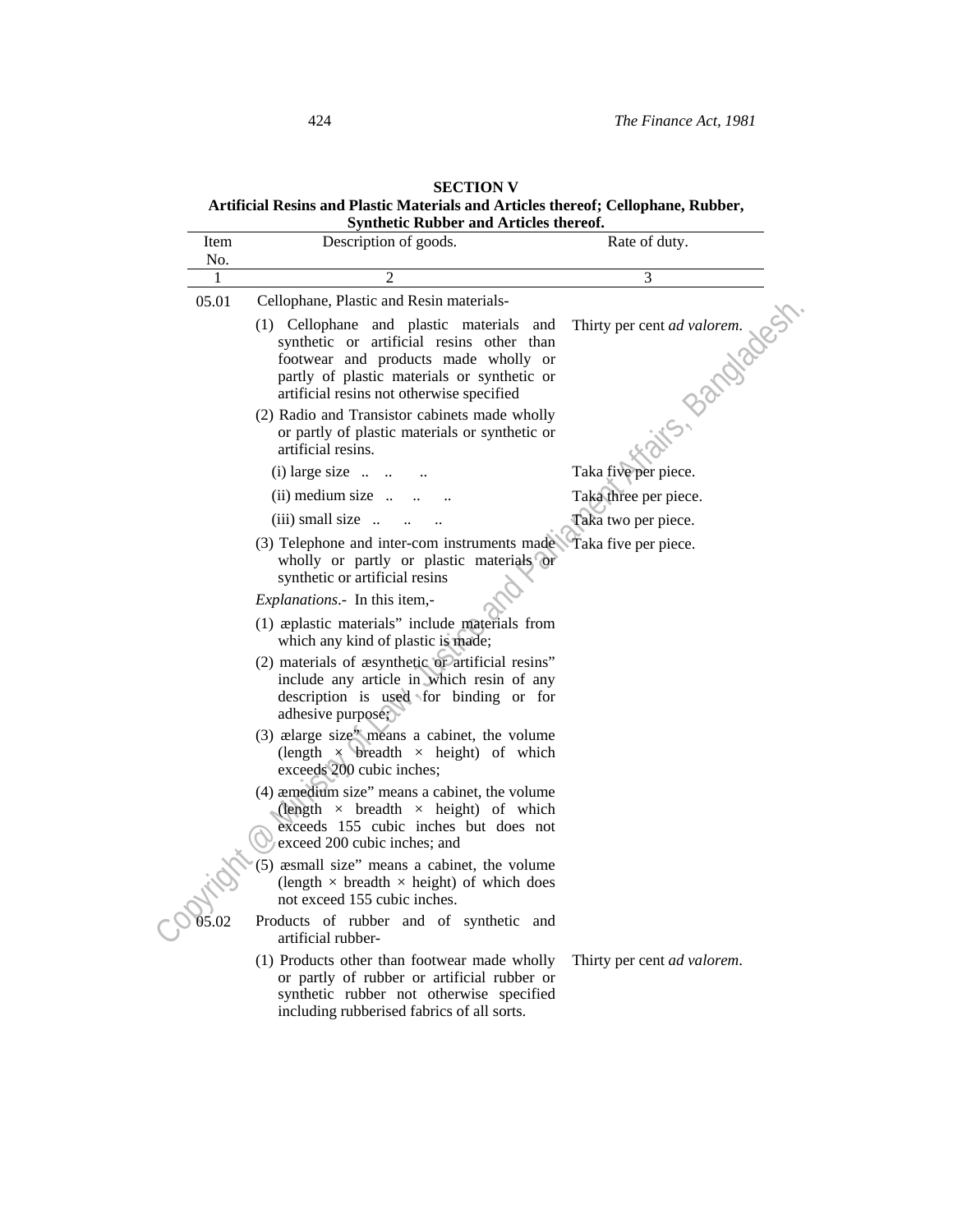| Item<br>No. | Description of goods.                                                                  | Rate of duty.                                                                                                                                                                                                                                                                  |
|-------------|----------------------------------------------------------------------------------------|--------------------------------------------------------------------------------------------------------------------------------------------------------------------------------------------------------------------------------------------------------------------------------|
| 1           |                                                                                        | 3                                                                                                                                                                                                                                                                              |
|             | (2) Tyres and Tubes-                                                                   |                                                                                                                                                                                                                                                                                |
|             | (a) Pneumatic tyres and tubes-                                                         |                                                                                                                                                                                                                                                                                |
|             | $(i)$ Cycle tyres $\ldots$                                                             | Taka one and fifteen poisha per<br>tyre.                                                                                                                                                                                                                                       |
|             | $(ii)$ Cycle tubes $\ldots$                                                            | Forty poisha per tube.                                                                                                                                                                                                                                                         |
|             | (iii) tyres and tubes for motor vehicles                                               | Roc<br>Thirty per cent ad valorem.                                                                                                                                                                                                                                             |
|             | (iv) all other pneumatic tyres and tubes                                               | Fifteen per cent ad valorem                                                                                                                                                                                                                                                    |
|             | (b) Other tyres and tubes                                                              | The per cent ad valorem.                                                                                                                                                                                                                                                       |
|             | <b>SECTION VI</b><br><b>Leather and Leather Goods</b>                                  |                                                                                                                                                                                                                                                                                |
| 06.01       | Tanned leather, all sorts                                                              | Ten per cent ad valorem.                                                                                                                                                                                                                                                       |
| 06.02       | Products made wholly or partly of<br>leather, other than footwear-                     |                                                                                                                                                                                                                                                                                |
|             | (1) if retail price is legibly and prominently<br>printed or embossed on each product. | Fifteen per cent of the retail price.                                                                                                                                                                                                                                          |
|             | $(2)$ if not covered by sub-item $(1)$                                                 | Two hundred per cent ad valorem.                                                                                                                                                                                                                                               |
|             |                                                                                        |                                                                                                                                                                                                                                                                                |
|             | <b>SECTION VII</b><br>Paper, Paper Board and Paper Products                            |                                                                                                                                                                                                                                                                                |
|             |                                                                                        |                                                                                                                                                                                                                                                                                |
| 07.01       | Paper, all sorts<br>isty of Law.                                                       | Such rate not exceeding twenty per<br>cent <i>ad valorem</i> as may be fixed<br>Government<br>the<br>by<br>by<br>notification<br>the<br>official<br>in<br>Gazette and different rates may<br>with reference to<br>be fixed<br>different<br>conditions<br>and<br>circumstances. |
| 07.02       | Paper board, all sorts                                                                 | Such rate not exceeding twenty per<br>cent <i>ad valorem</i> as may be fixed                                                                                                                                                                                                   |
| - Ochitati  |                                                                                        | the<br>Government<br>by<br>by<br>notification<br>the<br>in<br>official<br>Gazette and different rates may<br>be fixed with reference to<br>different<br>conditions<br>and<br>circumstances.                                                                                    |
| 07.03       | Packaging materials of Paper and paper<br>board                                        | Five per cent ad valorem.                                                                                                                                                                                                                                                      |
| 07.04       | Bank cheques, all sorts                                                                | Twenty-five poisha per cheque.                                                                                                                                                                                                                                                 |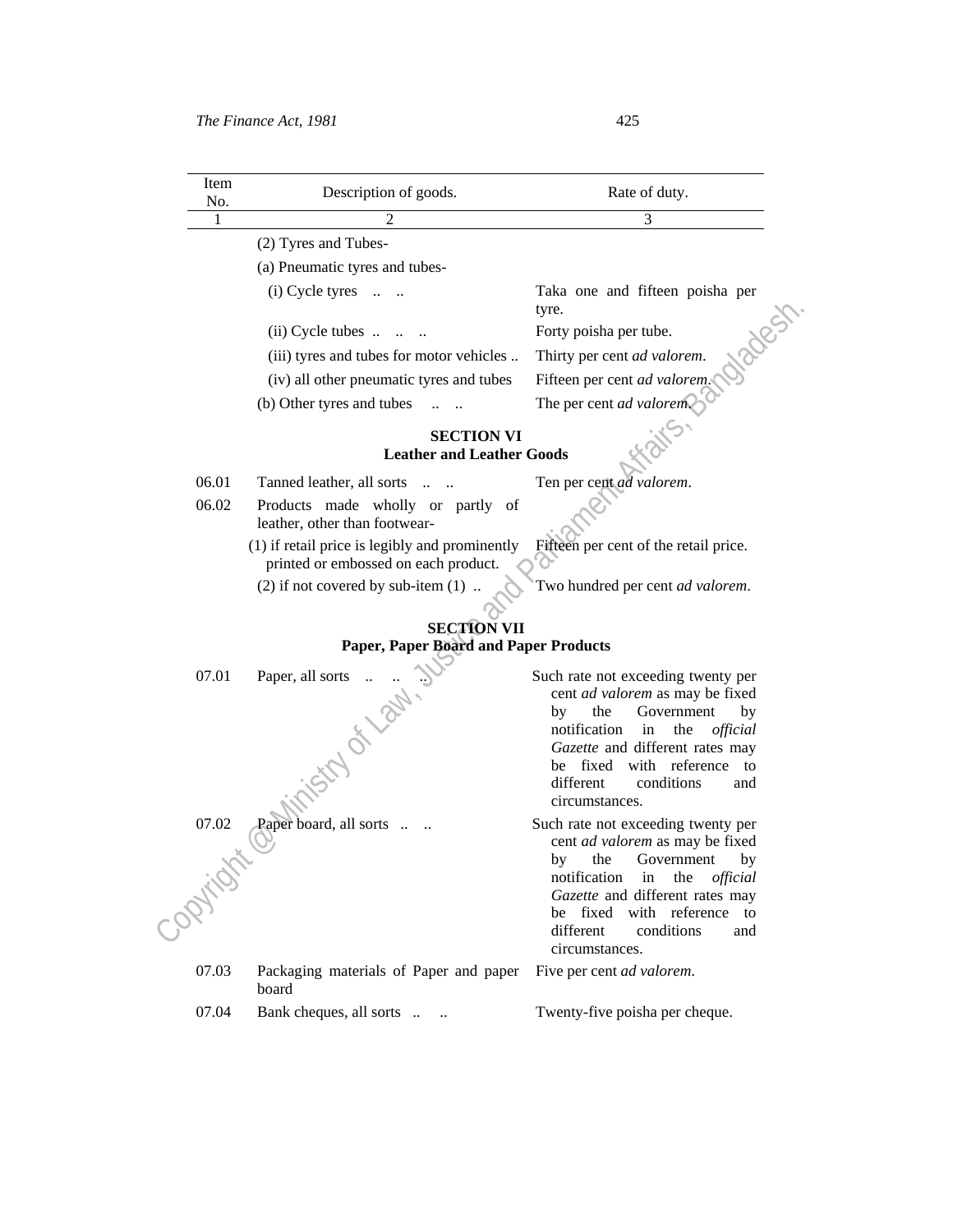| <b>SECTION VIII</b>                  |  |
|--------------------------------------|--|
| <b>Textiles and Textile Articles</b> |  |

| Item  | Description of goods.                                                                                                                                                                                                   | Rate of duty.                            |
|-------|-------------------------------------------------------------------------------------------------------------------------------------------------------------------------------------------------------------------------|------------------------------------------|
| No.   |                                                                                                                                                                                                                         |                                          |
| 1     | 2                                                                                                                                                                                                                       | 3                                        |
| 08.01 | Cotton yarn, twist and thread-<br>æCotton yarn, twist and thread" mean<br>cotton yarn, twist and thread of any<br>description manufactured dither wholly<br>or partly from cotton.                                      | S- Bandades                              |
|       | (1) If count, weight and retail price are<br>legibly, prominently and indelibly<br>printed on every package, cover,<br>wrapper or label-                                                                                |                                          |
|       | (a) yarn of counts less than 21                                                                                                                                                                                         | Sixty poisha per pound.                  |
|       | (b) yarn of counts 21 or more but less<br>than 35                                                                                                                                                                       | Take one and twenty poisha per<br>pound. |
|       | (c) yarn of counts 35 or more but less<br>than 48                                                                                                                                                                       | Taka two per pound.                      |
|       | (d) yarn of counts 48 or more                                                                                                                                                                                           | Taka three per pound.                    |
|       | $(2)$ If not covered by sub-item $(1)$                                                                                                                                                                                  | Two hundred per cent ad valorem.         |
|       | Explanation.- In this item, acount' means<br>the count of the basic single yarn and<br>any fraction of a count which is one-<br>half or more shall be reckoned as one,<br>while less than one half shall be<br>ignored. |                                          |
| 08.02 | Cotton fabrics.-<br>æCotton fabrics" means fabrics of any<br>description manufactured either wholly<br>or partly from cotton, or cotton yarn<br>and any such fabric processed in any<br>manner.                         |                                          |
|       | 1) Grey (unprocessed) fabrics-                                                                                                                                                                                          |                                          |
|       | (i) super fine fabrics                                                                                                                                                                                                  | Eighty poisha per square yard.           |
|       | (ii) Fine fabrics                                                                                                                                                                                                       | Fifty poisha per square yard.            |
|       | (iii) Medium fabrics                                                                                                                                                                                                    | Twenty poisha per square yard.           |
|       | (iv) Coarse fabrics<br>$\dddot{\phantom{1}}$                                                                                                                                                                            | Ten poisha per square yard.              |
|       | (v) Drill, tapestry, curtain fabrics, bed<br>covers and table covers                                                                                                                                                    | Fifty poisha per square yard.            |
|       | (2) Processed fabrics-                                                                                                                                                                                                  |                                          |
|       | (i) Calendered, bleached, dyed and/or Five poisha per square yard.<br>raised fabrics                                                                                                                                    |                                          |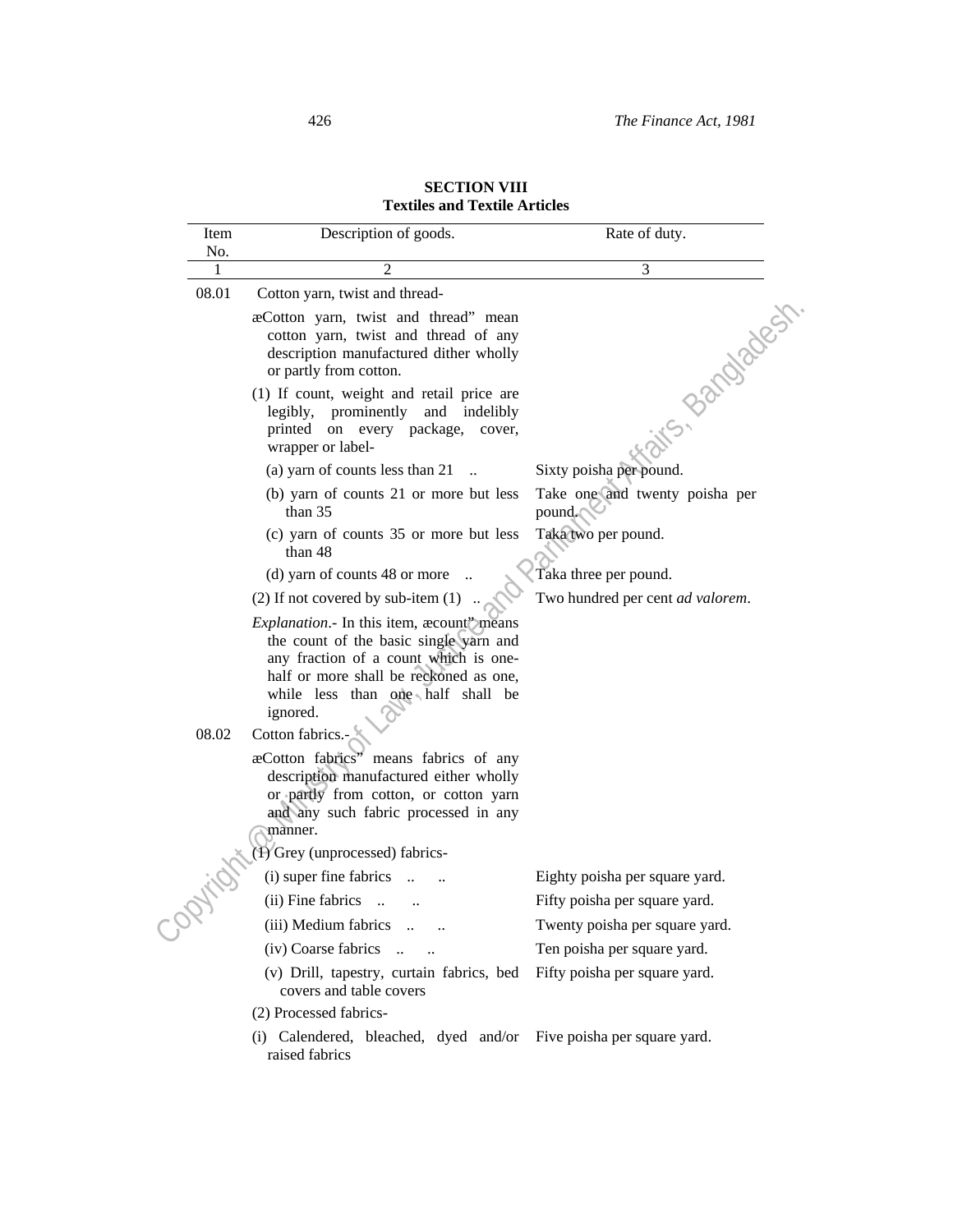| Item<br>No. | Description of goods.                                                                                                                                                                                                                                 | Rate of duty.                  |
|-------------|-------------------------------------------------------------------------------------------------------------------------------------------------------------------------------------------------------------------------------------------------------|--------------------------------|
| 1           | $\overline{2}$                                                                                                                                                                                                                                        | 3                              |
|             | (ii) Printed fabrics                                                                                                                                                                                                                                  | Ten poisha per square yard.    |
|             | Mercerised<br>(iii)<br>and/or<br>sanforised<br>fabrics<br>which<br>fabrics<br>have<br><sub>or</sub><br>undergone<br>compressive<br>any<br>shrinkage or any other similar process                                                                      | Twenty poisha per square yard. |
|             | (iv) Embroidered fabrics or fabrics<br>processed in any other manner                                                                                                                                                                                  |                                |
|             | <i>Explanation</i> . In this item,-                                                                                                                                                                                                                   |                                |
|             | (1) $\alpha$ Grey (unprocessed) fabrics" means<br>fabrics which have undergone no<br>process of any kind after weaving or<br>knitting or fabrication;                                                                                                 | tianent Asian Bandadesh        |
|             | (2) as Superfine fabrics" means fabrics of<br>which the average count of yarn is 48s<br>or more;                                                                                                                                                      |                                |
|             | (3) æFine fabrics" means fabrics in which<br>the average count of yarn is 35s or<br>more but less than 48s;                                                                                                                                           |                                |
|             | (4) æMedium fabrics" means fabrics in<br>which the average count of yarn is 21s<br>or more but less than 35s;                                                                                                                                         |                                |
|             | (5) æCoarse fabrics" means fabrics in<br>which the average count of yarn is less<br>than $21s$ ;                                                                                                                                                      |                                |
|             | (6) æDrill, tapestry, curtain fabrics, bed<br>covers and table covers" means fabrics<br>commonly known as such, made from<br>yarn of any count;                                                                                                       |                                |
|             | (7) $\alpha$ Count" means count of yarn;                                                                                                                                                                                                              |                                |
|             | (8) For the purposes of determining the<br>Naverage count of æyarn"-                                                                                                                                                                                  |                                |
|             | (a) yarn used in the borders of selvedges<br>shall be ignored;                                                                                                                                                                                        |                                |
| ORITIO      | (b) for multiple fold yarn, the count of the<br>basic single yarn shall be taken and the<br>number of ends per inch in the reed or<br>the number of picks per inch, as the<br>case may be, shall be multiplied by the<br>number of plies in the yarn; |                                |
|             | (c) the average count shall be obtained by<br>following<br>formula<br>applying<br>the<br>namely:-                                                                                                                                                     |                                |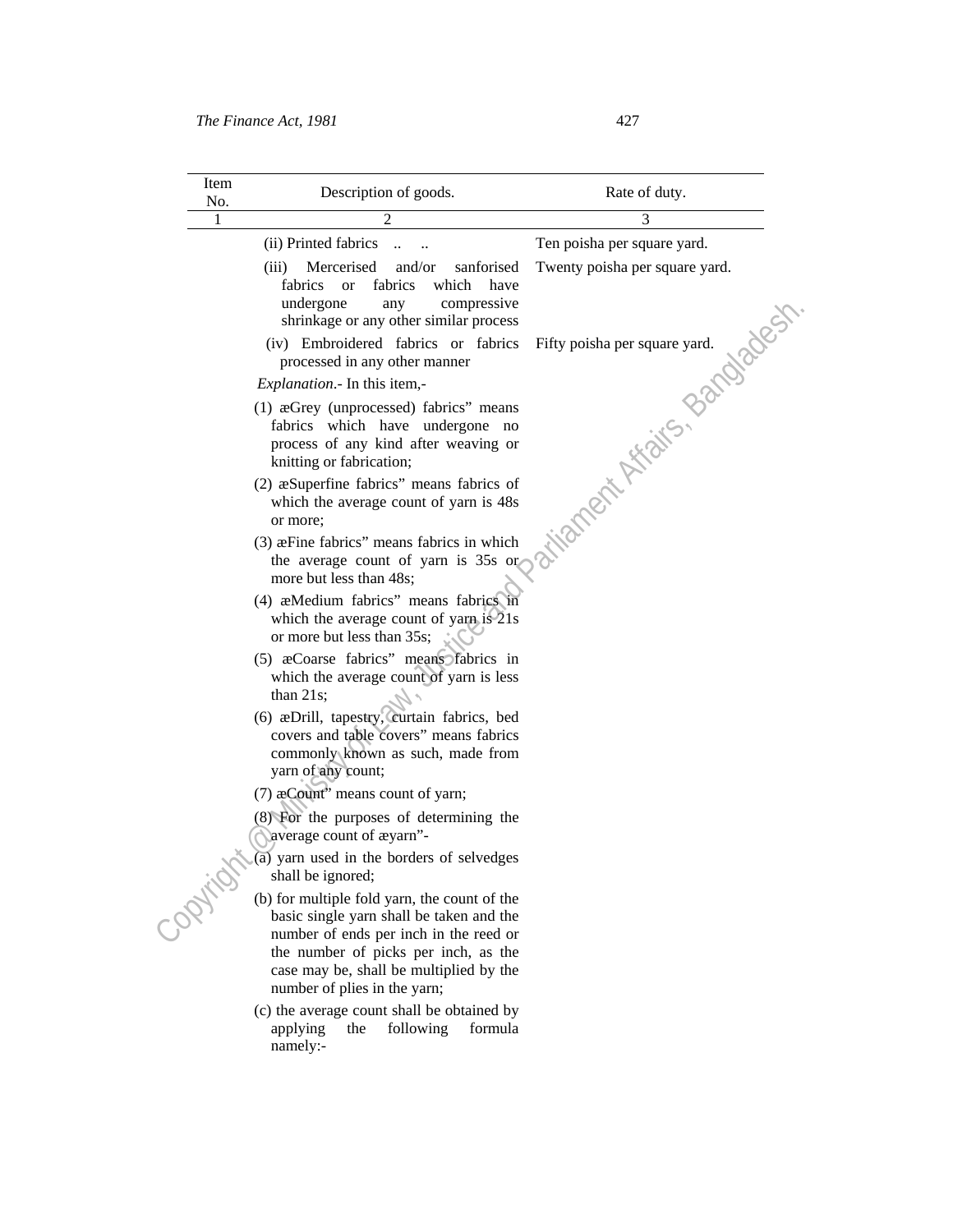| Item<br>No. | Description of goods.                                                                                                                                                                                                                                         | Rate of duty.                           |
|-------------|---------------------------------------------------------------------------------------------------------------------------------------------------------------------------------------------------------------------------------------------------------------|-----------------------------------------|
| 1           | 2                                                                                                                                                                                                                                                             | 3                                       |
|             | (Count of wrap $\times$ number of ends per<br>inch in the reed) plus                                                                                                                                                                                          |                                         |
|             | (Count of weft $\times$ number of picks per<br>inch)                                                                                                                                                                                                          |                                         |
|             | Divided by                                                                                                                                                                                                                                                    |                                         |
|             | (Number of ends per inch in the reed) plus<br>(Number of picks per inch) the result<br>being rounded off, wherever necessary,<br>by treating any fraction which is one-<br>half or more as one, and disregarding<br>any fraction which is less than one-half; | ationert Afaits, pandades               |
|             | (9) If a fabric has undergone two or more<br>processes mentioned in sub-item (2) in<br>the same factory, the duty shall be<br>levied only under the clause of the sub-<br>item carrying the higher or the highest<br>rate, as the case may be;                |                                         |
|             | (10) The liability to duty under sub-item<br>(2) shall not affect any duty paid or<br>payable under sub-item (1);                                                                                                                                             |                                         |
|             | $(11)$ If any fabric is embroidered in the<br>process of weaving or knitting, duty<br>shall be leviable thereon under sub-<br>item (2) in addition to duty under sub-<br>item $(1)$ .                                                                         |                                         |
| 08.03       | Man-made fibres and yarns-                                                                                                                                                                                                                                    |                                         |
|             | æMan-made fibres and yarns" means<br>fibres and yarns of any description or<br>count made wholly or partly from man-<br>made fibres and yarns.                                                                                                                |                                         |
|             | (4) If weight and retail price are legibly,<br>prominently and indelibly printed on<br>the package, cover wrapper or label-                                                                                                                                   |                                         |
|             | (i) Acetate and viscose fibres and yarns of<br>any count                                                                                                                                                                                                      | Taka two and fifty poisha per<br>pound. |
|             | (ii) All other man-made fibres and yarns<br>of any count                                                                                                                                                                                                      | Taka five per pound.                    |
|             | $(2)$ If not covered by sub-item $(1)$                                                                                                                                                                                                                        | Two hundred per cent ad valorem.        |
|             | <i>Explanation.</i> - In this item, <i>acount</i> " shall<br>have the same meaning as in item<br>08.01.                                                                                                                                                       |                                         |
| 08.04       | Fabrics of man-made fibres, all sorts-                                                                                                                                                                                                                        |                                         |
|             |                                                                                                                                                                                                                                                               |                                         |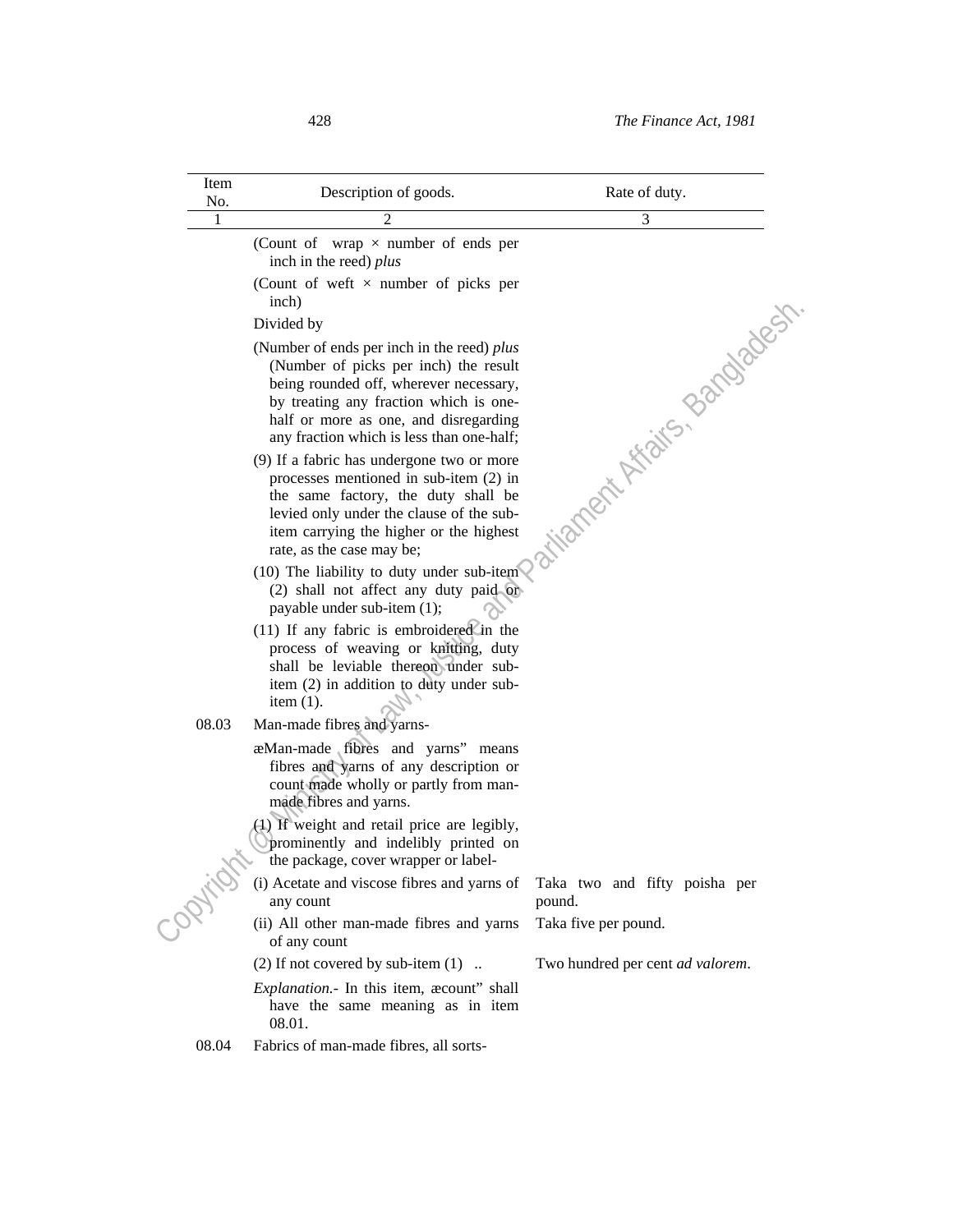| Item<br>No. | Description of goods.                                                                                                                                                                           | Rate of duty.                                                                                                                                                                                                                                               |
|-------------|-------------------------------------------------------------------------------------------------------------------------------------------------------------------------------------------------|-------------------------------------------------------------------------------------------------------------------------------------------------------------------------------------------------------------------------------------------------------------|
|             | 2                                                                                                                                                                                               | 3                                                                                                                                                                                                                                                           |
|             | æFabrics of man-made fibres" means<br>fabrics of<br>any description made<br>wholly or partly from man-made<br>fibres and yarns, and any such fabrics<br>processed in any manner.                | Such rate not exceeding thirty per<br>cent of the retail price as may be<br>fixed by the Government by<br>notification in the official Gazette<br>and different rates may be fixed<br>reference<br>different<br>with<br>to<br>conditions and circumstances. |
| 08.05       | Jute manufactures, all sorts                                                                                                                                                                    | Thirty-five per cent ad valorem.                                                                                                                                                                                                                            |
| 08.06       | Woollen yarn-                                                                                                                                                                                   |                                                                                                                                                                                                                                                             |
|             | Woollen yarn,<br>all sorts, including<br>knitting wool-                                                                                                                                         |                                                                                                                                                                                                                                                             |
|             | (1) If weight and retail price are legibly,<br>prominently and indelibly, printed on<br>every package, cover, wrapper or<br>label                                                               | Such rate not exceeding thirty per<br>cent of the retail price as may be<br>fixed by notification in the <i>official</i><br>Gazette and different rates may be<br>fixed with reference to different<br>conditions and circumstances.                        |
|             | $(2)$ If not covered by sub-item $(1)$                                                                                                                                                          | Two hundred per cent ad valorem.                                                                                                                                                                                                                            |
| 08.07       | Woollen fabrics-                                                                                                                                                                                |                                                                                                                                                                                                                                                             |
|             | a Woollen fabrics" means all varieties<br>of fabrics manufacturer wholly or<br>partly from wool but does not include<br>any such fabric which contains less<br>than per cent of wool by weight- |                                                                                                                                                                                                                                                             |
|             | $(1)$ Carpets and rugs                                                                                                                                                                          | Thirty per cent ad valorem.                                                                                                                                                                                                                                 |
|             | (2) Blankets and shawls-                                                                                                                                                                        |                                                                                                                                                                                                                                                             |
|             | (i) if retail price and size are legibly<br>printed or woven on every price or on<br>a label or tag attached to every piece                                                                     | Such rate not exceeding thirty per<br>cent of the retail price as may be<br>fixed by the Government by<br>notification in the official Gazette<br>and different rates may be fixed<br>different<br>with<br>reference<br>to<br>conditions and circumstances. |
|             | (ii) if not covered by clause (i) $\ldots$                                                                                                                                                      | Two hundred per cent ad valorem.                                                                                                                                                                                                                            |
| ·ORIVER     | (3) Knitted woollen articles-                                                                                                                                                                   |                                                                                                                                                                                                                                                             |
|             | (i) if retail price is legibly printed or<br>woven on every articles or on a tag<br>attached to every article                                                                                   | Such rate not exceeding thirty per<br>cent of the retail price as may be<br>fixed by the Government by<br>notification in the official Gazette<br>and different rates may be fixed<br>reference<br>different<br>with<br>to<br>conditions and circumstances. |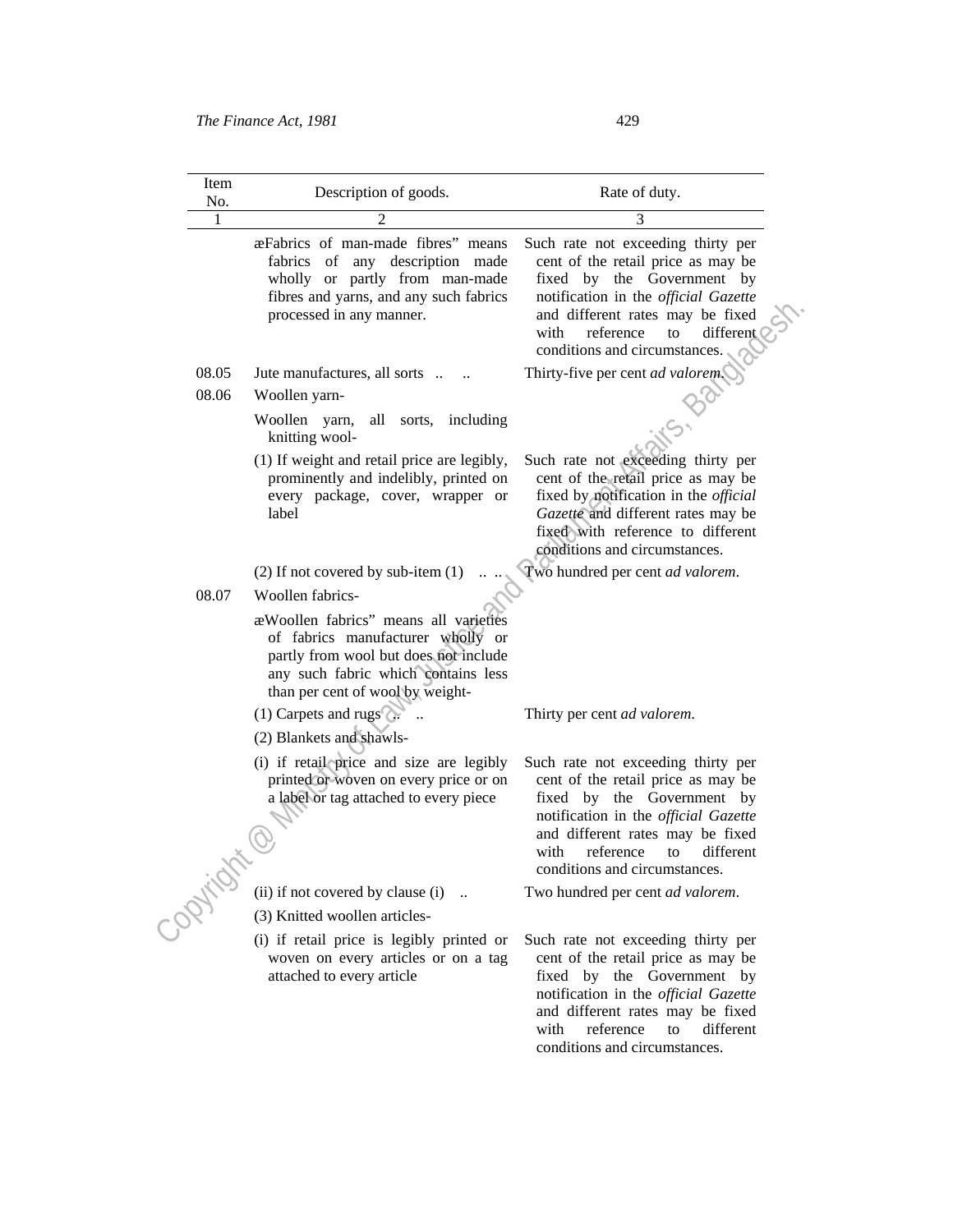| Item<br>No. | Description of goods.                                                                                                                                                                                                                                                                                                                                                            | Rate of duty.                                                                                                                                                                                                                     |
|-------------|----------------------------------------------------------------------------------------------------------------------------------------------------------------------------------------------------------------------------------------------------------------------------------------------------------------------------------------------------------------------------------|-----------------------------------------------------------------------------------------------------------------------------------------------------------------------------------------------------------------------------------|
|             |                                                                                                                                                                                                                                                                                                                                                                                  | 3                                                                                                                                                                                                                                 |
|             | (ii) if not covered by clauses (i)                                                                                                                                                                                                                                                                                                                                               | Two hundred per cent ad valorem.                                                                                                                                                                                                  |
|             | woollen<br>fabrics not<br>otherwise<br>(4)<br>specified-                                                                                                                                                                                                                                                                                                                         |                                                                                                                                                                                                                                   |
|             | (i) if retail price is legibly printed or Such rate not exceeding thirty per<br>woven on the selvedge or border<br>of any linear yard                                                                                                                                                                                                                                            | cent of the retail price as may be<br>fixed by the Government by<br>notification<br>in<br>the<br>official<br>Gazette and different rates may<br>be fixed with reference<br>to<br>different<br>conditions<br>and<br>circumstances. |
|             | (ii) if not covered by clause (i) $\ldots$                                                                                                                                                                                                                                                                                                                                       | Two hundred per cent ad valorem.                                                                                                                                                                                                  |
|             | <b>SECTION IX</b>                                                                                                                                                                                                                                                                                                                                                                |                                                                                                                                                                                                                                   |
|             | Glass and Glassware, Chinaware and Porcelain ware and Bricks.                                                                                                                                                                                                                                                                                                                    |                                                                                                                                                                                                                                   |
|             |                                                                                                                                                                                                                                                                                                                                                                                  |                                                                                                                                                                                                                                   |
| 09.01       | Glass and Glassware, all sorts                                                                                                                                                                                                                                                                                                                                                   | Thirty per cent ad valorem.                                                                                                                                                                                                       |
| 09.02       | Chinaware and Porcelain ware, all sorts.                                                                                                                                                                                                                                                                                                                                         | Thirty per cent ad valorem.                                                                                                                                                                                                       |
|             | Explanation.- In this item, æChinaware<br>ware" cincludes<br>Porcelain<br>and<br>crockeries and table wares of all sorts,<br>decoration pieces, flower vase and the<br>like but does not include articles used<br>in the transmission of electricity and<br>potteries<br>traditional<br>glazed<br>$\hbox{or}\hskip2pt$<br>earthenware made of hundred per cent<br>ordinary clay. |                                                                                                                                                                                                                                   |
| 09.03       | Bricks, all sorts                                                                                                                                                                                                                                                                                                                                                                | Taka twenty-five per thousand<br>bricks.                                                                                                                                                                                          |
|             |                                                                                                                                                                                                                                                                                                                                                                                  |                                                                                                                                                                                                                                   |
|             | <b>SECTION X</b>                                                                                                                                                                                                                                                                                                                                                                 |                                                                                                                                                                                                                                   |
|             | <b>Metals and Articles thereof</b>                                                                                                                                                                                                                                                                                                                                               |                                                                                                                                                                                                                                   |
| 01.01       | Gold and Siwer and products thereof-                                                                                                                                                                                                                                                                                                                                             |                                                                                                                                                                                                                                   |
|             | (1) Gold, including re-melted gold and<br>products made wholly or partly of gold,<br>all sorts, including ornaments and<br>jewellery                                                                                                                                                                                                                                             | Twenty-five per cent of the retail<br>price.                                                                                                                                                                                      |
|             | (2) Silver, including re-melted silver and<br>products made wholly or partly of<br>silver, all sorts, including ornaments<br>and jewellery                                                                                                                                                                                                                                       | Twenty-five per cent of the retail<br>price.                                                                                                                                                                                      |
|             |                                                                                                                                                                                                                                                                                                                                                                                  |                                                                                                                                                                                                                                   |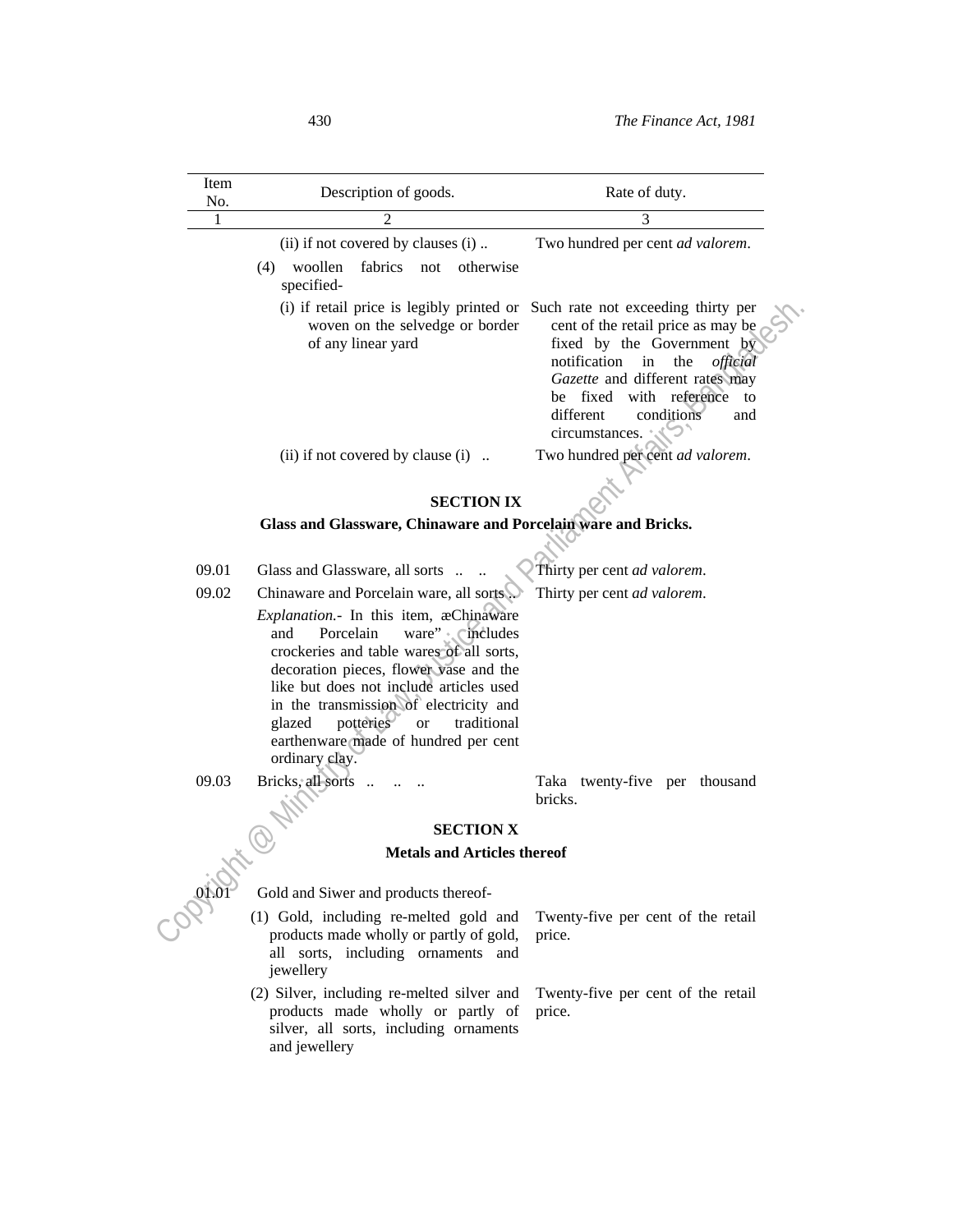| Item<br>No. | Description of goods.                                                                                                                                                                                                                                                                                           | Rate of duty.                                                                                                                                                                                                                                              |
|-------------|-----------------------------------------------------------------------------------------------------------------------------------------------------------------------------------------------------------------------------------------------------------------------------------------------------------------|------------------------------------------------------------------------------------------------------------------------------------------------------------------------------------------------------------------------------------------------------------|
| 1           | $\mathfrak{D}$                                                                                                                                                                                                                                                                                                  | 3                                                                                                                                                                                                                                                          |
| 10.02       | Metal containers, all sorts, whether made<br>wholly or partly of metal and parts<br>thereof                                                                                                                                                                                                                     | Thirty per cent ad valorem.                                                                                                                                                                                                                                |
| 10.03       | Mild Steel products-                                                                                                                                                                                                                                                                                            |                                                                                                                                                                                                                                                            |
|             | Mild steel products, all sorts, including bars,<br>coils, joists,<br>girders,<br>rods.<br>angles.<br>channels, tees, flats, beams, zeds, trough,<br>piling and all other rolled, forged, formed<br>or extruded shapes and sections.                                                                             | Such rate not exceeding eighty<br>per cent <i>ad valorem</i> as may<br>be fixed by the Government<br>by notification in the <i>official</i><br>Gazette and different rates<br>may be fixed with reference<br>to different conditions and<br>circumstances. |
| 10.04       | Steel ingots-                                                                                                                                                                                                                                                                                                   |                                                                                                                                                                                                                                                            |
|             | æSteel ingots" means the product obtained<br>by processing iron or pig iron or iron<br>scrap or any other ferrous raw materials,<br>whether cast into a mould in any shape or<br>form or whether used in molten or semi-<br>finished state for the manufacture of<br>rolled or forged or formed steel products. | Taka fifty per ton.                                                                                                                                                                                                                                        |
| 10.05       | Stainless Steel-                                                                                                                                                                                                                                                                                                |                                                                                                                                                                                                                                                            |
|             | Products of stainless steel, made wholly or<br>partly of stainless steel, all sorts, and<br>parts thereof, including eutlery                                                                                                                                                                                    | Ten per cent ad valorem.                                                                                                                                                                                                                                   |
| 10.06       | Steel furniture and fixtures-                                                                                                                                                                                                                                                                                   |                                                                                                                                                                                                                                                            |
|             | Steel furniture, all sorts, including fittings<br>and fixtures made wholly or partly of<br>steel and parts thereof, including frames<br>for doors, windows and ventilators and<br>balustrades                                                                                                                   | Ten per cent ad valorem.                                                                                                                                                                                                                                   |
| 10.07       | Aluminium fittings and fixtures made wholly<br>or partly of aluminium and parts thereof,<br>including doors, windows, ventilators or<br>their frames and balustrades                                                                                                                                            | Twenty per cent ad valorem.                                                                                                                                                                                                                                |
|             | <b>SECTION XI</b>                                                                                                                                                                                                                                                                                               |                                                                                                                                                                                                                                                            |
|             | Machinery, Electrical and Mechanical Equipments, Apparatus and Appliances.                                                                                                                                                                                                                                      |                                                                                                                                                                                                                                                            |
| 11.01       | Electric batteries and parts thereof-                                                                                                                                                                                                                                                                           |                                                                                                                                                                                                                                                            |
|             |                                                                                                                                                                                                                                                                                                                 |                                                                                                                                                                                                                                                            |

- (1) Storage batteries-
- (i) if retail price is legibly, prominently and indelibly printed in each battery Twenty-five per cent of the retail price.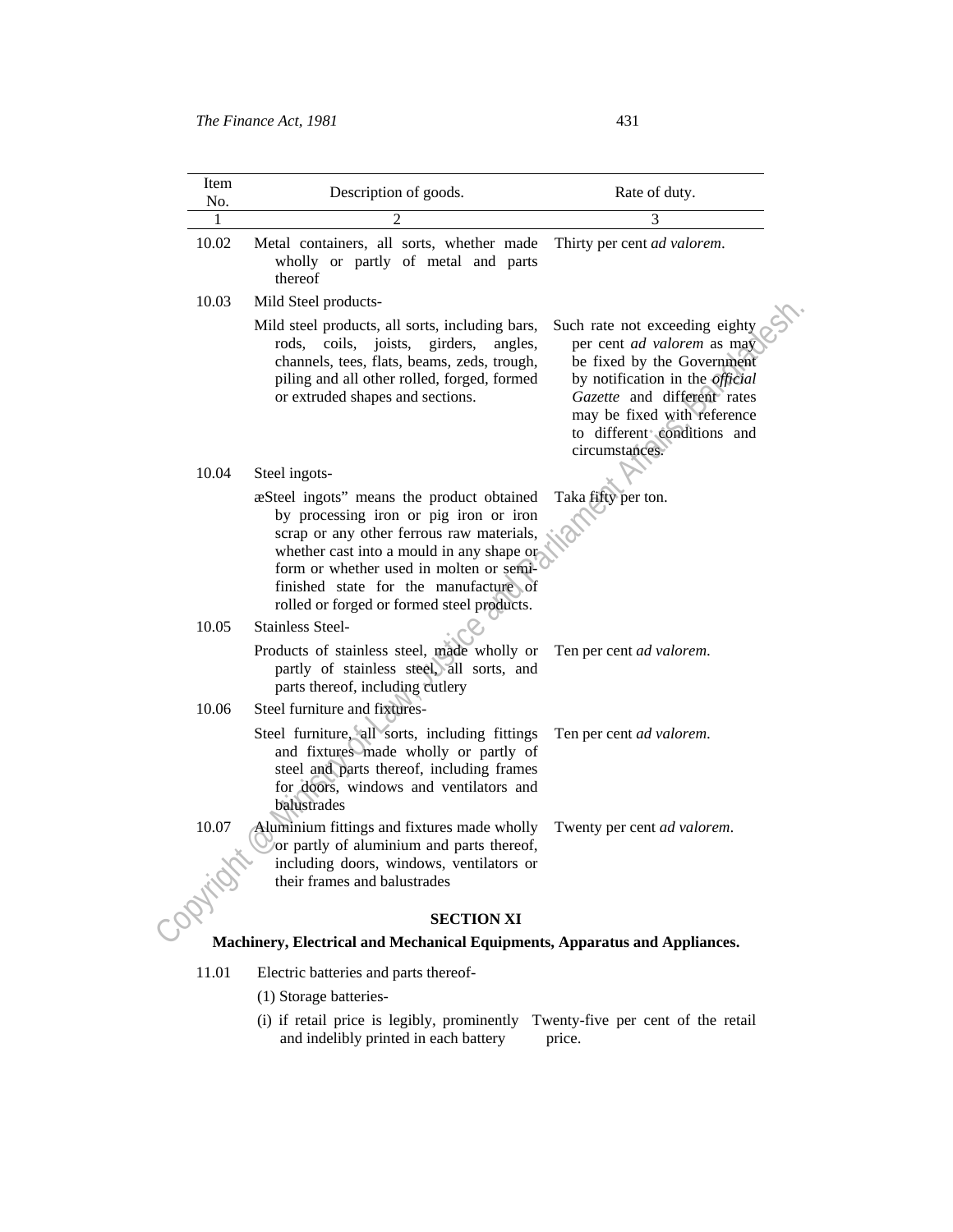| Item<br>No. | Description of goods.                                                                                                                                                                          | Rate of duty.                                                                                                                                                                                                                                                 |
|-------------|------------------------------------------------------------------------------------------------------------------------------------------------------------------------------------------------|---------------------------------------------------------------------------------------------------------------------------------------------------------------------------------------------------------------------------------------------------------------|
| 1           |                                                                                                                                                                                                | 3                                                                                                                                                                                                                                                             |
|             | (ii) if not covered by clause (i)                                                                                                                                                              | Two hundred per cent ad valorem.                                                                                                                                                                                                                              |
|             | (2) primary cells and primary batteries-                                                                                                                                                       |                                                                                                                                                                                                                                                               |
|             | (i) If retail price is legibly, prominently<br>and indelibly printed on each cell or<br>battery                                                                                                | Such rate not exceeding forty per<br>cent of the fixed by the<br>Government by notification in<br>the <i>official Gazette</i> and different<br>may<br>be<br>fixed<br>with<br>rates<br>reference to different conditions<br>and circumstances.                 |
|             | (ii) if not covered by clause (i)                                                                                                                                                              | Two hundred per cent ad valorem.                                                                                                                                                                                                                              |
|             | (3) Containers, covers and plates of<br>batteries except containers, covers<br>and plates used as component parts of<br>batteries which are subject to duty<br>under sub-items $(1)$ and $(2)$ |                                                                                                                                                                                                                                                               |
| 11.02       | Electric bulbs, all sorts-                                                                                                                                                                     |                                                                                                                                                                                                                                                               |
|             | (1) If retail price is legibly, prominently<br>and indelibly printed on each bulb or<br>its package, cover or container<br>HICED                                                               | Such rate not exceeding forty per<br>Cent of the retail price as may be<br>fixed by the Government by<br>notification in the<br>official<br>Gazette and different rates may<br>be fixed with reference to<br>different<br>conditions<br>and<br>circumstances. |
|             | $(2)$ If not covered by sub-item $(1)$                                                                                                                                                         | Two hundred per cent ad valorem.                                                                                                                                                                                                                              |
| 11.03       | Electrical fluorescent tubes, all sorts-                                                                                                                                                       |                                                                                                                                                                                                                                                               |
|             | (1) If retail price is legibly, prominently<br>and indelibly printed on each tube or<br>its package, cover or container                                                                        | Such rate not exceeding fifty per<br>cent of the retail price as may be<br>fixed by the Government by<br>notification in the<br>official<br>Gazette and different rates may<br>be fixed with reference to<br>different<br>conditions<br>and<br>circumstances. |
|             | (2) If not covered by sub-item (1)                                                                                                                                                             | Two hundred per cent ad valorem.                                                                                                                                                                                                                              |
| 14.04       | Electric fans and parts thereof-                                                                                                                                                               |                                                                                                                                                                                                                                                               |
|             | (1) If retail price is legibly, prominently<br>indelibly printed,<br>and<br>securely<br>labelled or unerasably marked on the<br>body of each fan-                                              |                                                                                                                                                                                                                                                               |
|             | (i) Cabin fans, carriage fans, table fans,<br>ceiling fans and pedestal fans.                                                                                                                  | Fifty per cent of the retail price.                                                                                                                                                                                                                           |
|             | $(ii)$ All other fans $\ldots$ $\ldots$ $\ldots$                                                                                                                                               | Twenty five per cent of the retail<br>price.                                                                                                                                                                                                                  |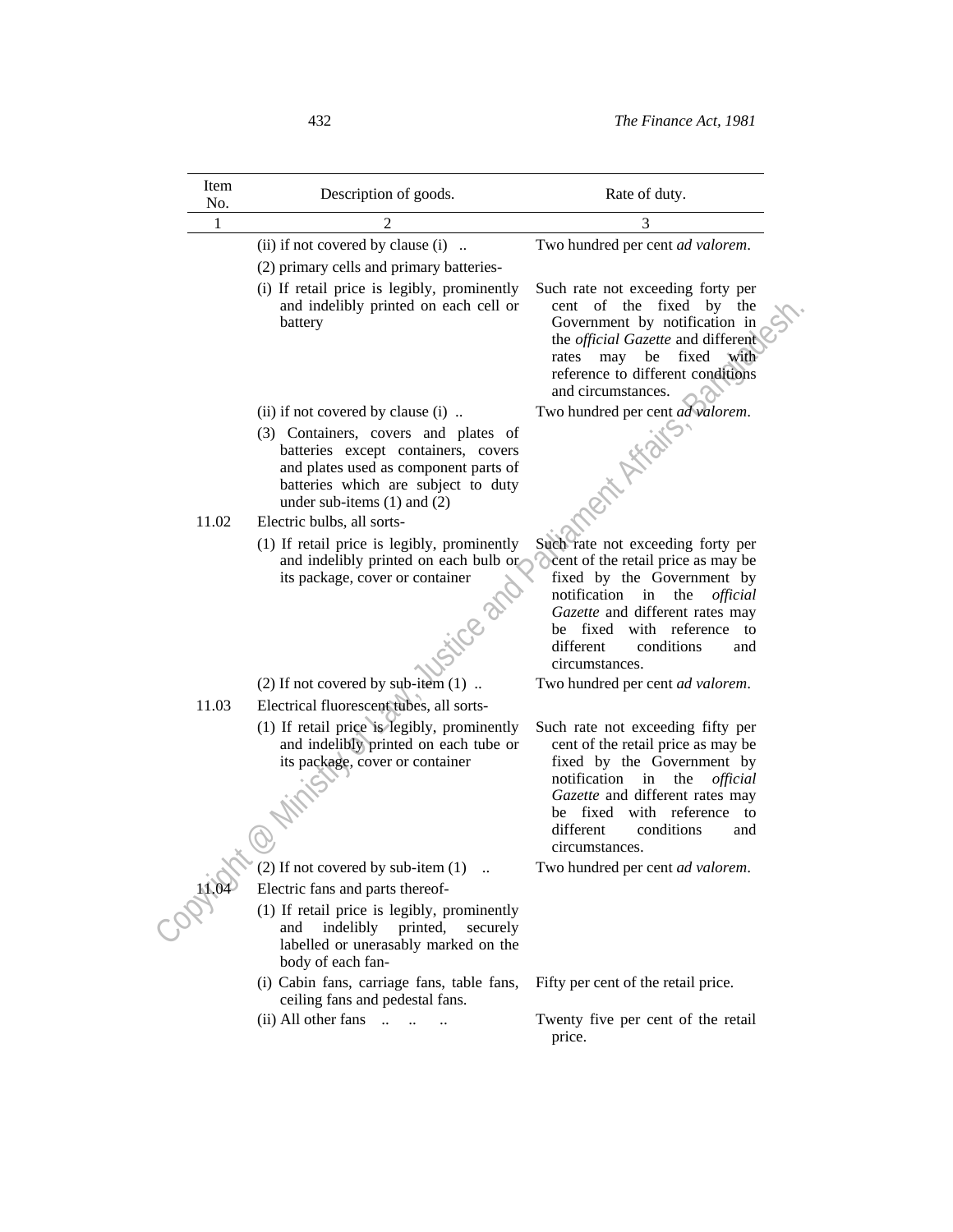| Item<br>No. | Description of goods.                                                                                                                                                                                                         | Rate of duty.                                                                                                                                                                                                                                                            |
|-------------|-------------------------------------------------------------------------------------------------------------------------------------------------------------------------------------------------------------------------------|--------------------------------------------------------------------------------------------------------------------------------------------------------------------------------------------------------------------------------------------------------------------------|
|             | $\mathfrak{D}$                                                                                                                                                                                                                | 3                                                                                                                                                                                                                                                                        |
|             | $(2)$ If not covered by sub-item $(1)$                                                                                                                                                                                        | Two hundred per cent ad valorem.                                                                                                                                                                                                                                         |
|             | (3) Parts of electric fans, namely,<br>complete motors, stators, and rotors<br>other than complete motors, stators<br>and rotors used in the manufacture of<br>fan on which duty is levied under<br>sub-items $(1)$ and $(2)$ | Forty per cent ad valorem.<br>33 molest                                                                                                                                                                                                                                  |
| 11.05       | Wireless receiving sets, all sorts-                                                                                                                                                                                           |                                                                                                                                                                                                                                                                          |
|             | (1) Radio receivers including transistors-                                                                                                                                                                                    |                                                                                                                                                                                                                                                                          |
|             | (i) if retail price is prominently, indelibly<br>and legibly printed or unerasably<br>marked on the body of each set                                                                                                          | Such rate not exceeding seventy-<br>five per cent of the retail price as<br>may be fixed by the Government<br>by notification in the official<br>Gazette and different rates may<br>be fixed<br>with reference<br>to<br>different<br>conditions<br>and<br>circumstances. |
|             | (ii) If not covered by clause (i)                                                                                                                                                                                             | Two hundred per cent ad valorem.                                                                                                                                                                                                                                         |
|             | (2) Television receiver-                                                                                                                                                                                                      |                                                                                                                                                                                                                                                                          |
|             | (i) if retail price is legibly, prominently<br>and indelibly printed on the body of<br>each television set<br><b>1241</b>                                                                                                     | Such rate not exceeding eighty per<br>cent of the retail price as may be<br>fixed by the Government by<br>notification in the official Gazette<br>and different rates may be fixed<br>reference<br>different<br>with<br>to<br>conditions and circumstances.              |
|             | (ii) if not covered by clause (i)                                                                                                                                                                                             | Two hundred per cent ad valorem.                                                                                                                                                                                                                                         |
| 11.06       | Electrical goods,<br>apparatus<br>and<br>appliances all sorts                                                                                                                                                                 | Ten per cent ad valorem.                                                                                                                                                                                                                                                 |
| 11.07       | Electrically<br>operated<br>gramophones,<br>record players and other sound<br>recording or reproducing machine<br>Gas apparatus and appliances-                                                                               | Ten per cent ad valorem.                                                                                                                                                                                                                                                 |
| 11.08       | Gas apparatus and appliances, all sorts,<br>including boilers, heaters, stoves,<br>cookers, cooking ranges and cooling<br>and refrigerating equipment and parts<br>of all such apparatus and appliances                       | Ten per cent ad valorem.                                                                                                                                                                                                                                                 |
| 11.09       | Wires and Cables -<br>Electric wires and cables, all sorts,<br>including telephone and telegraph<br>wires and cables                                                                                                          | Thirty per cent ad valorem.                                                                                                                                                                                                                                              |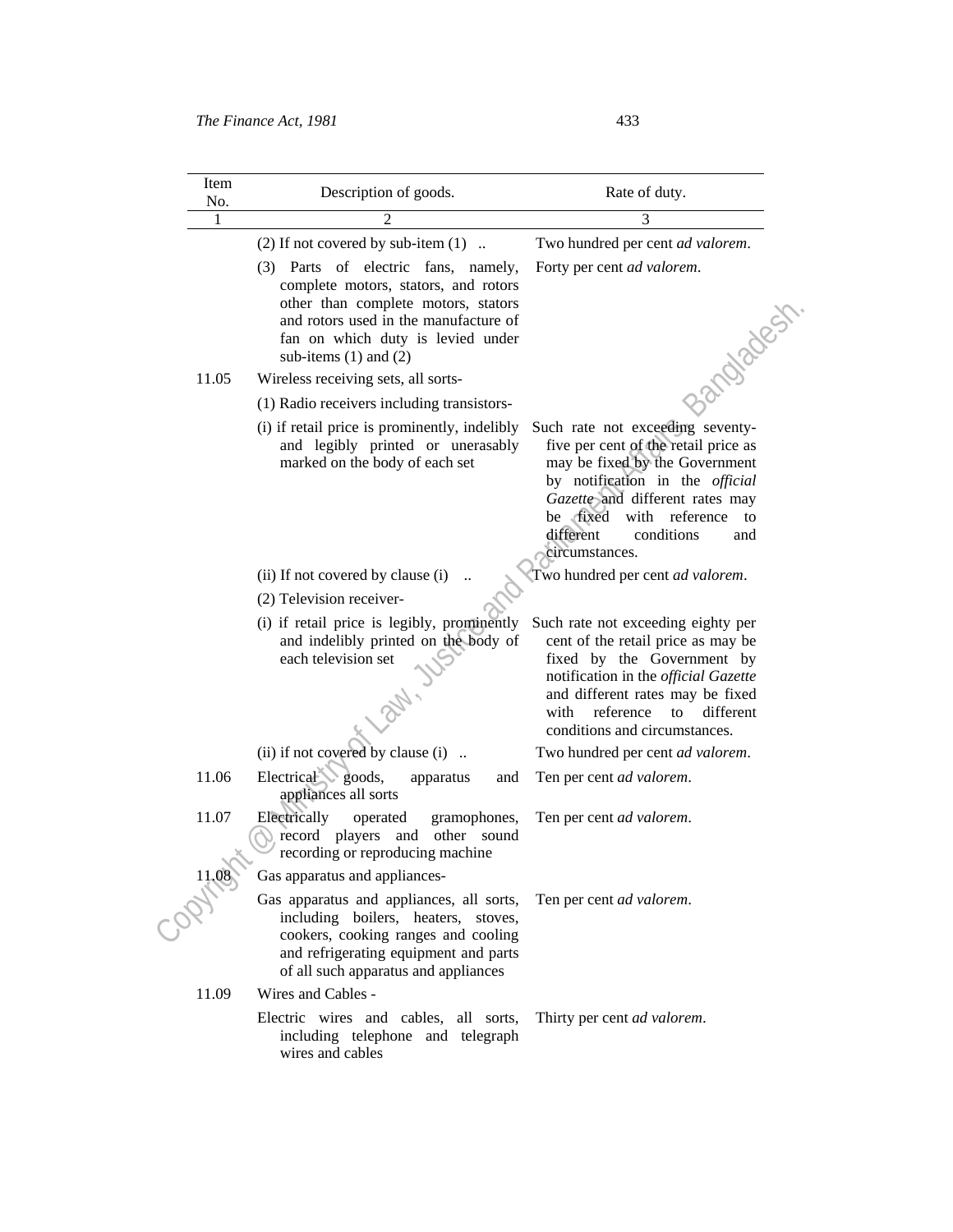| Item<br>No.  | Description of goods.                                                          | Rate of duty.                                                                                                                                                                                                                                 |
|--------------|--------------------------------------------------------------------------------|-----------------------------------------------------------------------------------------------------------------------------------------------------------------------------------------------------------------------------------------------|
| $\mathbf{1}$ | 2                                                                              | 3                                                                                                                                                                                                                                             |
| 11.10        | Mechanically propelled transport vehicles<br>of the following categories-      |                                                                                                                                                                                                                                               |
|              | (a) Buses, lorries, trucks and chassis<br>thereof                              | Taka two thousand each.                                                                                                                                                                                                                       |
|              | $(b)$ Cars                                                                     | Taka five thousand each.                                                                                                                                                                                                                      |
|              | (c) Miniature buses, station wagons,<br>jeeps, land rovers, vans and pick-ups. | New<br>Taka one thousand each.                                                                                                                                                                                                                |
|              | (d) Two-wheeler motor scooters and<br>motor cycles.                            | Seven and a half per cent ad<br>valorem.                                                                                                                                                                                                      |
|              | <b>SECTION XII</b>                                                             |                                                                                                                                                                                                                                               |
| 12.01        | <b>Miscellaneous Manufactured Articles.</b>                                    |                                                                                                                                                                                                                                               |
|              | Gramophone records-                                                            |                                                                                                                                                                                                                                               |
|              | (1) If the retail price is legibly,<br>prominently and indelibly printed on    | Such rate not exceeding forty per<br>cent of the retail price as may be                                                                                                                                                                       |
|              | each disc.                                                                     | fixed by the Government by                                                                                                                                                                                                                    |
|              |                                                                                | notification in the<br>official                                                                                                                                                                                                               |
|              |                                                                                | Gazette and different rates may                                                                                                                                                                                                               |
|              |                                                                                | be fixed with reference to                                                                                                                                                                                                                    |
|              |                                                                                | different<br>conditions<br>and                                                                                                                                                                                                                |
|              |                                                                                | circumstances.                                                                                                                                                                                                                                |
|              | (2) If not covered by sub-item $()$                                            | Two hundred per cent ad valorem.                                                                                                                                                                                                              |
| 12.02        | Mechanical lighters                                                            | Taka three per lighter.                                                                                                                                                                                                                       |
|              | æMechanical<br>lighter"<br>means<br>any                                        |                                                                                                                                                                                                                                               |
|              | mechanical or chemical contrivance                                             |                                                                                                                                                                                                                                               |
|              | for causing ignition which is portable                                         |                                                                                                                                                                                                                                               |
|              | and which operates by producing a<br>spark or flame whether by itself or       |                                                                                                                                                                                                                                               |
|              | when brought into contact with gas,                                            |                                                                                                                                                                                                                                               |
|              | and includes a mechanical lighter                                              |                                                                                                                                                                                                                                               |
|              | issued from a factory in incomplete                                            |                                                                                                                                                                                                                                               |
|              | state or requiring for its completion                                          |                                                                                                                                                                                                                                               |
|              | the addition of a flint.                                                       |                                                                                                                                                                                                                                               |
|              | Footwear, all sorts-                                                           |                                                                                                                                                                                                                                               |
|              | (1)<br>If the retail price is legibly,                                         | Such rate not exceeding twenty-                                                                                                                                                                                                               |
| 12.03        | prominently and indelibly printed or<br>embossed on each product.              | five per cent of the retail price<br>may be fixed<br>by the<br>as<br>Government by notification in<br>the <i>official Gazette</i> and different<br>rates may be fixed with referent<br>different<br>conditions<br>to<br>and<br>circumstances. |
|              | (2) If not covered by sub-item $(1)$                                           | Two hundred per cent ad valorem.                                                                                                                                                                                                              |
|              |                                                                                |                                                                                                                                                                                                                                               |
|              |                                                                                |                                                                                                                                                                                                                                               |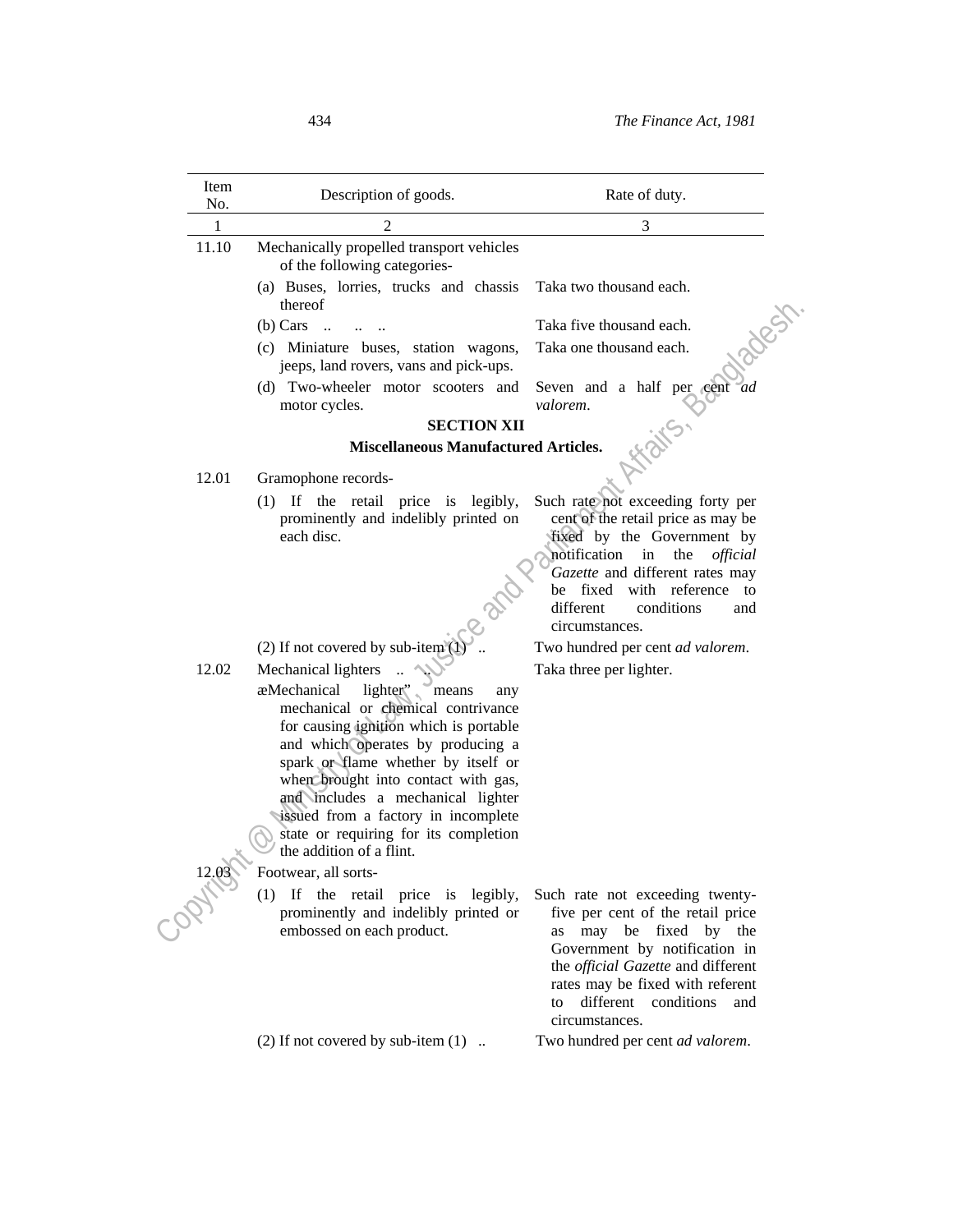| Item<br>No.    | Description of goods.                                                                                                                                                                                                                                                                                                                                                                                                                                                                                                                                                                                               | Rate of duty.            |
|----------------|---------------------------------------------------------------------------------------------------------------------------------------------------------------------------------------------------------------------------------------------------------------------------------------------------------------------------------------------------------------------------------------------------------------------------------------------------------------------------------------------------------------------------------------------------------------------------------------------------------------------|--------------------------|
| 1              | 2                                                                                                                                                                                                                                                                                                                                                                                                                                                                                                                                                                                                                   | 3                        |
| 12.04          | Wooden furniture, all sorts<br>æWooden furniture" means any article of<br>furniture made wholly or partly of wood<br>but excludes fixtures and fittings.                                                                                                                                                                                                                                                                                                                                                                                                                                                            | Ten per cent ad valorem. |
|                | <b>PART II</b>                                                                                                                                                                                                                                                                                                                                                                                                                                                                                                                                                                                                      | andback                  |
|                | <b>SERVICES</b>                                                                                                                                                                                                                                                                                                                                                                                                                                                                                                                                                                                                     |                          |
| Item<br>No.    | Description of services                                                                                                                                                                                                                                                                                                                                                                                                                                                                                                                                                                                             | Rate of duty             |
| 1              | $\overline{2}$                                                                                                                                                                                                                                                                                                                                                                                                                                                                                                                                                                                                      |                          |
|                | <b>SECTION XIII</b>                                                                                                                                                                                                                                                                                                                                                                                                                                                                                                                                                                                                 |                          |
| 13.01          | Services rendered by hotels and restaurants-                                                                                                                                                                                                                                                                                                                                                                                                                                                                                                                                                                        | in Africis               |
|                | (1) All services, facilities and utilities including<br>Ten per cent of the charges.<br>and<br>accommodation,<br>catering,<br>supplies<br>merchandise provided or rendered by a hotel<br>or a restaurant which does not serve alcoholic<br>drinks nor exhibit floor shows<br>(2) All services, facilities and utilities including<br>Thirty per cent of the<br>catering, $\sim$ supplies<br>accommodation,<br>and<br>charges.<br>merchandise provided or rendered by a hotel<br>or a restaurant which serves alcoholic drinks<br>or holds cabaret or floor show of any<br>description on any day or night in a year |                          |
|                | Explanation.-In this item,-                                                                                                                                                                                                                                                                                                                                                                                                                                                                                                                                                                                         |                          |
|                | (1) æhotel" means an establishment, organisation<br>or place including a club where rooms or<br>suites of rooms or any other type of<br>accommodation for temporary stay are let out<br>on rent, whether or not it has any arrangement<br>for providing catering or any other services,<br>facilities or utilities, by whatever name called,<br>and includes an establishment where floor<br>shows are exhibited; and                                                                                                                                                                                               |                          |
| <b>Soptial</b> | (2)<br>ærestaurant" means<br>establishment.<br>an<br>organisation or place including a club where<br>food or drinks are sold whether for<br>consumption on the spot or elsewhere and<br>whether or not it provides any other services,<br>facilities or utilities by whatever name called,<br>and includes an establishment where floor                                                                                                                                                                                                                                                                             |                          |

shows are exhibited.

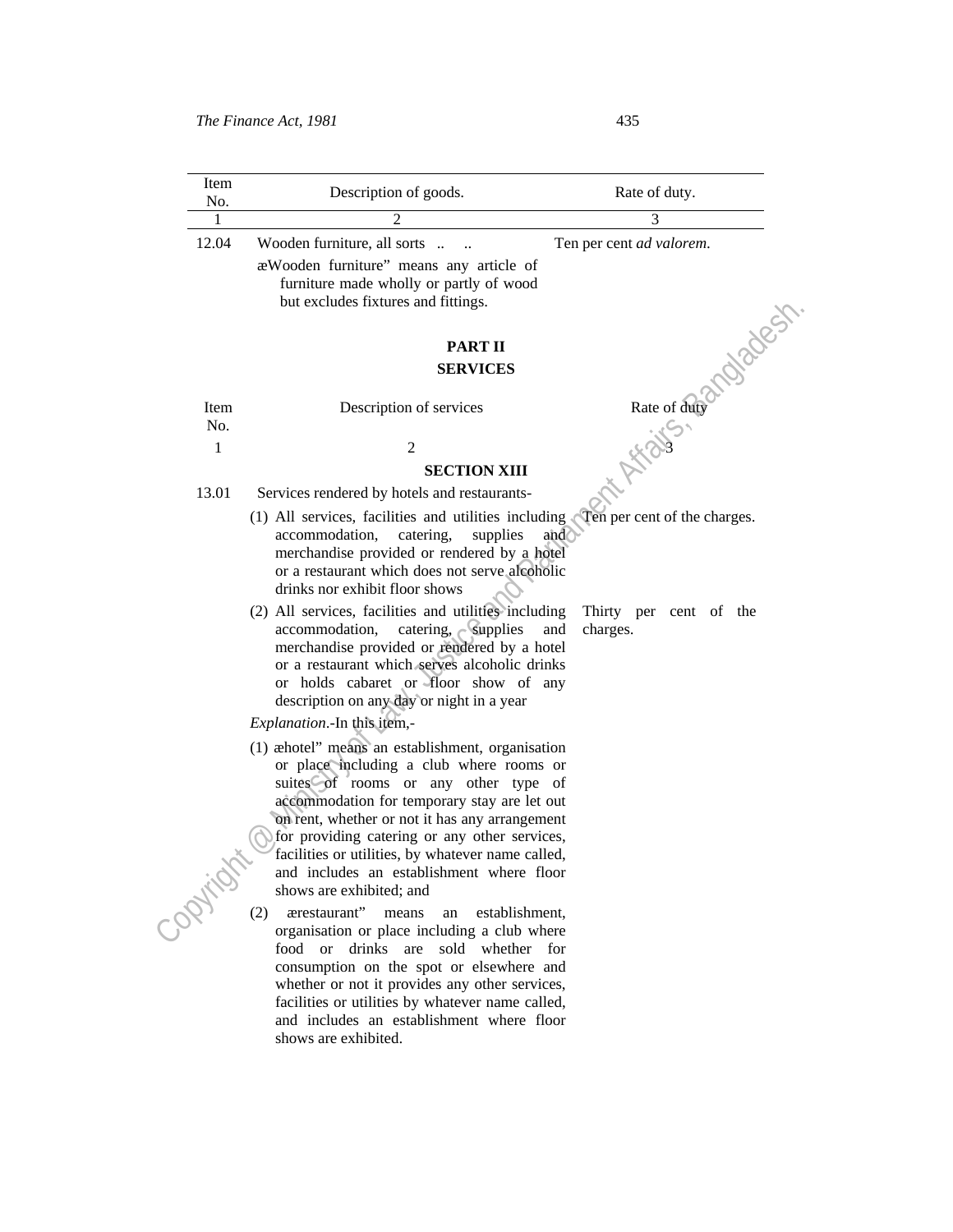| Item<br>No. | Description of goods.                                                                                                                                                                                                    | Rate of duty.                                                                                                                                                                                                                                                                                                            |
|-------------|--------------------------------------------------------------------------------------------------------------------------------------------------------------------------------------------------------------------------|--------------------------------------------------------------------------------------------------------------------------------------------------------------------------------------------------------------------------------------------------------------------------------------------------------------------------|
| 1           | 2                                                                                                                                                                                                                        | 3                                                                                                                                                                                                                                                                                                                        |
| 13.02       | Services rendered by decorators and Ten per cent of the charges.<br>caterers                                                                                                                                             |                                                                                                                                                                                                                                                                                                                          |
|             | <b>Explanation.</b> In this item,-                                                                                                                                                                                       |                                                                                                                                                                                                                                                                                                                          |
|             | æDecorators and caterers" means shops,<br>firms, companies, establishments or<br>persons who render any one or more<br>of the following services for a charge,<br>namely:-                                               |                                                                                                                                                                                                                                                                                                                          |
|             | decorating<br>(i)<br>premises,<br>grounds,<br>buildings or conveyance with flowers,<br>festoons, buntings, coloured paper,<br>cloth or other materials, electric lights<br>of any kind, ceremonial arches,<br>pandals or | is intronent Afaits, Bandadesh                                                                                                                                                                                                                                                                                           |
|             | (ii) furnishing such premises, grounds or<br>buildings with articles or furniture<br>and fixtures; or                                                                                                                    |                                                                                                                                                                                                                                                                                                                          |
|             | (iii) supplying linen, crockeries, cutleries<br>or utensils; or                                                                                                                                                          |                                                                                                                                                                                                                                                                                                                          |
|             | (iv) preparing, catering or serving articles<br>of food, drinks or refreshment of any<br>kind.                                                                                                                           |                                                                                                                                                                                                                                                                                                                          |
| 13.03       | Services rendered by cinema houses and<br>enterprises<br>providing<br>other<br>entertainments<br>Mirisco of                                                                                                              | Such rate not exceeding two<br>hundred and fifty per cent of<br>the charge for admission to an<br>entertainment as may be fixed<br>the<br>Government<br>by<br>by<br>notification in the<br>official<br>Gazette and different rates may<br>be fixed with reference to<br>conditions<br>different<br>and<br>circumstances. |
| 13.04       | Services rendered by automobile garages<br>and workshops                                                                                                                                                                 | Ten per cent of the charges.                                                                                                                                                                                                                                                                                             |
| 13.05       | Services rendered by bank                                                                                                                                                                                                | Twenty-five<br>poisha<br>per<br>transaction.                                                                                                                                                                                                                                                                             |
|             | Explanation.- In this item-æServices<br>rendered by banks" shall mean the<br>services rendered by a bank by way<br>of<br>any transaction relating to<br>withdrawal from bank accounts by<br>cheque or otherwise.".       |                                                                                                                                                                                                                                                                                                                          |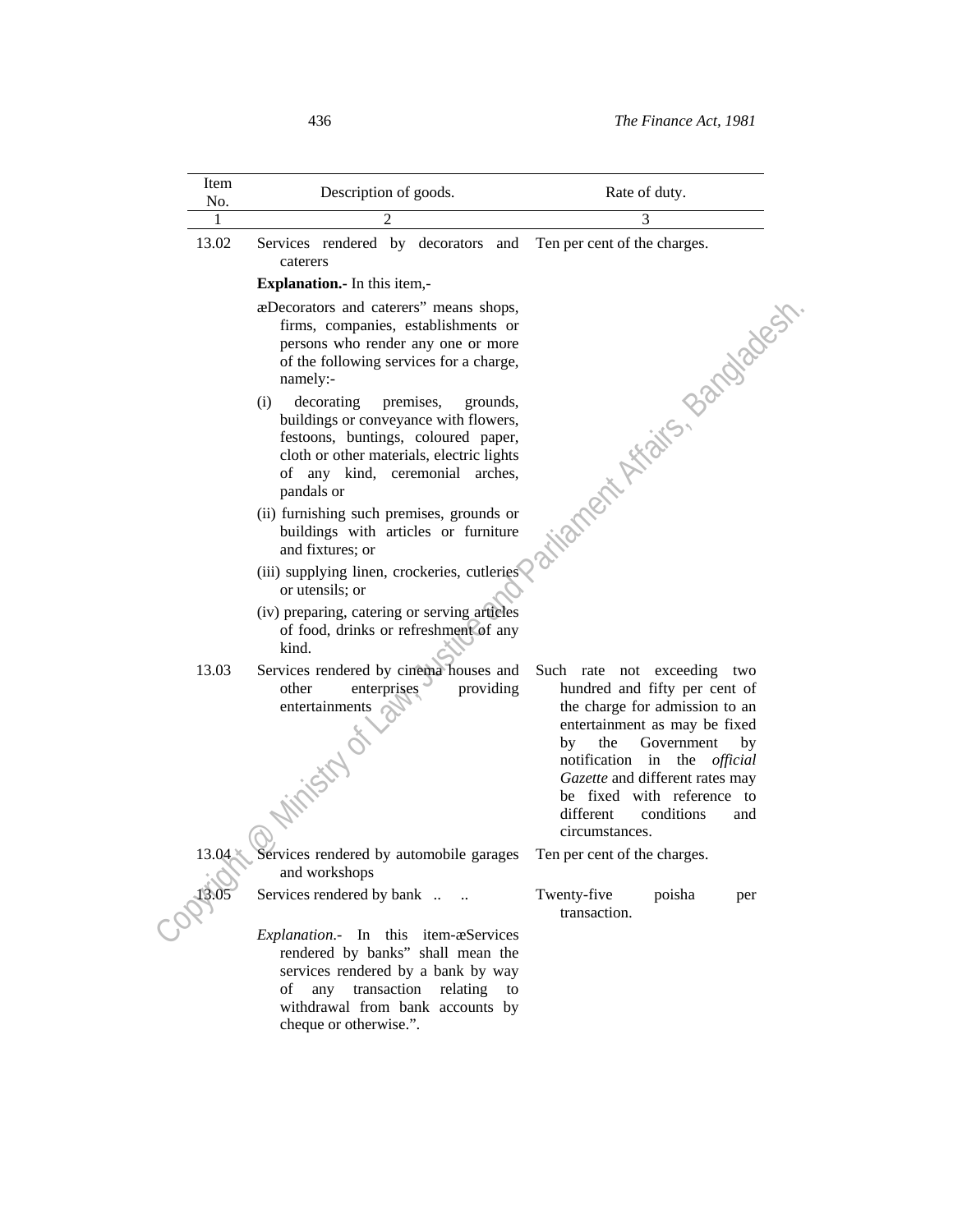#### **THE THIRD SCHEDULE**

#### **(***See* section 15**)**

#### **Rates of Income-tax**

 A. In the case of very individual, Hindu undivided family, unregistered firm, an association of persons and every artificial juridical person referred to in clause (9) of section 2 of the Income-tax Act, 1922 (XI of 1922), and being a case to which paragraph B applies-

### **Rates. Rates.**

exceeding Taka 25,000.

- (1) Where the taxable income does not 10% of the amount. exceed Taka 10,000.
- (2) Where the taxable income exceeds Taka 1,000 *plus* 20% of the amount Taka 10,000 but does not exceed Taka 25,000. exceeding Taka 10,000.
- (3) Where the taxable income exceeds Taka 4,000 *plus* 30% of the amount Taka 25,000 but does not exceed Taka 40,000.
- (4) Where the taxable income exceeds Taka 40,000 but does not exceed Taka 65,000. Taka 8,500 *plus* 40% of the amount exceeding Taka 40,000.
- (5) Where the taxable income exceeds Taka 65,000 but does not exceed Taka 1,00,000. Taka 18,500 *plus* 50% of the amount exceeding Taka 65,000.
- (6) Where the taxable income exceeds Taka 36,000 *plus* 55% of the amount Taka 1,00,000 but does not exceed Taka 1,50,000. exceeding Taka 1,00,000.
- (7) Where the taxable income exceeds Taka 63,500 *plus* 60% of the amount Taka 1,50,000. exceeding Taka 1,50,000:

Provided that-

- association of persons and every artificial piricical person referred to in clause (9) of<br>
section 2 of the Income-Iax Act, 1922 (XI of 1922), and being a case to which paragraph<br>
B applies:<br>
(1) Where the taxable income (i) no income-tax shall be payable on a total income which before the deduction of the sums, if any, exempted under the first, third and fourth provisos to sub-section (1) of section 7, section 15, section 15A, section 15AA, section 15C, section 15CC, section 15D, section 15E, section 15F, section 15H and section 58F of the Income-tax Act, 1922 (XI of 1922), does not exceed Taka 15,000; and
	- (ii) the income-tax payable shall in no case exceed-
		- (a) the amount by which the total income exceeds Taka 15,000, or
		- (b) the amount representing sixty per cent of the total income, which ever amount is the less: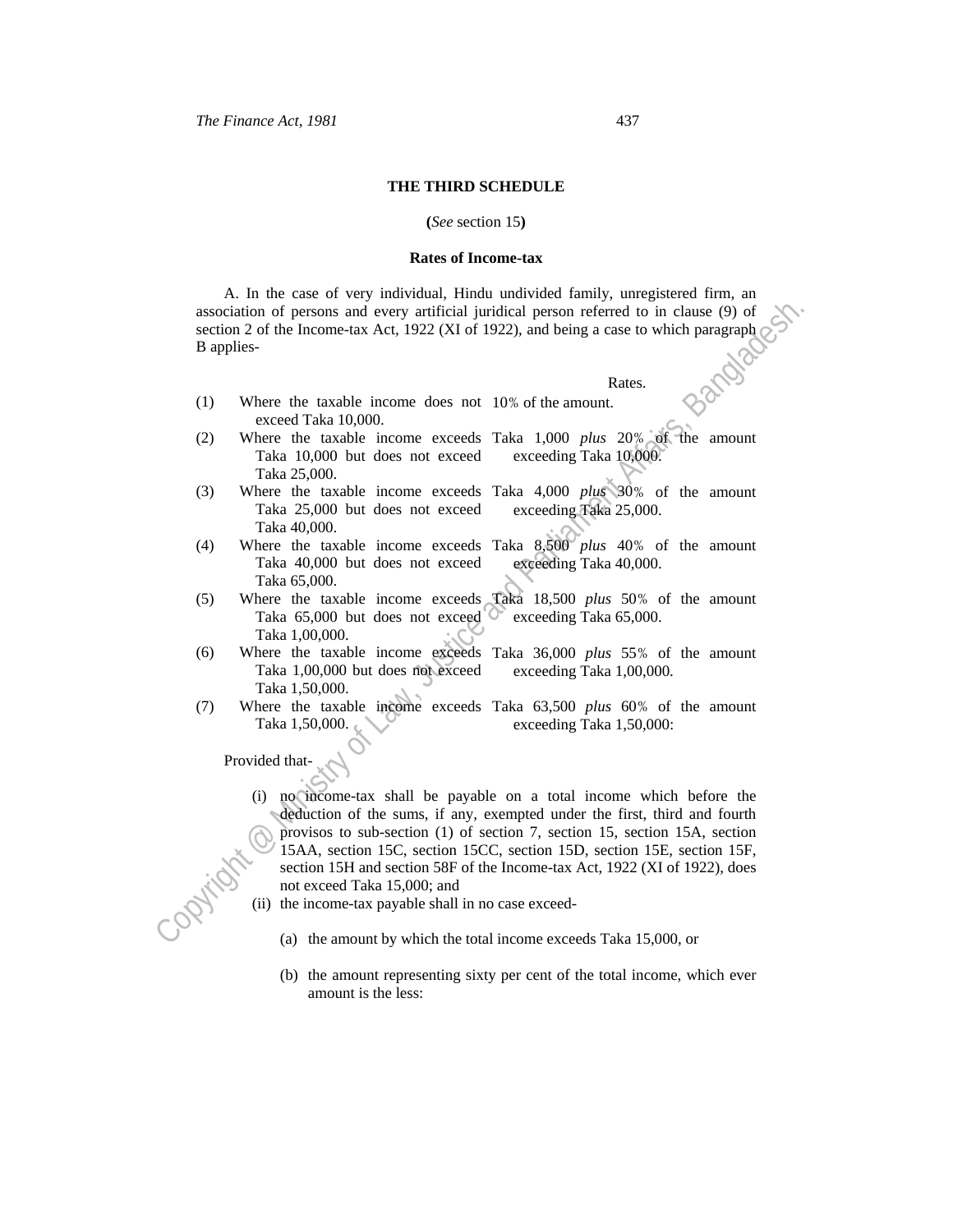Provided further that in the case of a person other than a company being resident and ordinarily resident in taxable territories bringing income accruing and arising outside taxable territories into Bangladesh through official channels, income-tax shall be charged at the rate of thirty per cent of such income or at the rate applicable to his total income including such income whichever is more beneficial to him.

**Explanation.-** The expression ætaxable income", as used in this paragraph means-

- (a) in the case of an assessee to which sub-section (3) of section 15 of this Act or clause (a) of sub-section (1) of section 17 of the Income-tax Act, 1922 (XI of 1922), applies, the total income;
- (b) in any other case, the total income of an assessee as diminished by the allowances admissible under the first, third and fourth provision to subsection (1) of section 7, section 15, section 15A, section 15AA, section 15C, section 15CC, section 15D, section 15E, section 15F, section 15H and section 58F of the Income-tax Act, 1922 (XI of 1922).

 **B.** In the case of every company and local authority and in every case in which, under the provisions of the Income-tax Act, 1922 (XI of 1922), income-tax is to be charged at the maximum rate-

Rates.

- (i) on the whole of the total income excluding the amount representing income from dividends from a company having its registered office in Bangladesh-
	- (a) In the case of every industrial company .. 50 per cent of such income.
	- (b) in the case of all other companies including banks and financial institutions and local authorities

30 per cent of such income.

60 per cent of such income.

(c) in the case of a person not being a company who is not resident in taxable territories

(a) or the case of an sassesse to which sub-section (3) of section 15 of this Act<br>
(b) many other case, the total income:<br>
(b) in my other case, the total income of an assesse as diminished by the<br>
dilowances admissible u Provided that a rebate at the rate of 10 per cent of the tax shall be allowed to a company registered in Bangladesh under the Companies Act, 1913 (VII of 1913), on so such of its income, profits and gains accruing or arising outside the taxable territories to which sub-section (4) of section 15 of this Act does not apply as are brought by it into Bangladesh.

(ii) on the amount representing income from dividends declared and paid by a company formed and registered in Bangladesh under the Companies Act, 1913 (VII of 1913), or a body corporate formed in pursuance of an Act of Parliament in respect of the share capital issued, subscribed and paid after the 14th day of August, 1947.

15 per cent